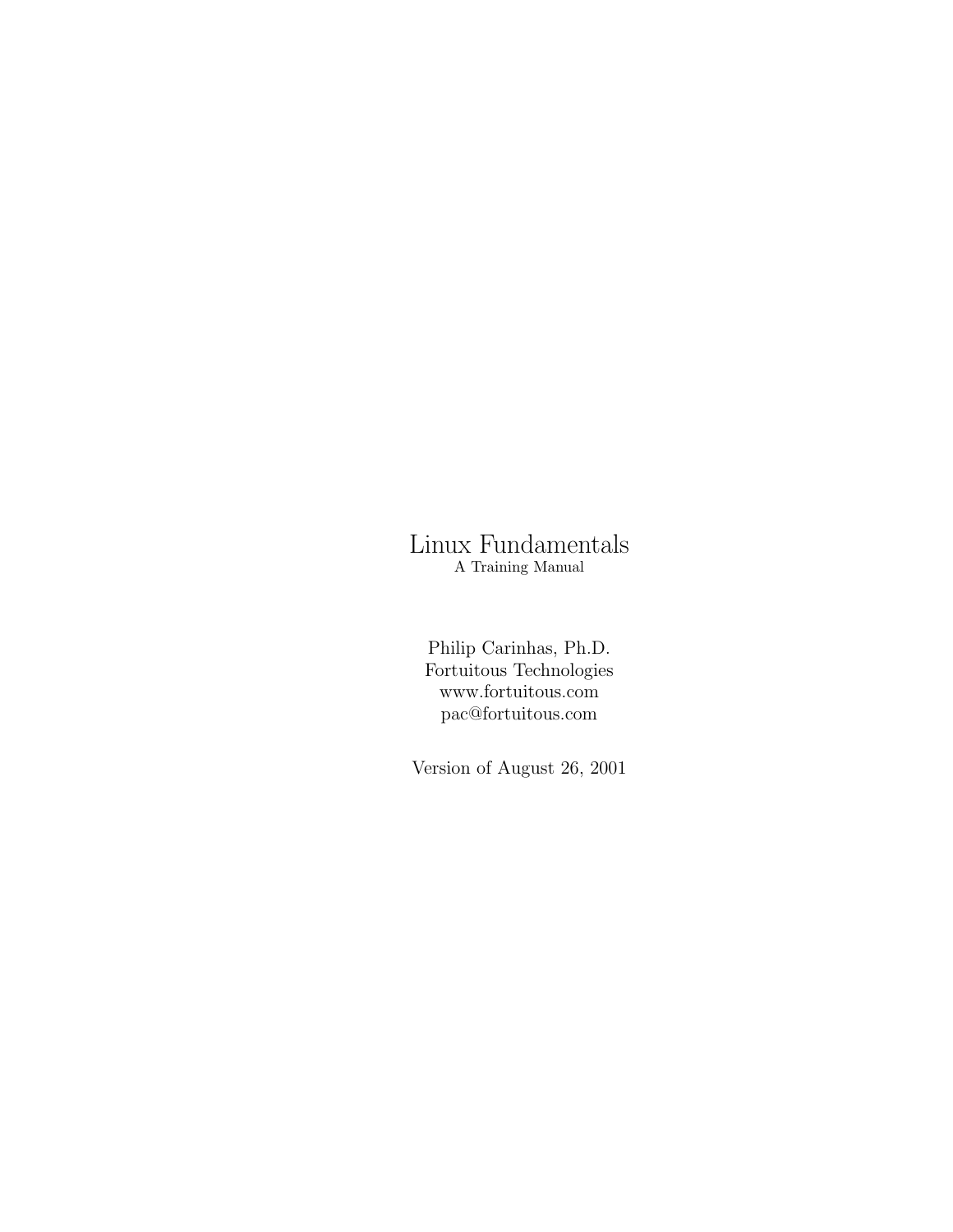Copyright 2000-2001 Fortuitous Technologies, Inc. Fortuitous Technologies Inc. 6909A Hardy Dr. Austin, Tx 78757 USA WWW: http://fortuitous.com E-mail: fundamentals@fortuitous.com

This training manual is a free book; you may reproduce and/or modify it under the terms of version 2 of the GNU General Public License as published by the Free Software Foundation whose website is located at http://www.gnu.org/copyleft/gpl.html.

This book is distributed in the hope it will be useful, but without any warranty; without even the implied warranty of merchantability or fitness for a particular purpose.

The author encourages wide distribution of this book for personal and commercial use, provided the above copyright notice remains intact and the method adheres to the provisions of the GNU General Public License located at

### http://www.gnu.org/copyleft/gpl.html

In summary, you may copy and distribute this book free of charge or for a profit. No explicit permission is required from the author for reproduction of this book in any medium, physical or electronic.

Note, derivative works and translations of this document must be placed under the GNU General Public License, and the original copyright notice must remain intact. If you have contributed new material to this book, you must make the source code (e.g., LATEX source) available for your revisions.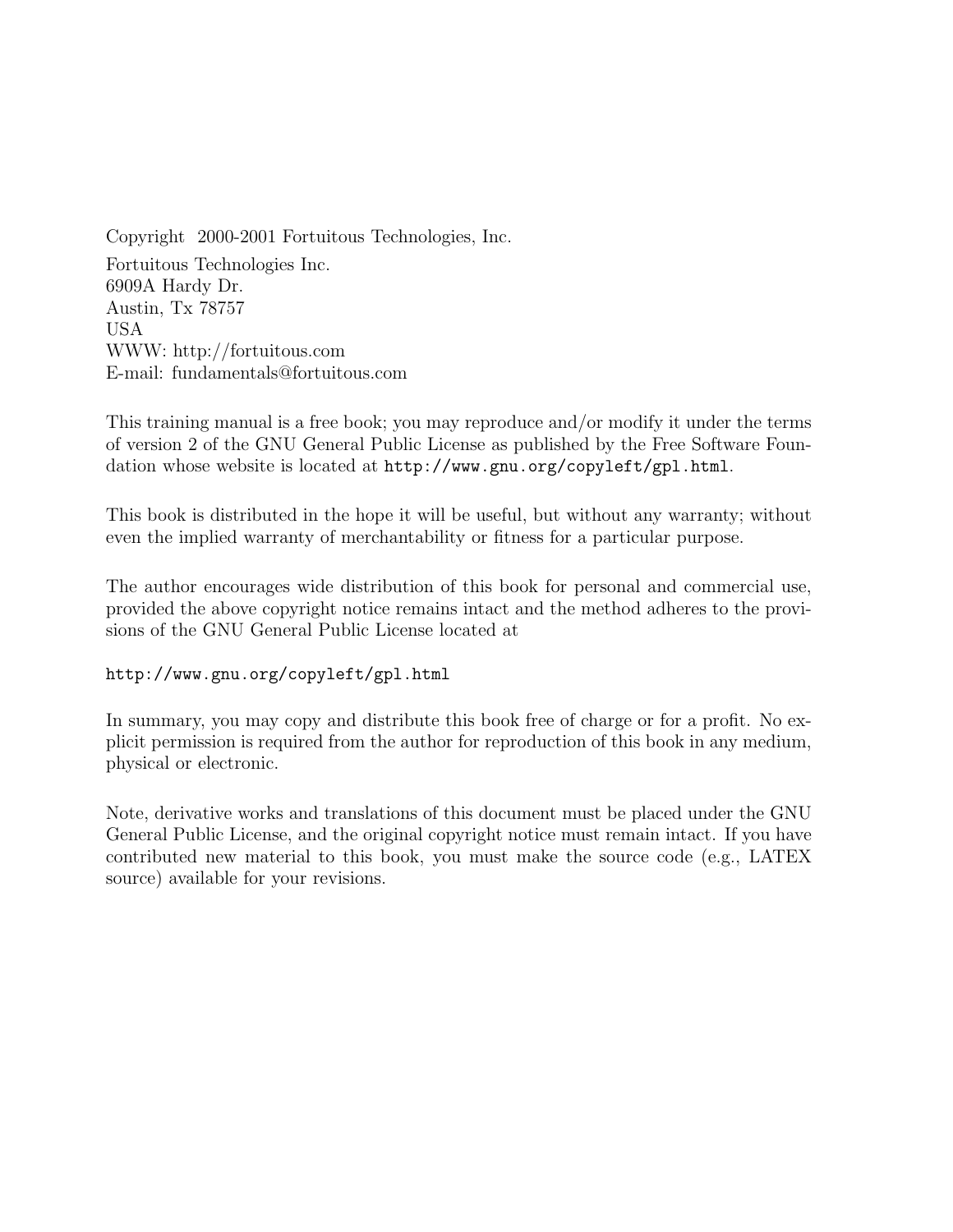# **Contents**

| $\mathbf 1$    |     | Introduction to Linux                                                                    | $\overline{5}$   |
|----------------|-----|------------------------------------------------------------------------------------------|------------------|
|                | 1.1 |                                                                                          | $\overline{5}$   |
|                | 1.2 |                                                                                          | $\overline{5}$   |
|                | 1.3 |                                                                                          | $\boldsymbol{6}$ |
|                | 1.4 |                                                                                          | $\overline{7}$   |
| $\overline{2}$ |     | <b>UNIX Command Line Basics</b>                                                          | 9                |
|                | 2.1 |                                                                                          | 9                |
|                | 2.2 |                                                                                          | 9                |
|                | 2.3 | The Linux Manuals and the man Utility $\ldots \ldots \ldots \ldots \ldots \ldots \ldots$ | 11               |
|                | 2.4 |                                                                                          | 13               |
|                | 2.5 |                                                                                          | 15               |
|                | 2.6 |                                                                                          | 18               |
| 3              |     | The Linux Environment                                                                    | 21               |
|                | 3.1 | The UNIX Shell Game                                                                      | 21               |
|                | 3.2 |                                                                                          | 23               |
|                | 3.3 |                                                                                          | 25               |
|                | 3.4 |                                                                                          | 27               |
|                | 3.5 |                                                                                          | 27               |
| $\overline{4}$ |     | <b>Filesystem Essentials</b>                                                             | 29               |
|                | 4.1 |                                                                                          | 29               |
|                | 4.2 | File Attributes                                                                          | 32               |
|                | 4.3 |                                                                                          | 33               |
|                | 4.4 | Changing File Ownership with chown and chgrp                                             | 35               |
|                | 4.5 |                                                                                          | 36               |
| 5              |     | <b>Process Control</b>                                                                   | 39               |
|                | 5.1 | Creating Foreground and Background Processes                                             | 39               |
|                | 5.2 |                                                                                          | 41               |
|                | 5.3 |                                                                                          | 43               |
|                | 5.4 |                                                                                          | 45               |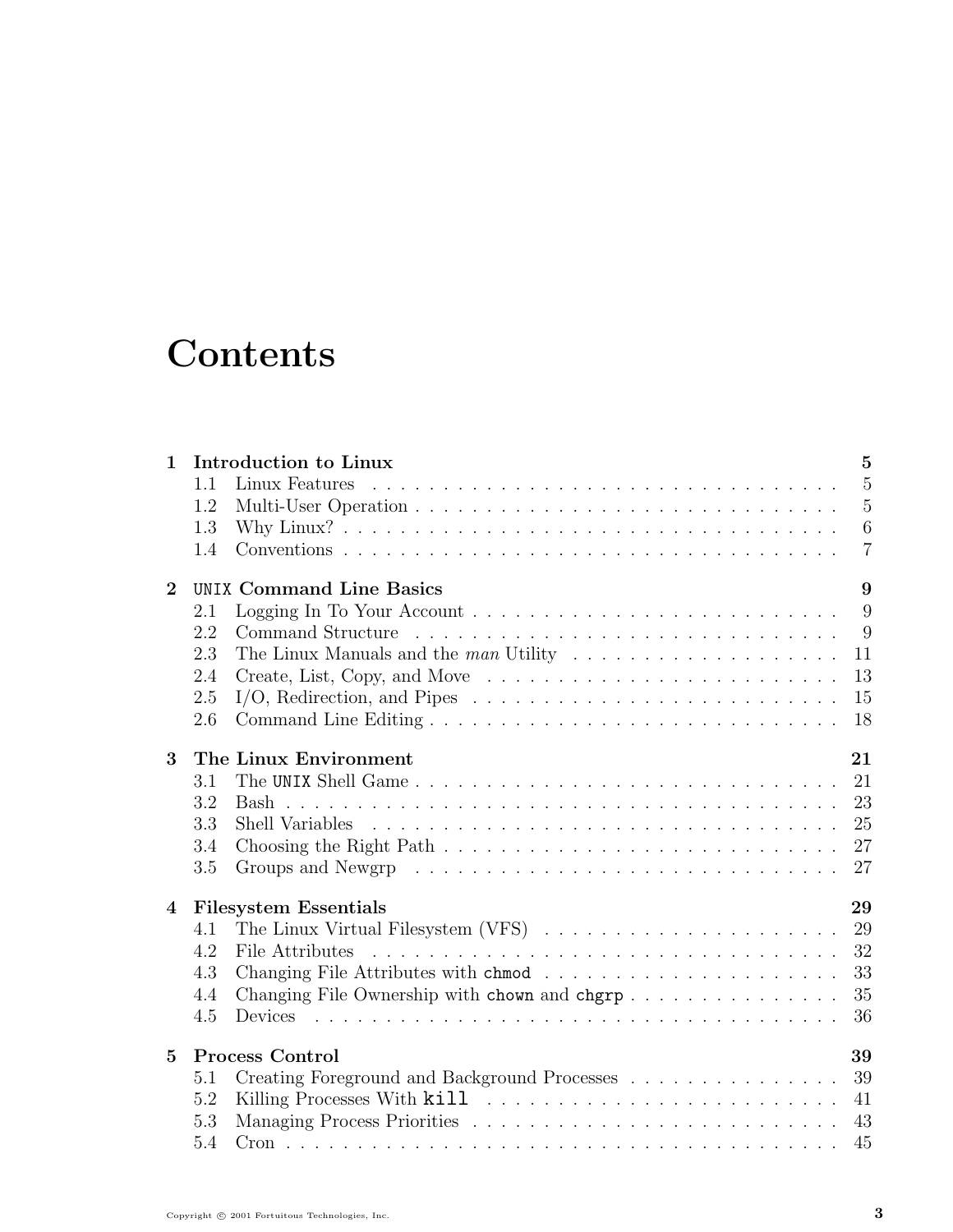| 6               | <b>Text Editing Tools</b>                                                                                 | 49  |
|-----------------|-----------------------------------------------------------------------------------------------------------|-----|
|                 | 6.1                                                                                                       |     |
|                 | 6.2                                                                                                       |     |
|                 | 6.3                                                                                                       |     |
|                 | 6.4                                                                                                       | 53  |
|                 | 6.5                                                                                                       | 54  |
| $7\overline{ }$ | <b>Shell Scripting</b>                                                                                    | 59  |
|                 | Shell Initialization Files $\ldots \ldots \ldots \ldots \ldots \ldots \ldots \ldots \ldots \ldots$<br>7.1 |     |
|                 | 7.2                                                                                                       | 61  |
|                 | 7.3                                                                                                       | 64  |
|                 | 7.4                                                                                                       | 65  |
| 8               | Using X-Windows                                                                                           | 67  |
|                 | 8.1                                                                                                       | 67  |
|                 | 8.2                                                                                                       | -69 |
| 9               | <b>TCP/IP Networking Basics</b>                                                                           | 73  |
|                 | 9.1                                                                                                       |     |
|                 | Using X-Windows Over the Network $\dots \dots \dots \dots \dots \dots \dots \dots$<br>9.2                 | 77  |
|                 | 9.3                                                                                                       | 79  |
|                 | 10 Native Linux Compilers, Software, and Services                                                         | 81  |
|                 | A Glossary                                                                                                | 85  |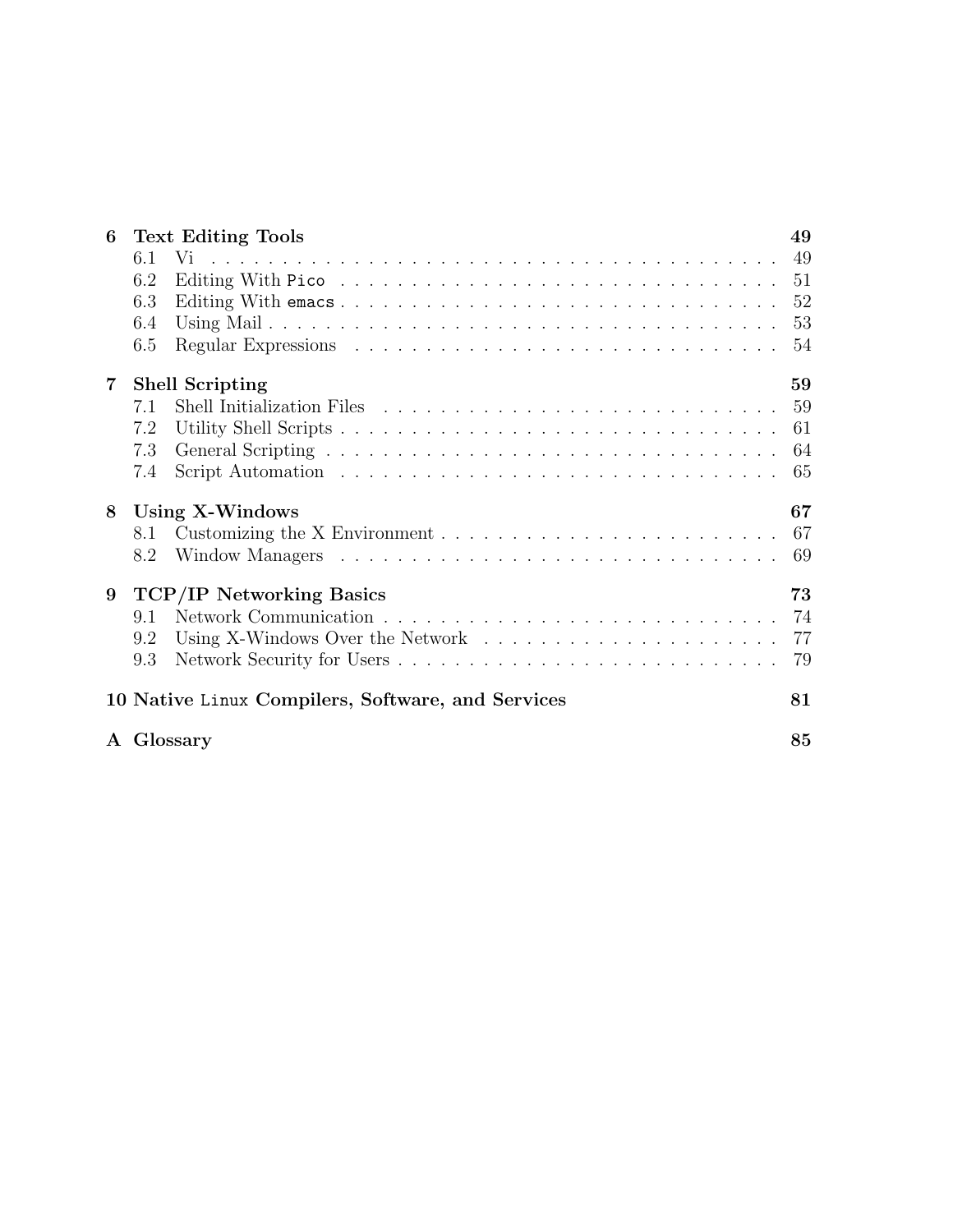## Chapter 1

# Introduction to Linux

Linux is a computer operating system originally developed by Linus Torvalds as a research project. There is some interesting history about the rapid Linux evolution, but suffice it to say, Linux has come a long way in a decade.

Linux runs on Intel, Mac, Sun, Dec Alpha, and several other hardware platforms.

### 1.1 Linux Features

- Linux is a full-featured, 32-bit multi-user/multi-tasking OS.
- Linux adheres to the common (POSIX) standards for UNIX .
- Native TCP/IP support.
- A mature X Windows GUI interface.
- Complete development environment. C, C++, Java, editors, version control systems.
- Open Source.

### 1.2 Multi-User Operation

In UNIX and Linux, all interactions with the OS are done through designated "users", who each have an identification ID (login name) and a password. UNIX allows different users to co-exist simultaneously and allows for different levels of users.

The most powerful user is called superuser or "root", and has access to all files and processes. The superuser does many of the system management tasks like adding regular users, file backups, system configuration etc.

Common users accounts, which perform non-system type tasks, have restricted access to system-sensitive components to protect Linux from being accidentally or purposely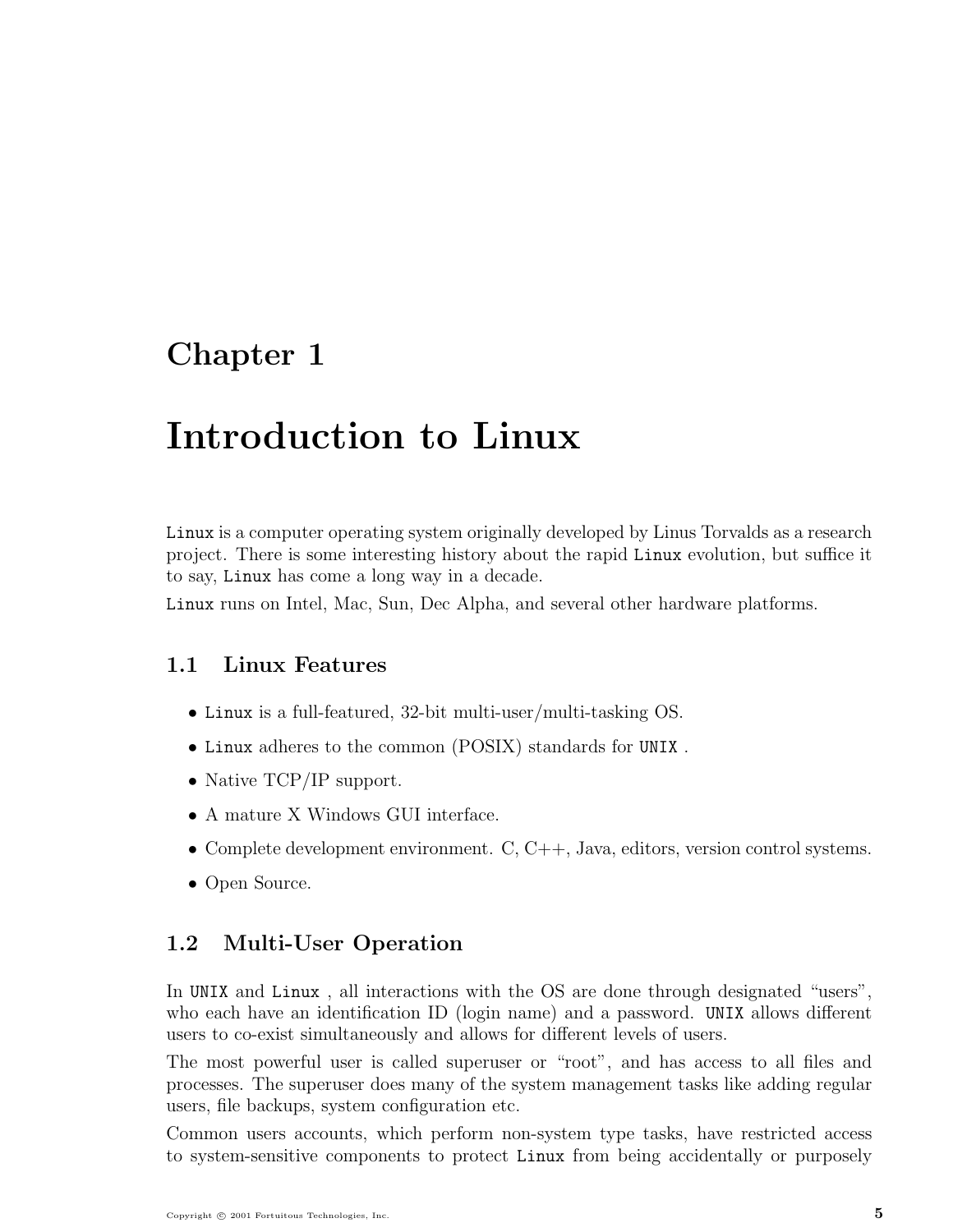damaged. In a moment you will enter a user account and start exploring the Linux filesystem.

### 1.3 Why Linux?

Linux can operate as a web, file, smb (WinNT), Novell, printer, ftp, mail, SQL, masquerading, firewall, and POP server to name but a few.

It can act as a graphics, C, C++, Java, Perl, Python, SQL, audio, video, and documentation, development workstation etc.



Figure 1.1: Linux Uses

Linux is a good solution for developers that need a stable and reliable platform that has open source code. Its not a good system for beginning developers that want a simple GUI interface to a programming language, although Linux has many GUI software development interfaces.

Linux is ideal as a workstation also, and offers many customizable features not found in any other platform. It makes a good platform for dedicated workstaions that have limited functions like in an educational or laboratory environment.

Its may not be ideal as a workstation for beginning users who want an instantly customizable universal WYSIWYG interface. Other systems provide solutions for this need. Still, Linux becomes easier to use on a daily basis. It's only a matter of time until Linux is accessible by everyone.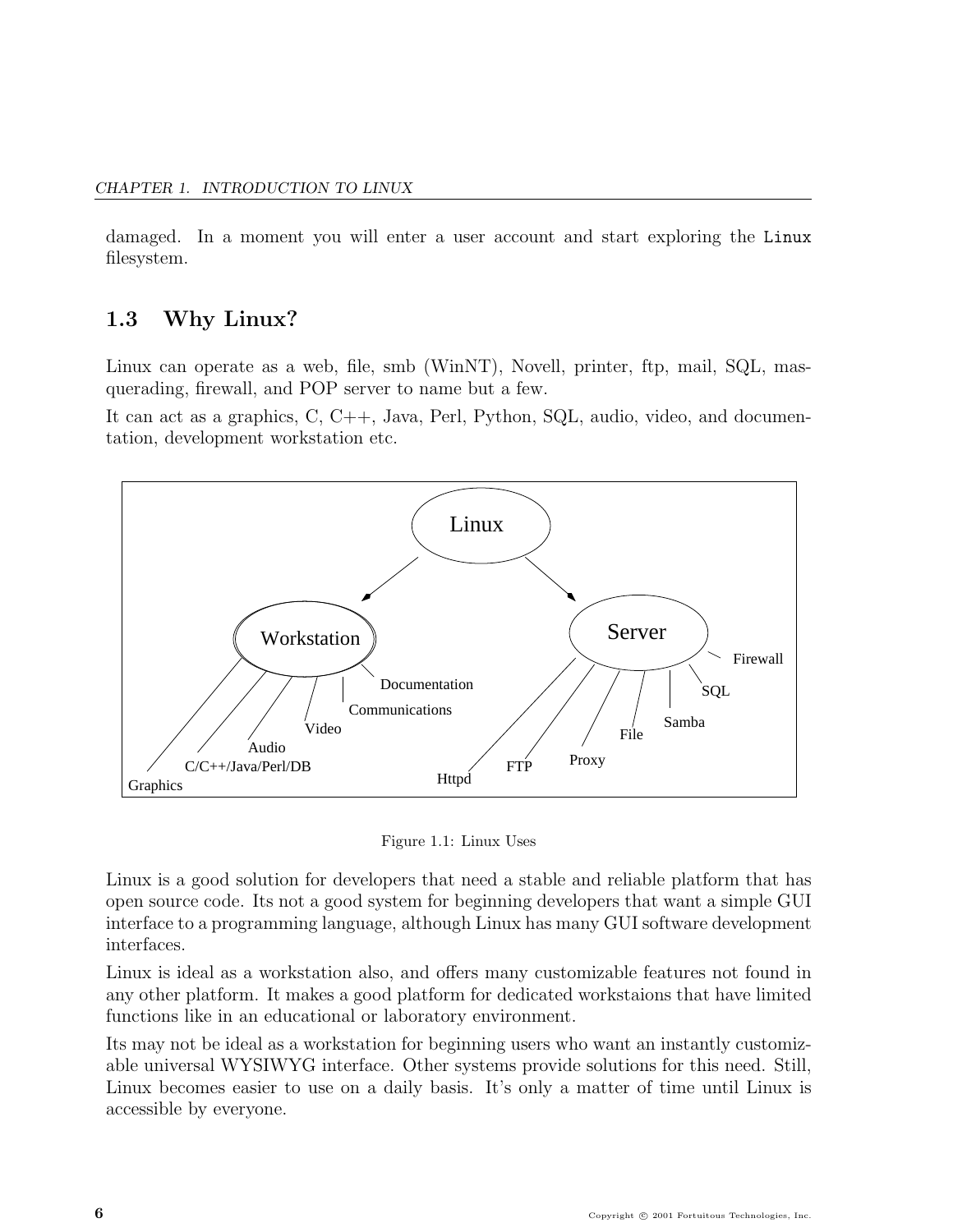### 1.4 Conventions

In order to take full advantage of this manual, students should execute every command that is listed in the text as well as do all the exercises. The following is a list of conventions supported in this manual:

- <bash>: indicates a command entered in a terminal by the user. When you see this sign, you are expected to enter these commands exactly as indicated and check that the results are consistent with what is written. If you see a problem, please ask the instuctor to elaborate or clarify.
- <tcsh>: indicates commands in the tcsh shell. Most of these commands are to be completed after hours or at home. Since Linux advocates freedom of choice, we wish to make students aware of this option to bash.
- **Super>:** indicates a command entered by the System Administrator or Root. The student is also expected to enter these commands in as indicated.

Bold indicates a command entered at the prompts above.

Big Bold TW is used to identify commands in the text.

Underline indicates a file or a directory in the text.

Slant indicates command options.

Plain TW indicates a screen text of command output or editor.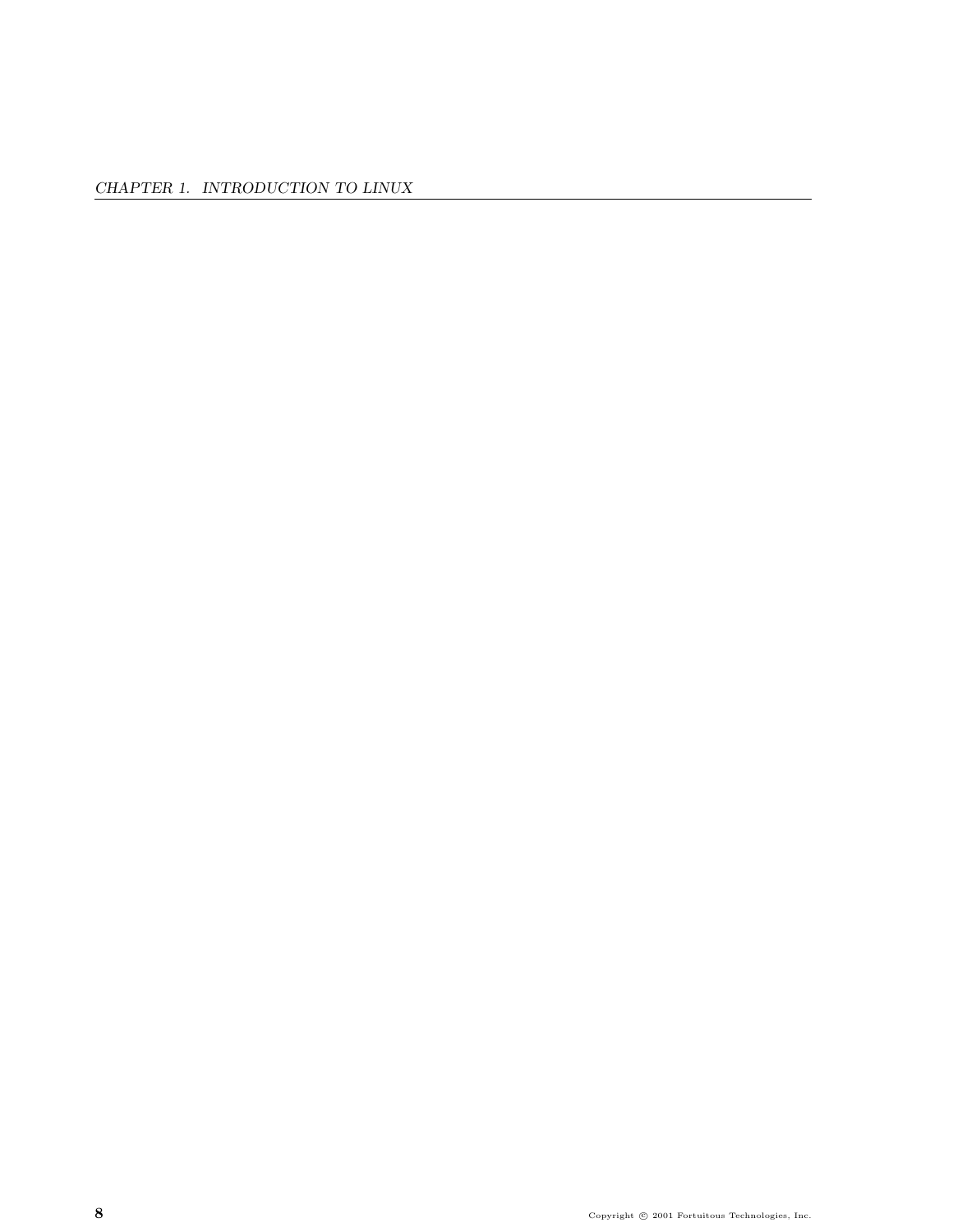## Chapter 2

# UNIX Command Line Basics

The objective of this chapter is to configure the shell account so that printing, manuals, and editor functions are working normally. This will give us experience with the basic commands, environment variables, and workhorse tools needed.

### 2.1 Logging In To Your Account

Log into your system with the login name and password given to you. You will see something like

<bash>:

Your system should always prompt you with the name of the shell (bash) and your login name. This is a customizable feature in the bash shell which you are now using.

The most basic command in Linux is the directory listing "ls" command.

You can see the contents of your account by typing

```
<bash>: ls -al
```
You should see files like

| drwxr-xr-x 13 joe |         | 1024 Nov 9 17:06 .dt     |                     |                              |
|-------------------|---------|--------------------------|---------------------|------------------------------|
| -rwxr-xr-x 1 joe  |         |                          |                     | 5111 Sep 30 15:19 .dtprofile |
| drwxr--r-- 2 joe  |         |                          | 96 Dec 1 12:25 .elm |                              |
| $-rwxr--r--$      | $1$ joe | 1178 Nov 19 10:58 .emacs |                     |                              |

### 2.2 Command Structure

We've already seen  $ls$  which give a directory listing the current working directory (cwd). Commands in Linux follow a general format:

Command *-options* Other parameters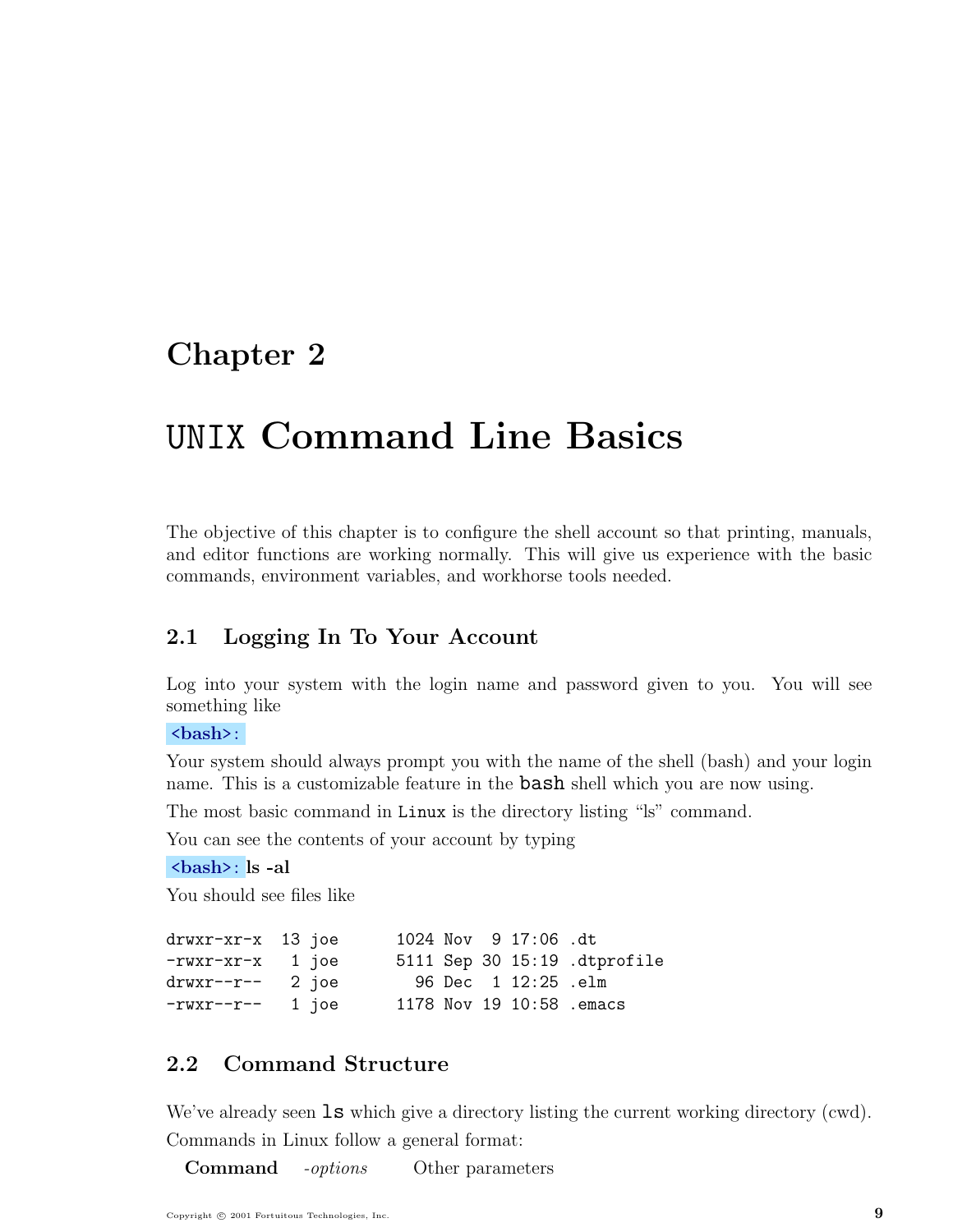for example:

#### <bash>: ls -l .bashrc

First comes the command name, followed by options. Options are normally preceded by a dash or minus sign. There is always a space between the command and the dash. Some commands use no options at all. After the options comes any other parameters or informations that command may need.

Let's talk about some of the workhorse commands. Please note that these definitions are purposely abbreviated and incomplete! Consult the man pages for each of the commands below. In the commands below, parameters that are enclosed in square brackets [...] are optional to that command. [-opts] refers to options in the style just mentioned.

### Special Keys Strokes:

| $\alpha$   | quits from many commands like more and less          |
|------------|------------------------------------------------------|
| $Ctrl + c$ | also quits out of many commands                      |
| $Ctrl+L$   | clears the screen                                    |
| $Ctrl + a$ | puts the cursor at the beginning of the command line |
| $Ctrl + e$ | puts the cursor at the end of the command line       |

### Help, Search, Info Tools:

| $env$ [-opts] [ $exp$ ] | Print environment or run a command with another environment. |
|-------------------------|--------------------------------------------------------------|
| find [path] [exp]       | Find files in <i>path</i> using <i>exp</i>                   |
| info keyword            | List <i>info</i> help pages containing <i>keyword</i>        |
| locate keyword          | Locate all files of name keyword in a database               |
| man -k keyword          | List man pages with keyword (same as apropos keyword)        |
| man command             | Display the manual for <i>command</i>                        |
| printeny                | Print environment variables (see set)                        |
| set [vars]              | Print/Set environment vars and functions                     |
| whatis keyword          | Search the <i>whatis</i> DB for <i>keyword</i>               |
| whereis command         | Locate source/binary and manuals for <i>command</i>          |
| which command           | Display path of <i>command</i>                               |
|                         |                                                              |

### Text Manipulation Tools

| awk $[pgrm]$ [file] Filter file by pgrm |                                                |
|-----------------------------------------|------------------------------------------------|
| cat $file$                              | Display contents of <i>file</i> without paging |
| clear                                   | Clears the screen. Same as $Ctrl+L$            |
| grep pattern file                       | Finds <i>pattern</i> in file                   |
| head file                               | List the first few lines of $file$             |
| more file                               | Display & page the text $file$ (See less)      |
| sed [script] file                       | Stream edit/filter file using script           |
| tail $[-opts]$ file                     | List the trailing lines of $file$              |
| tr chars1 chars2 file                   | Change chars in <i>chars1</i> to <i>chars2</i> |
| $less$ file                             | Display $\&$ page the text file                |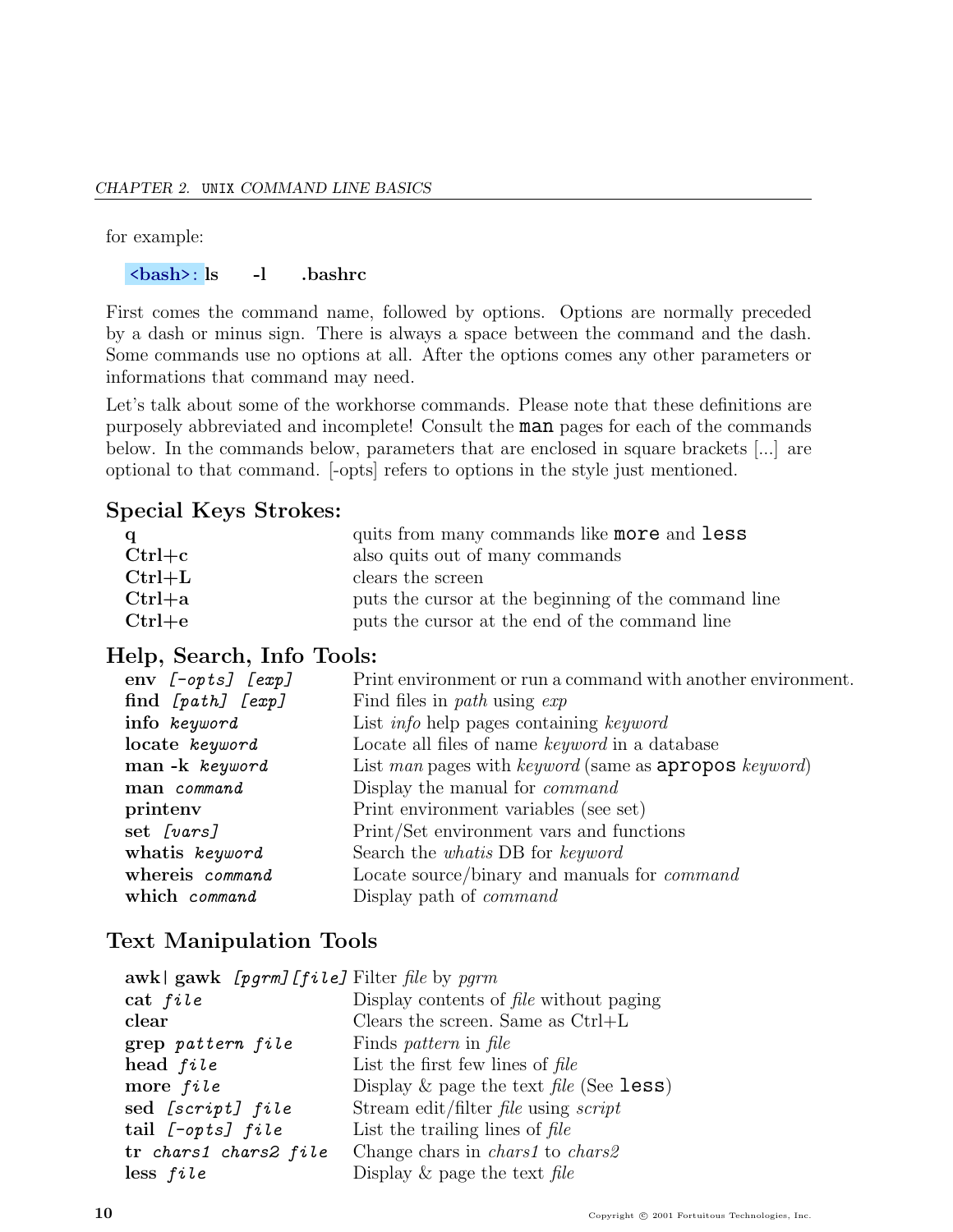### General Tools

| $\mathrm{cd}$ dir                               | Change cwd to dir (home if dir omitted)                             |
|-------------------------------------------------|---------------------------------------------------------------------|
| chmod perms files                               | Change file permissions of <i>files</i>                             |
|                                                 | chown owner.group files $\mathcal{L}$ hange file owner and/or group |
| chsh                                            | Change the default shell                                            |
| $\mathop{\rm cp}$ [-opts] $f1$ ( $f2$ ) $dir$ ) | Copy file f1 to f2 or directory $\operatorname{dir}$                |
| date                                            | Displays the date                                                   |
| kill pid                                        | Kills process ID <i>pid</i>                                         |
| $\ln$ [-opts] Old New                           | Link <i>Old</i> to New                                              |
| login [username]                                | Login to system with UID <i>username</i>                            |
| $\text{lpr } file$                              | Print <i>file</i> on the default printer                            |
| $ls$ [file]                                     | Listing for $file$ ( <i>cwd</i> if file omitted)                    |
| mkdir dir                                       | Creates directory dir                                               |
| mv file1 file2                                  | Rename file1 to file2                                               |
| <b>passwd</b> [-opt] username Change password   |                                                                     |
| $ps$ [-opts]                                    | Output a list of currently active processes                         |
| pwd                                             | List the current working directory                                  |
| rm files                                        | Removes files                                                       |
| startx                                          | Start the X-Windowing system                                        |
| $\text{tar}$ [-opt] [arch] [file]               | Manage tar archives                                                 |
| telnet [host [port]]                            | Connect to the remote <i>host</i>                                   |
| uname $[-opts]$                                 | Output name and version number of OS                                |
| who                                             | List users logged into this system                                  |
| $xterm$ [-opts]                                 | Start a brand new X-terminal window                                 |

### 2.3 The Linux Manuals and the man Utility

Virtually every command that is worth knowing has an entry in the man pages, and is accessed by doing a **man command** . To get all related commands to a keyword word, use man  $-k$  keyword as in the following example:

#### <bash>: man -k manual

| man (1)     | - format and display the on-line manual pages         |
|-------------|-------------------------------------------------------|
| man2html(1) | - format a manual page in html                        |
| perlxs (1)  | - XS language reference manual                        |
| whereis (1) | - locate the binary, source, and manual page files    |
| xman (1x)   | - Manual page display program for the X Window System |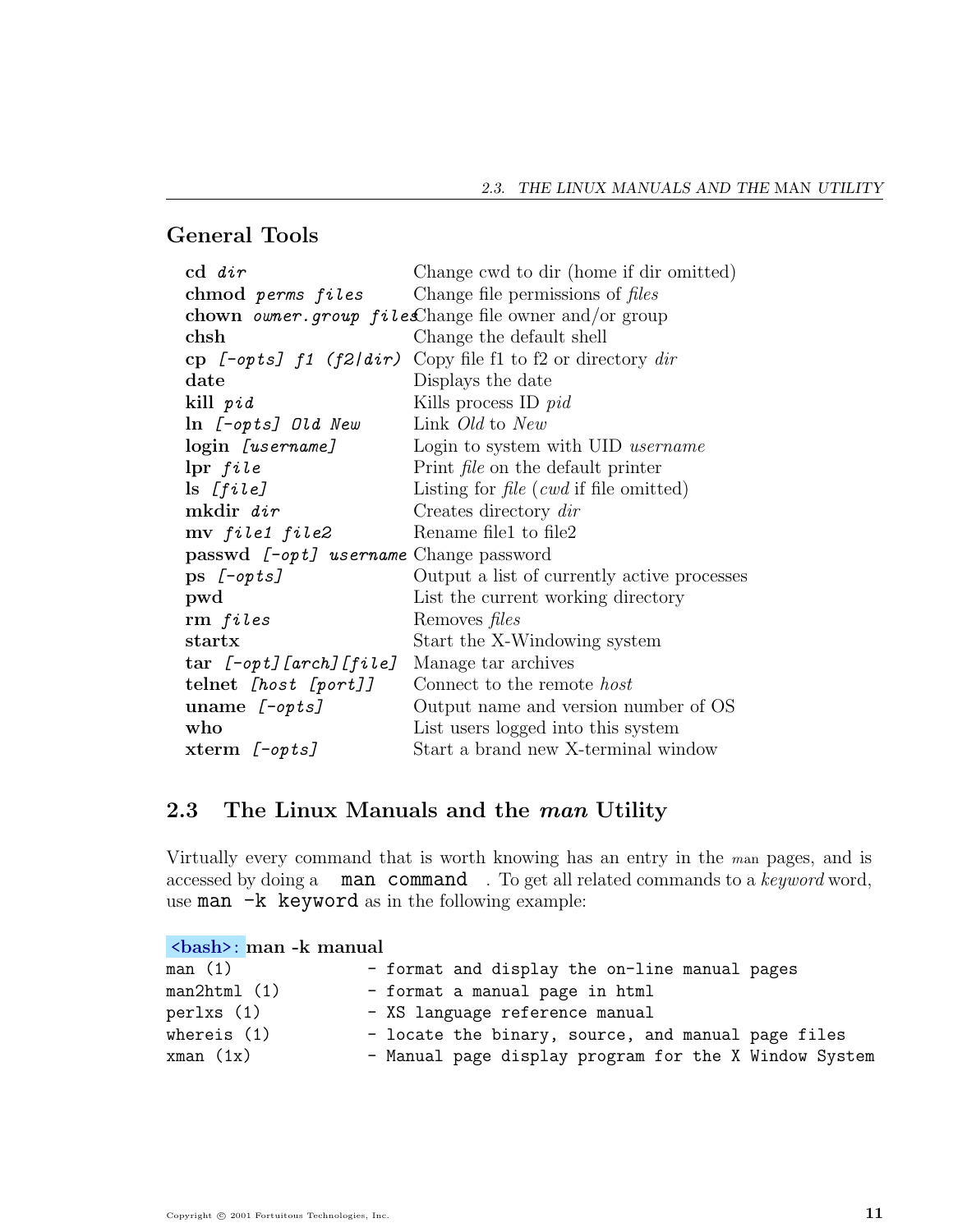When in doubt, use **man** and **man**  $-k$  keyword to get info on a command or UNIX related term.. Find the man page for the 1s command. 1s will list directory contents:

<bash>: man ls

```
\text{LS}(1) FSF LS(1)
NAME
      ls - list directory contents
SYNOPSIS
      ls [OPTION]... [FILE]...
DESCRIPTION
      List information about the FILEs (the current directory by
      default). Sort entries alphabetically if none of -cftuSUX
      nor --sort.
      -a, -a11do not hide entries starting with .
...... etc ........
```
Figure 2.1: Manual Page for  $\text{ls}$ 

Here is a man entry for cd which changes your current working directory (folder).

#### <bash>: man cd

cd(n) Tcl Built-In Commands cd(n) NAME cd - Change working directory SYNOPSIS cd dirName DESCRIPTION Change the current working directory to dirName, or to the home directory (as specified in the HOME environment variable) if dirName is not given. Returns an empty string.

Figure 2.2: Manual Page for cd

### 2.3.1 Exercises

- 1. **ash>: man man**
- 2.  $\langle$ bash>: man 7 signal
- 3. Man cd and look for information on "." and ".."
- 4.  $\langle$ bash>: cd ..; pwd
- 5.  $\langle$ bash>: cd . ; pwd
- $6.$  <br/>bash>: cd ; pwd
- 7. Discusss what "." and ".." are in terms of the filesystem.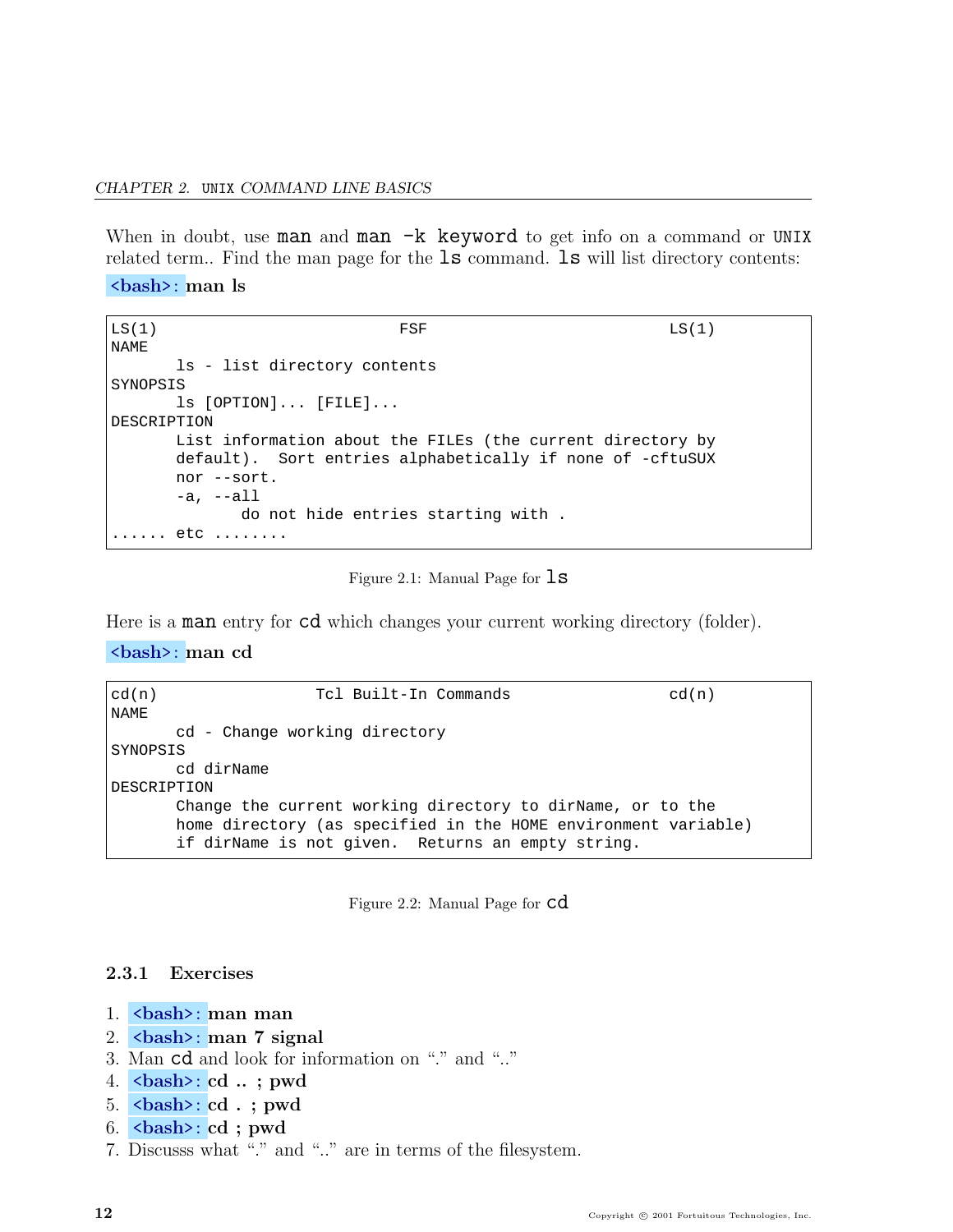### 2.4 Create, List, Copy, and Move

The most fundamental of all commands is to list, create, copy, move (rename), and remove files. This section will show you the basics. Lets start with creating some files now, so we can list them later.

### 2.4.1 Creating New Files

File creation can be done by invoking an editor on a new filename. Before we try this, there is an easier way to make a new empty file by using the touch command. This is how it works:

#### <bash>: touch file1

This will make a new file named **file1** that is empty. There are many other ways to make new files that we will see later.

### 2.4.2 Creating New Directories

Directories are created with the **mkdir** command. Thus

#### <bash>: mkdir dir1

will create a new directory named  $\text{dir1 located}$  in your current working directory. List this file now with the "long" format we just spoke about. Check your files with

<bash>: ls -l

#### 2.4.3 Listing Files and Directories

By far, listing a file is the most basic of all commands. As we have seen before, you list files with the ls command:

```
<bash>: ls file1
 file1
<bash>: ls -l file1
 -rw-r--r-- 1 joe users 0 Oct 28 22:05 file1
```
Using the -l flag causes a "long" listing that shows more information about file1.

You list your directories in a similar way (note that the second example shows that  $\text{dir1}$ is empty).:

```
<bash>: ls -l
 total 10
 drw-r--r-- 1 joe users 0 Oct 28 22:05 dir1
\langlebash>: ls -l dir1
 total 0
```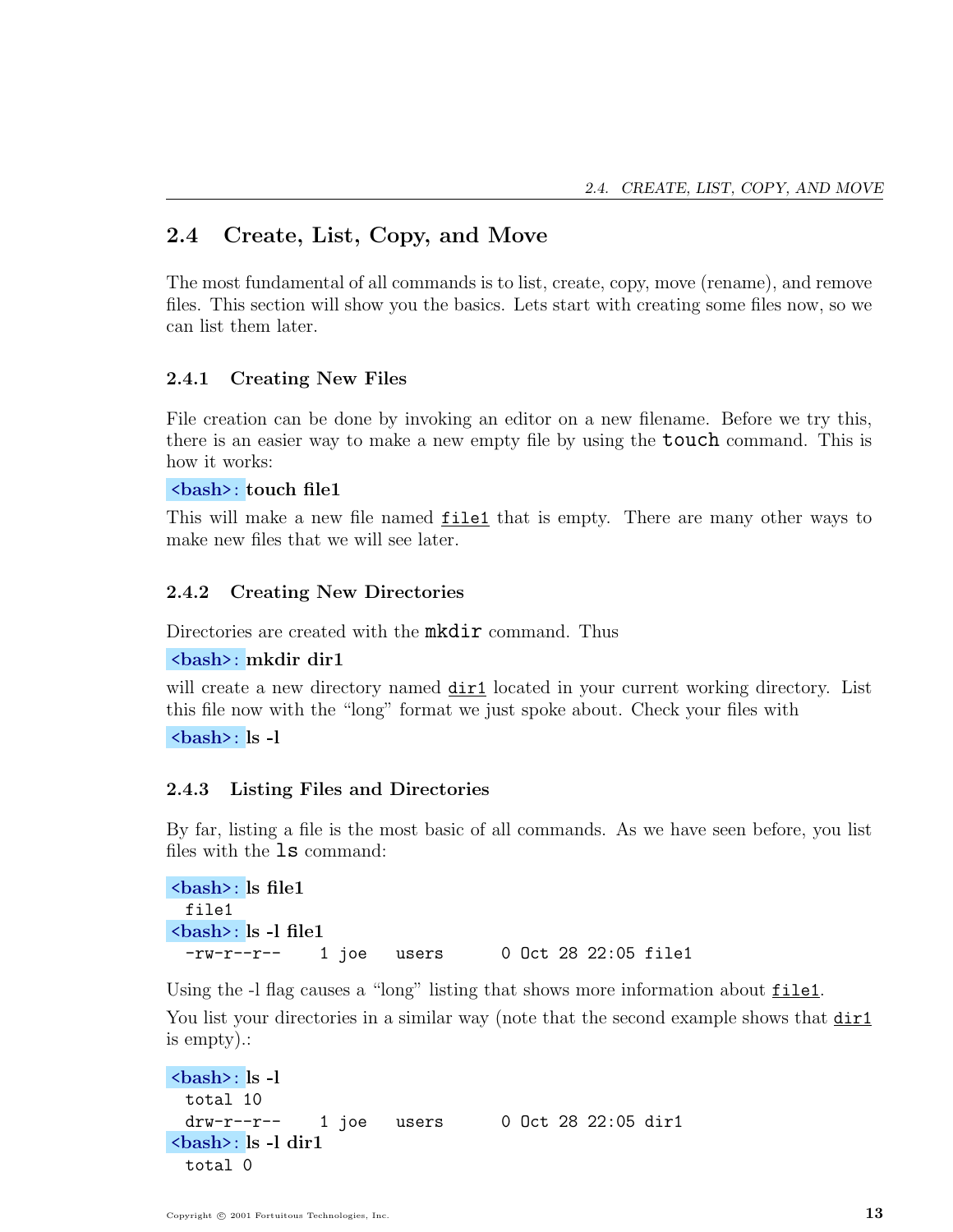### 2.4.4 Copying Files and Directories

You can copy a file by using the  $cp$  command. The following statement

### <bash>: cp file1 file2

will copy file1 to file2. Copying a folder or directory requires the use of the *recursive* or -r flag indicating that cp should decend into the directory and copy all sub-files and sub-folders:

### <bash>: cp -r dir1 dir2

Exercise 2.4.4: Please create a directory like this now. Explain clearly how the following examples are different from the above:

<bash>: cp file1 dir1  $\langle$ bash>: cp -r dir1 dir2/ <bash>: cp -r dir1 dir2/dir3

### 2.4.5 Moving Files and Directories

Moving a file is the same as renaming it. This allows for the possiblity that you move the file to another directory as well:

<bash>: mv file2 file3 <bash>: mv file1 dir1/file2

You move a directory in EXACTLY the same way as a file: <bash>: mv dir1 dir3

### 2.4.6 Changing Directories

Changing your current directory is done with the cd command:

<bash>: cd dir1  $\langle$ bash>: cd ../dir2

### 2.4.7 Removing Files and Directories

Normal files are removed with the  $rm$  command:

### <bash>: rm file1

Removing directories is also done with the rm command, but again you need to use the "recursive" or -r option:

#### <bash>: rm -r dir1

After you try the above, make sure **file1** and **dir1** are gone.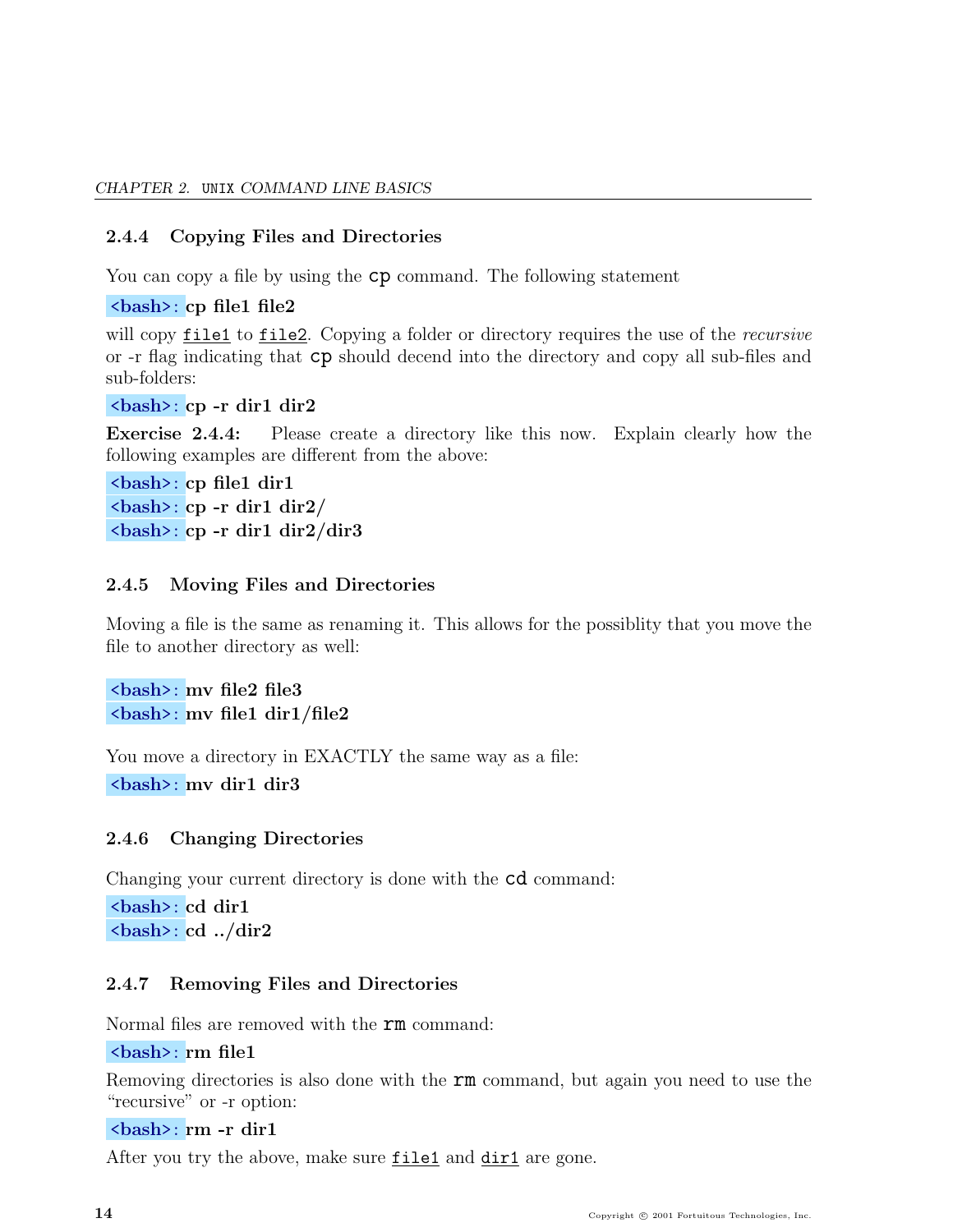### 2.5 I/O, Redirection, and Pipes

I/O refers to Input (I) and Output (O). This section talks about input and output of commands and how you can manipulate these. These prinicipals are very important because they are used constantly in Unix.

### 2.5.1 Standard I/O

In UNIX , Standard Input *(stdin)* and Standard Output *(stdout)* are mechanisms that allow you to input or output data from a command line. Simple commands like "cat file1" send their results to *stdout* (normally to your terminal screen) while the word file1 is an example of *stdin* which is fed to the command  $cat.$ 

Independent of *stdin* and *stdout*, there is the also standard error (*stderr*) which normally goes to your screen when the command detects an error. Its manipulation is shell specific. Bash assigns special numbers, called File Descriptors, to stdin, stdout, and stderr:

| Name            | Abbreviation | File Descriptor | <b>Standard Device</b> |
|-----------------|--------------|-----------------|------------------------|
| Standard Input  | stdin        |                 | Keyboard               |
| Standard Output | stdout       |                 | Console                |
| Standard Error  | stderr       |                 | Console                |

Table 2.1: Bash Standard I/O

### 2.5.2 Redirection

Redirection refers to the art of redirecting input and output traffic from commands. Shells like bash allow for redirection of *stdin* and *stdout* with the  $\leq$  and  $\geq$  operators respectively.

As an example, lets say you want to list some files and send (redirect) the output to a file instead of the screen. Do it the easy way:

#### <bash>: ls -al > output.txt

To check the output, you can use cat (short for concatenate). cat is uselful when you want to view short files:

#### <bash>: cat output.txt

|   | $-rwx-----$ 1 carinhas users  | 1606 Aug 17 23:14 .acrorc |
|---|-------------------------------|---------------------------|
|   | $-rwx-----$ 1 carinhas users  | 153 Dec 20 08:47 .bashrc  |
|   | $-rwx---- = 1 carinhas users$ | 3189 Dec 23 15:34 .cshrc  |
| . |                               |                           |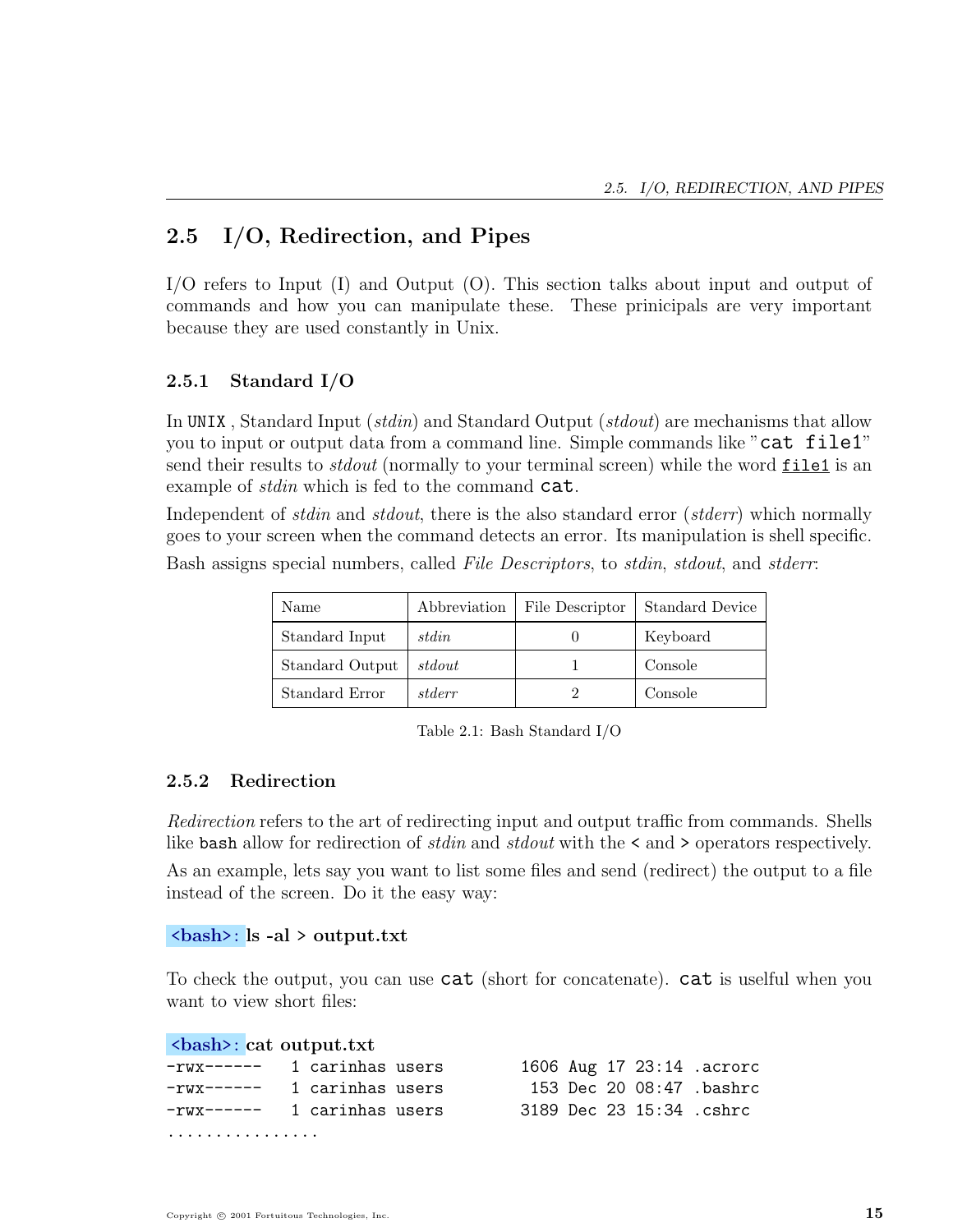Examples of stdin redirecting:

```
<bash>: cat < output.txt
<bash>: wc -l output.txt
   7 output.txt
<bash>: wc -l < output.txt
   7
```
Note that "cat output.txt" and "cat < output.txt" give the same result, but the " $\texttt{wc}$  -l" examples give something slightly different.

In bash *stderr* is redirected with with the  $2$  operator, while in  $tcsh$ , the  $\&$  operator. Just relax and we will see real examples of this shortly.

Linux Warning: Please note that  $\geq$  will overwrite anything in the output file, if it exists, or create the file if it does not exist. In contrast, the  $\geq$  operator will append to the existing file.

Here is a brief summary of the redirects:

| Name                   | Operator      | Description                          |
|------------------------|---------------|--------------------------------------|
| Redirect <i>stdin</i>  | ≺             | Feeds the file to input              |
| Redirect <i>stdout</i> |               | Creates or overwrites                |
| Append <i>stdout</i>   | $\rightarrow$ | Creates or appends                   |
| Redirect <i>stderr</i> | >&            | Both <i>stdout</i> and <i>stderr</i> |
| Redirect <i>stderr</i> | 2>            | Only <i>stderr</i> in bash           |

Table 2.2: Standard Redirection I/O

### 2.5.3 Pipes

When you want to take the output of one command and use that is input into another, use the "pipe operator" | . Think of actually connecting a metal pipe from one command to another. The following example sorts a simple **1s** command in reverse order (do it!):

```
<bash>: ls | sort -r
.doomrc
.cshrc
.bashrc
.acrorc
```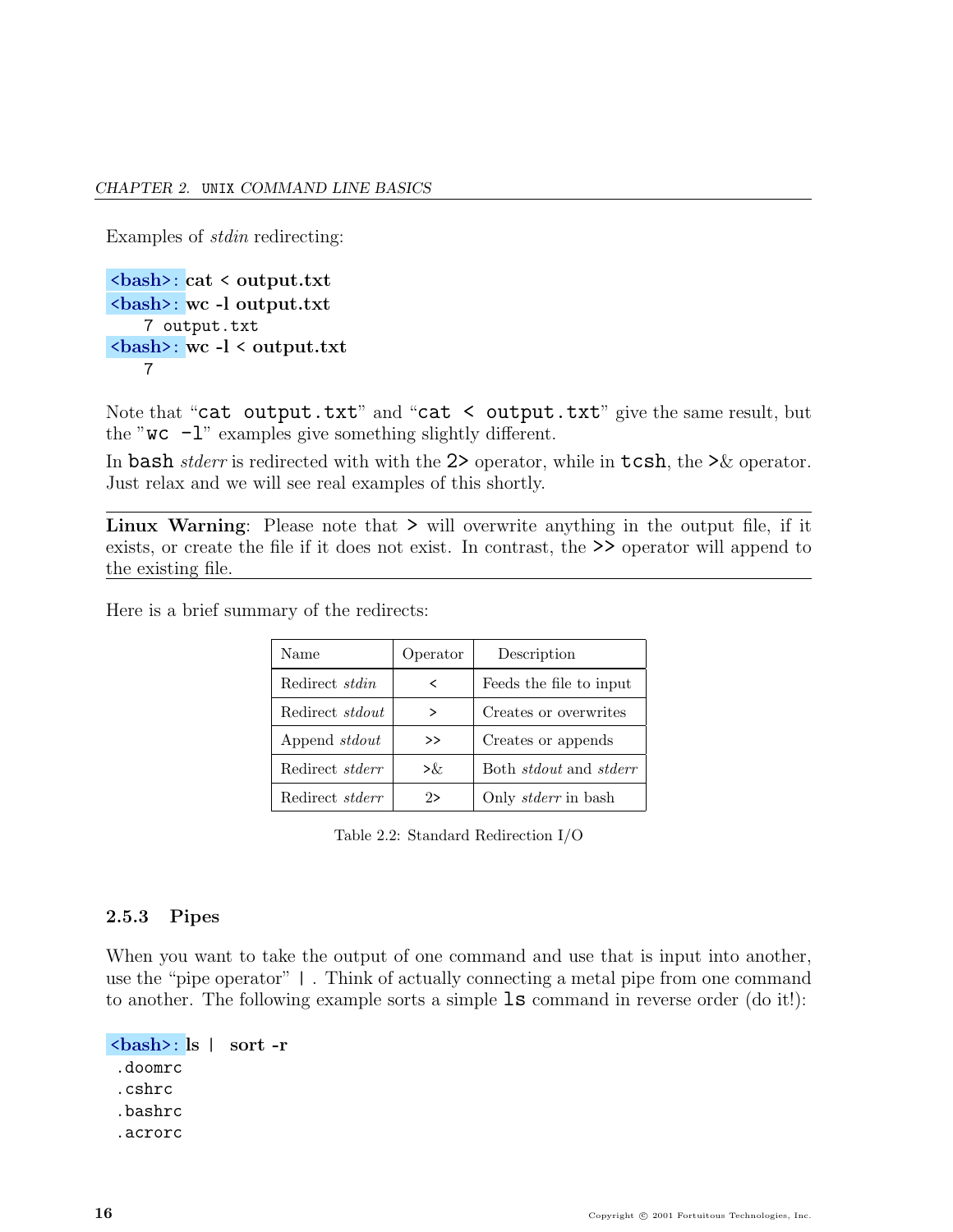### 2.5.4 Examples to Try

| $\langle$ bash>: cat noname 2> error.txt  | # Sends error to error.txt                                                           |
|-------------------------------------------|--------------------------------------------------------------------------------------|
|                                           | $\{\text{bash}\}\$ : cat noname > error.txt 2>&1 # Send stdout + stderr to error.txt |
| $\langle$ bash>: cat noname > & error.txt | # everything (as above) goes to error.txt                                            |

Try these examples in tcsh:

| $<$ tcsh $>:$ tcsh |                                                                  |                            |
|--------------------|------------------------------------------------------------------|----------------------------|
|                    | $\langle tcsh \rangle$ : (cat noname > output.txt) > & error.txt | # Send stderr to error.txt |
|                    | <tcsh>: more output.txt</tcsh>                                   | # Same as in bash.         |
|                    | $cs$ : more error.txt                                            | # Just like in bash.       |
|                    | $\langle t \cdot \rangle$ : cat testfile.txt > & out.txt         | # ditto                    |
|                    |                                                                  | # ditto                    |
|                    | $\langle t \text{csh}\rangle$ : locate bashrc   xargs grep alias | # find 'alias' in .bashrc. |
| $<$ tcsh>: exit    |                                                                  |                            |

Don't forget the last "exit" to get out of tcsh and back into fabulous bash.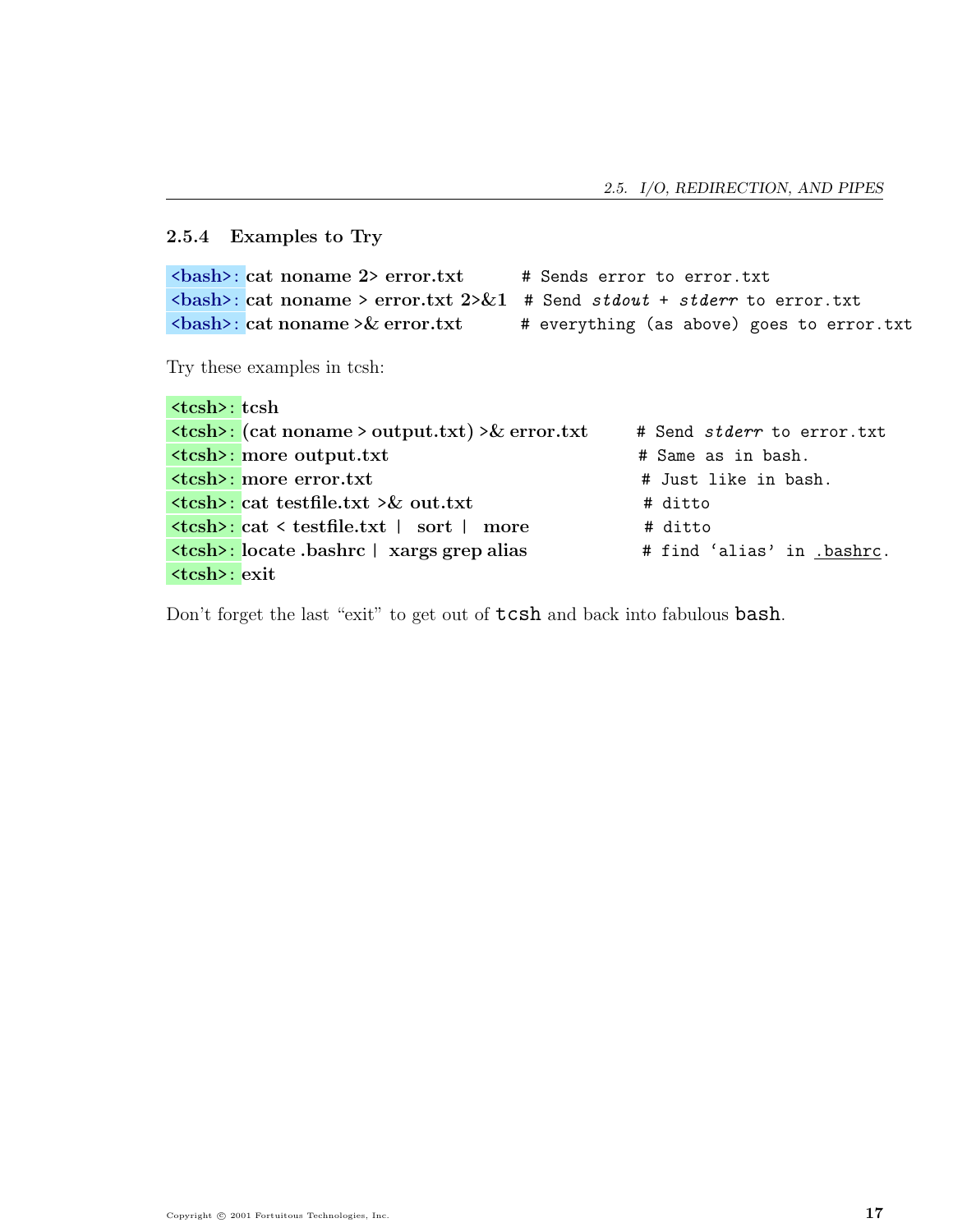### 2.6 Command Line Editing

A great shortcut in bash and tcsh is to use the command editing facilities. Just hit the up-arrow key to a previous command and move the cursor to edit that command. Just try it. Command editing is very useful in repeating and correcting previous commands.

Now we discuss other features of command line editing.

### 2.6.1 Command and File Completion

Most shells support command and file completion typing shortcuts. These shortcuts allow you to hit the Tab key to finish off the name of a command or file after only hitting a few keys. Try this example of a filename (directory):

<bash>: cd /usr/inc<TAB> will produce <bash>: cd /usr/include/

Now try this example for a command:

<bash>: ghostv<TAB> should produce

<bash>: ghostview

Note that command and file completion can only complete upto a unique set of commands. This means you have to provide a unique start string.

Thus <br/> <br/>shash>: ghost<TAB> won't work because it could complete to ghost<br/>view or ghostscript.

tcsh has the same file-name completion mechanism as bash. The <TAB> key will complete the filename and command up to unique names.

### 2.6.2 Possible Command Completion

bash will show the possible choices are by hitting <TAB>twice (<Ctrl-D> in tcsh ):

<bash>: ls /etc/h<TAB><TAB>

host.conf hosts hosts.allow hosts.deny httpd/ <bash>: ls /etc/h

The shell tells you what your choices are and is again ready for more input. This also works on commands too:

### <bash>: mo<TAB><TAB>

| modemlights_applet  | montage | mount.smbfs              |
|---------------------|---------|--------------------------|
| modemtool           | more    | mouse-properties-capplet |
| modinfo             | morepgp | mouse-test               |
| modprobe            | mount   | mouseconfig              |
| $\langle$ bash>: mo |         |                          |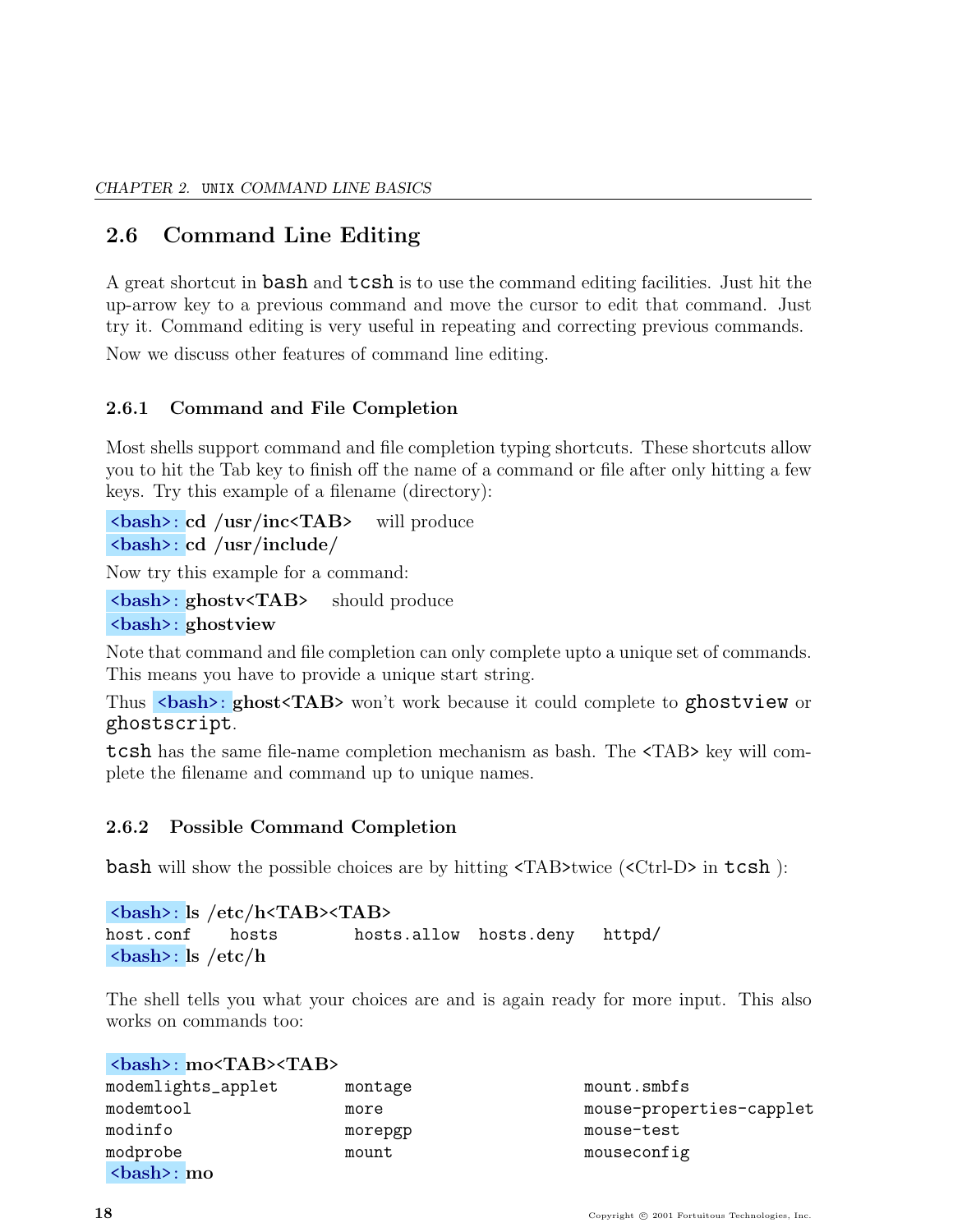This shows us the possibilities, and again returns us so we can continue typing a command. Remember that  $tcsh$  has the same possible-completion mechanism as **bash** does above. Just use <Ctrl-D> instead.

### 2.6.3 Command Line Substitution and History

In both **tcsh** and **bash** we have the facility of *Command Line Substitution* and *Command* History.

Command Line Substitution allows you to substitute a dynamic expression inside a command:

### <bash>: echo My name is \$USER My name is Joe <bash>:

The \$ symbol allows bash to process the expression in-line and later provide the results to the echo command.

Command History allows you to use stuff from your old commands in your current command. Remember: recycling is good for the environment ♣. The following list shows the history reference syntax common to both **bash** and **tcsh**:

| -11                        | Redo the last command. Same as !-1                       |
|----------------------------|----------------------------------------------------------|
| $! - N$                    | Repeat the $N^{th}$ most recent command (see next)       |
| $! -3$                     | Repeat the $3^{rd}$ most recent command                  |
| !N                         | Redo the $N^{th}$ entry in the history list              |
| !string                    | Redo last command starting with the text "string"        |
| $\sqrt{? \text{string}}$ ? | The most recent command which contains the text "string" |

Figure 2.3: History Referencing Specifications

On top of history referencing, you can add these modifiers to the shell command line by appending them to the history reference after a colon (:)

| $\Omega$ | The first (command) word                                                 |
|----------|--------------------------------------------------------------------------|
| n        | The nth word on the command line besides the command.                    |
|          | The first word, equivalent to '1'                                        |
| \$       | The last word                                                            |
| %        | The word matched by an ?s? search                                        |
| $x-y$    | A range of words. $(-y)$ abbreviates $(0-y)$ .                           |
| $\ast$   | Equivalent to $\text{``--}\$ , but returns nothing if                    |
|          | the event contains only 1 word                                           |
| x*       | Equivalent to $x-\$                                                      |
| $x-$     | Equivalent to ' $x^*$ ', but omitting the last word (' $\mathcal{F}'$ ') |

Figure 2.4: History Modifiers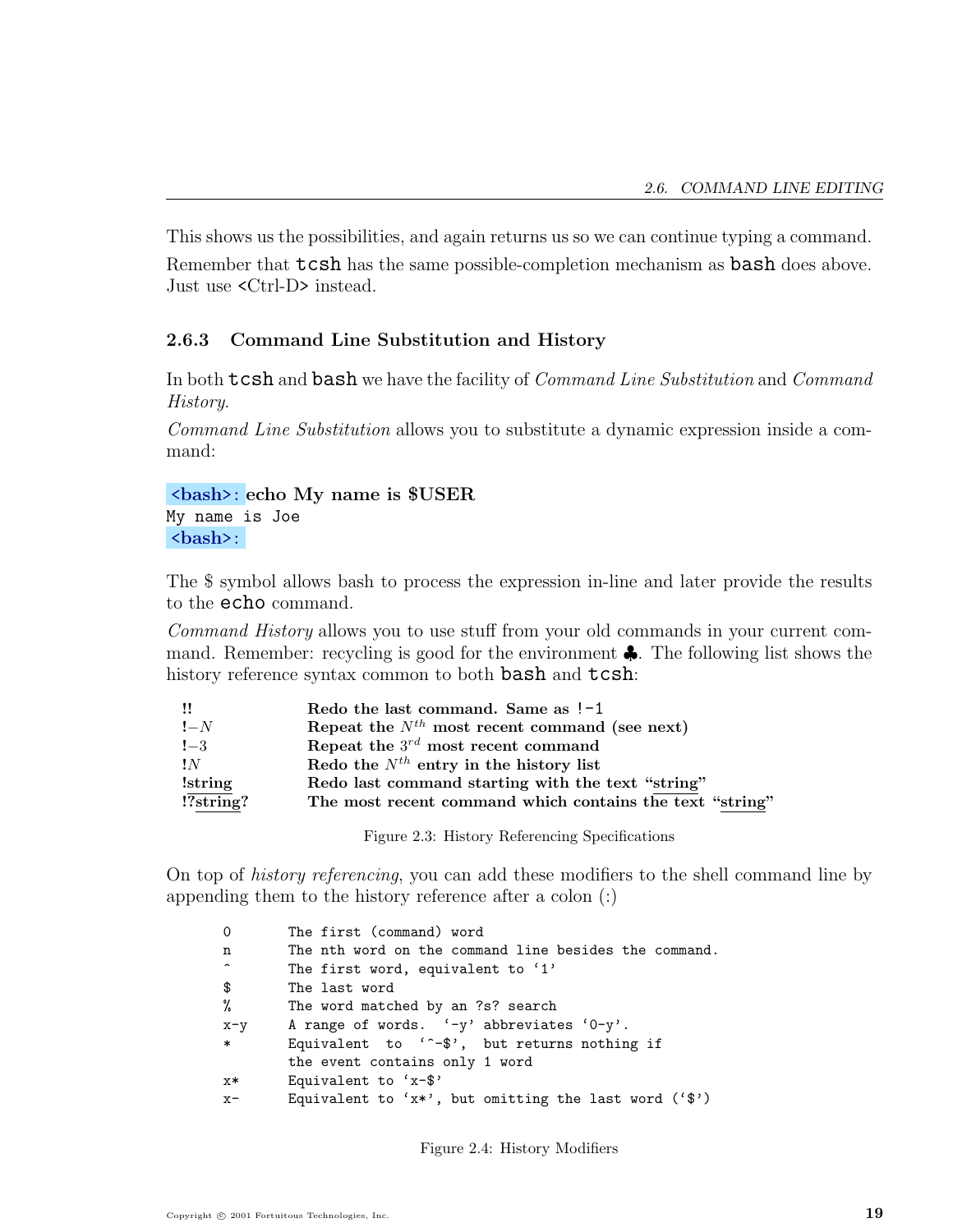#### 2.6.4 Exercises

You can get a list of your history by typing simply **history**. Create two files called boogie.man and boogie.man.old. The file contents are not important for this exercise. Try these examples of the above history machinery to try. The exact history will vary depending on what you do so please adapt these to your current situation:

<bash>: history | tail -4 9 8:30 touch boogie.man 10 8:31 cp boogie.man boogie.man.old 11 8:36 echo hello >> boogie.man 12 8:37 diff boogie.man.old boogie.man

<bash>: !-2

vi boogie.man

<bash>: diff !-2:2.old !-2:2 diff boogie.man.old boogie.man

<bash>: diff !!:1.old !!:2 diff boogie.man.old.old boogie.man diff: boogie.man.old.old: No such file or directory

<bash>: !?cat?:0 !!:2 cat boogie.man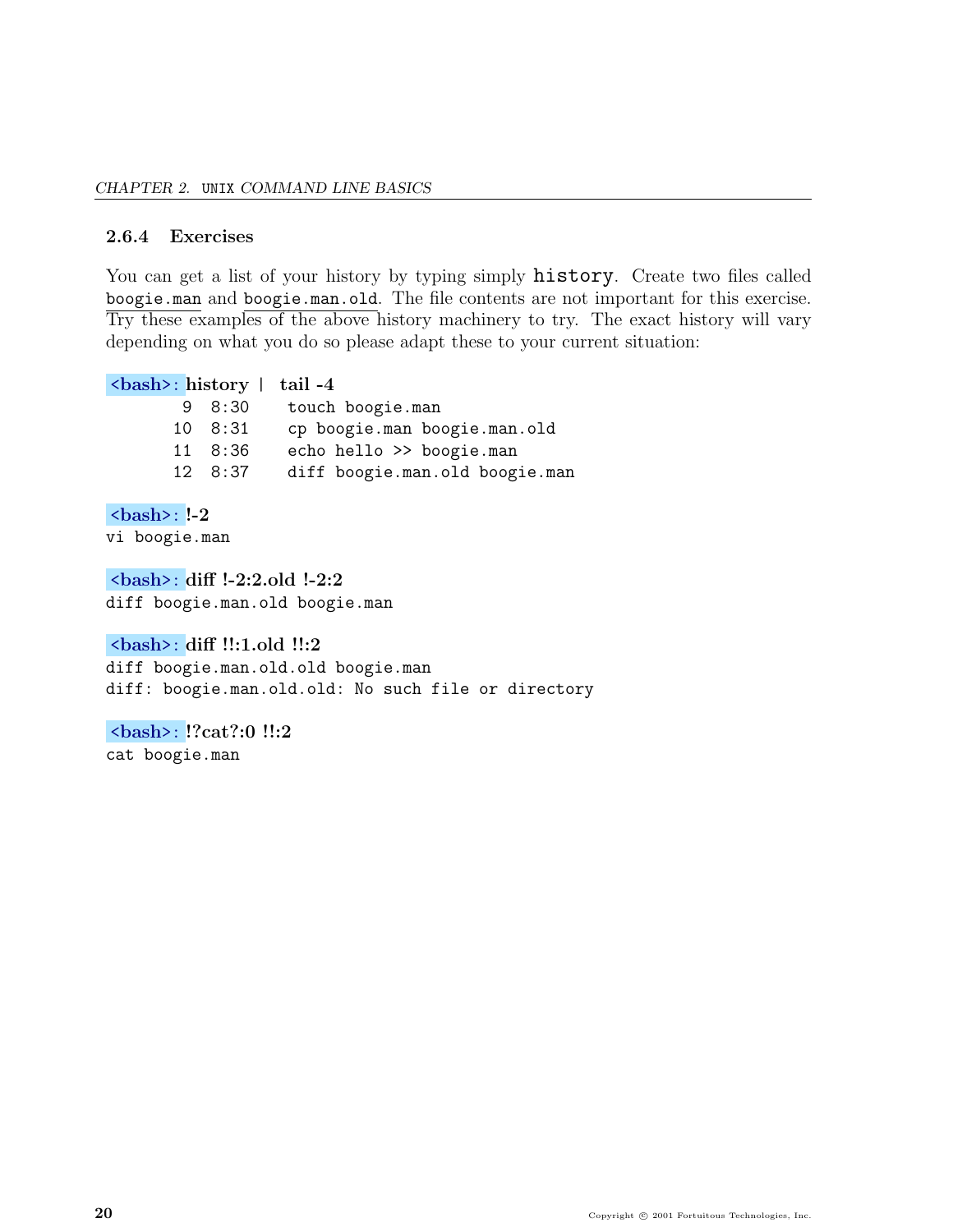## Chapter 3

## The Linux Environment

In Linux and UNIX , you carry many local attributes that control how your immediate shell interface interacts with the system. These attributes are called Shell and Environment Variables, and they are critical to Linux operation. UNIX and Linux use many variables for internal processing. These help the system manage resources for users. This chapter discusses the bare necessities that all Linux survivalists need to know.

### 3.1 The UNIX Shell Game

One prominent feature of UNIX is that you can control the interface by which you communicate with it. These interfaces are called shells and there are too many. The original shell is called sh and it has many close cousins including ash, bash, and ksh. bash is the "native" Linux shell and is the default shell for Linux . Thus, bash is used for almost all startup files (scripts) and maintenance scripts for Linux .

Many users prefer to use the Berkeley UNIX C-type shells like csh and tcsh. Your choice is largely a matter of preference, however, we will use bash as the default in the course. We will also discuss  $\text{tcsh}$  because of its easy to understand C-like syntax.

Normally a shell can be invoked anywhere in your current login session simply by typing the shell name. This is useful for testing, but normally, you will use your default shell.

A user can control fundamental aspects of his/her environment by setting shell variables as you work, or inside of a startup script file which gets invoked when you login to your account. Simple examples common to each shell are your prompt (the thing that stares at you and waits for your commands) and aliases. An alias is a shorthand for some other command which a user can define, normally in the shell startup files like *bashrc* and .cshrc. We'll work with these concepts very shortly.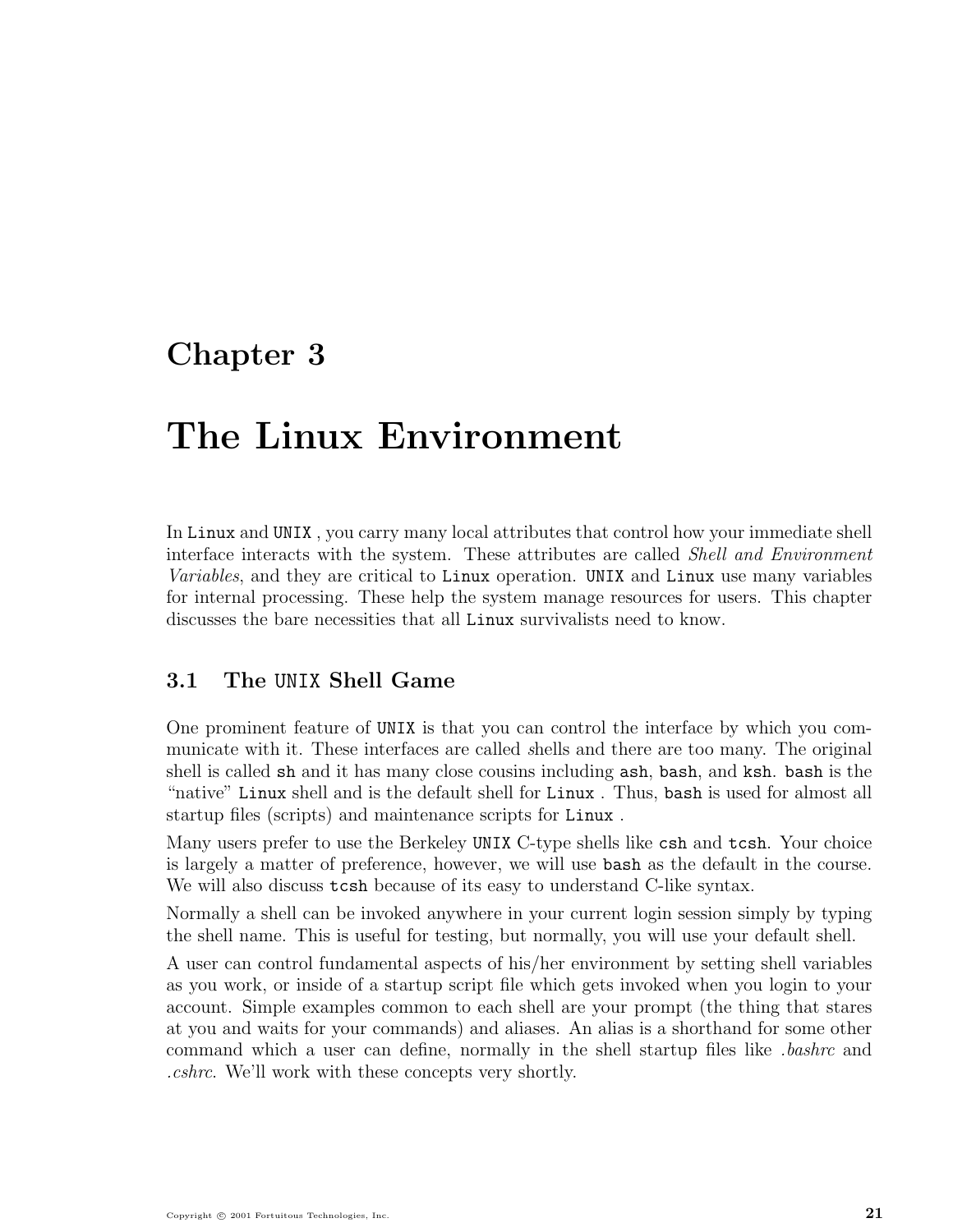### 3.1.1 Shell Features

Most Linux distributions come with bash and tcsh which replace sh and csh respectively. These are the two big shells that 99.9% of the Linux world uses. There are several key commonalities and differences between the two. The following tables outline these:

| Action              | bash                           | tcsh                           |
|---------------------|--------------------------------|--------------------------------|
| Default Prompt      | \$                             | #                              |
| Force Redirection   | > l                            | >!                             |
| Force Append        |                                | >>!                            |
| Variable assignment | var=value                      | set var=value                  |
| Set Environment var | export var                     | seteny VAR value               |
| Number of arguments | $\frac{1}{2}$                  | $\frac{1}{2}$ (\$#argv in csh) |
| End loop statement  | done                           | end                            |
| End case statement  | esac                           | endsw                          |
| Loop                | $\frac{\text{for}}{\text{do}}$ | foreach                        |
| If statement        | if $\left[\ldots\right]$       | if $(\ldots)$                  |
| End if              | fi                             | endif                          |
| Read from terminal  | read                           | \$<                            |
| Start until loop    | $\text{until}/\text{do}$       | until                          |
| While loop          | $\text{while}/\text{do}$       | while                          |

Table 3.1: Bash-Tcsh Difference

| Symbol/Command | Action                                   |
|----------------|------------------------------------------|
| $\mathbf{r}$   | Redirect output                          |
| >&             | Redirect <i>stdout</i> and <i>stderr</i> |
| $\rightarrow$  | Append output to file                    |
|                | Pipe output                              |
| &.             | Run process in background                |
| <b>TAB</b>     | Filename/command completion              |
| !n             | Repeat command $\#n$ in history          |
| Svar           | Variable substitution                    |
| #              | Comment line                             |
| $\log$         | Put process in background                |
| fg             | Put process in foreground                |
| $_{\rm cd}$    | Change directory                         |
| echo           | Echo execution output                    |
| jobs           | List current shell processes             |
| kill           | Kill specified processes                 |
| umask          | Set default file permissions             |

Table 3.2: Bash-Tcsh Commonality List (Incomplete)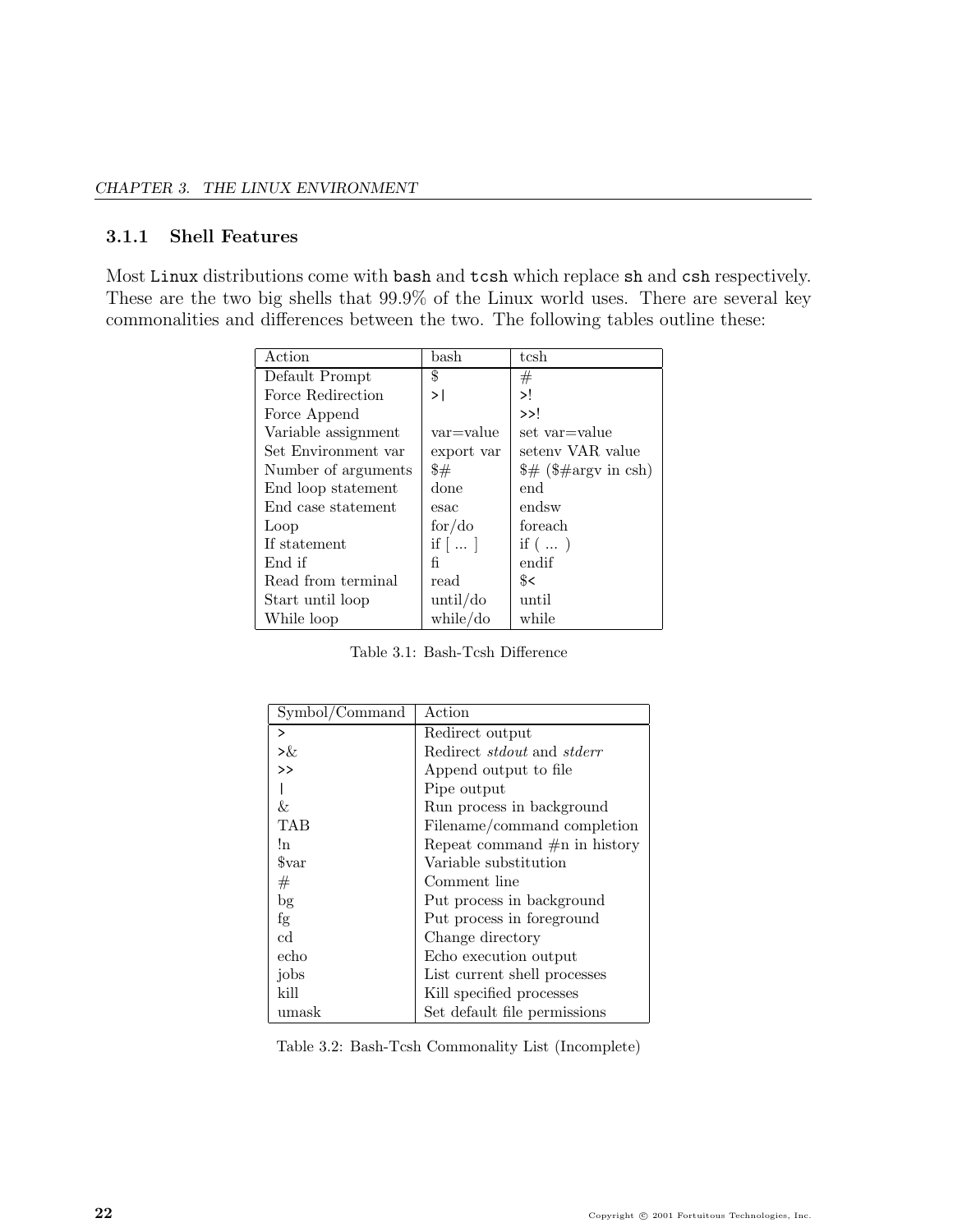### 3.2 Bash

Bash is the default shell for Linux . The default shell is like an environment where all the basic commands come from bash. Let's look at the bash manual page:

### <bash>: man bash

Look at the default prompt on your screen. Notice that the prompt contains the shell name and username. The prompt in bash is controlled by the variable PS1. Type in the command "set" to get the following sort of output:

```
PRINTER=astro
PS1=<\s:
PS2=>
PS4=+PWD=/home/joe
SHELL=/bin/bash
SHLVL=2
TERM=vt100
```
### 3.2.1 Setting Your Prompt

Note that set provides the definition for *PS1* and several other variables. Lets look up the manual on bash by typing "man bash". You are looking at an endless stream of information from the native Linux manual pages. Type "/prompt" to search for the word "prompt". You can find the next occurrence by typing "n". Keep going until you see something similar to

```
PROMPTING
```
When executing interactively, bash displays the primary prompt PS1 when it is ready to read a command, and the secondary prompt PS2 when it needs more input to complete a command.

| \t             | the current time in HH:MM:SS format            |
|----------------|------------------------------------------------|
| $\mathcal{A}$  | the date in "Weekday Month Date" format        |
| \s             | the name of the shell, the basename of \$0     |
| $\sqrt{M}$     | the current working directory                  |
| $\vee$         | the basename of the current working directory  |
| \u             | the username of the current user               |
| $\hbar$        | the hostname                                   |
| $\backslash$ # | the command number of this command             |
| \!             | the history number of this command             |
| \\$            | if the effective UID is 0, a #, otherwise a \$ |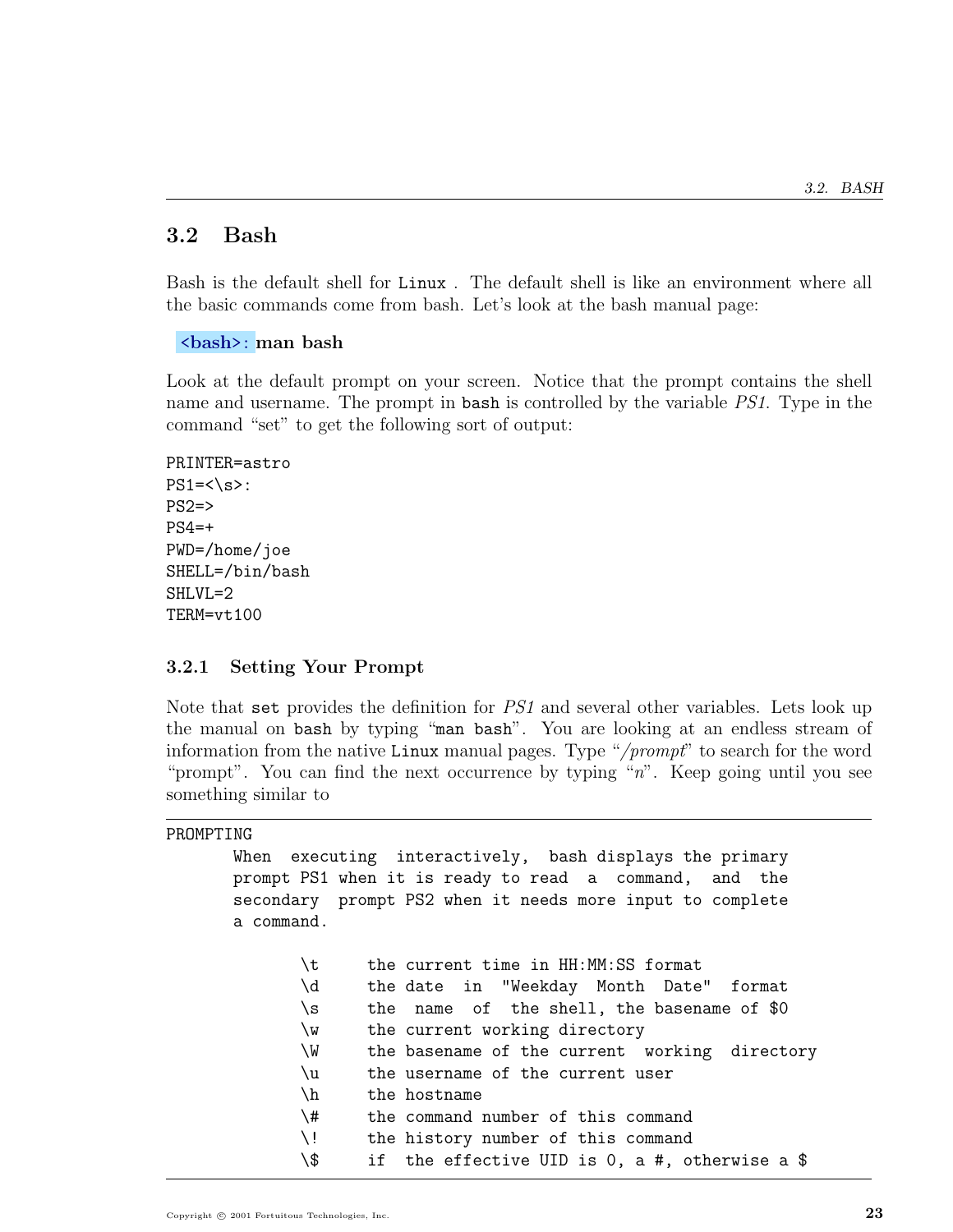Lets change the bash prompt by adding the command number. This is an example:

 $\{\$ {bash}{\colon} \PS1 =' \succeq \u \t\t\iff \forall \#: '

which should produce something like

bash: joe 00:02:07:# 13:

Now lets set your prompt so that it always displays your path. Even though this manual will specify  $\delta$  should still use a prompt like this:

 $\langle$ bash>: PS1=' $\langle \forall w \rangle$ : '

### 3.2.2 Creating Aliases (Shortcuts)

Now as it happens, I get very tired of typing out  $ls$  -Agl every time I want a long directory listing, so I want to alias that command to  $d$  (for "directory") as follows:

 $\langle$ bash>: alias d='ls -Agl'

We really would like to make this definition permanent, by putting this command into .bashrc, and we will learn how to do this in section 7 on scripts.

The same alias in tcsh (or csh) is written without the equals  $(=)$  sign: You start tcsh by typing tcsh:

```
<bash>: tcsh
<tcsh>: alias d 'ls -Agl'
<tcsh>: d
.............
<tcsh>: exit
```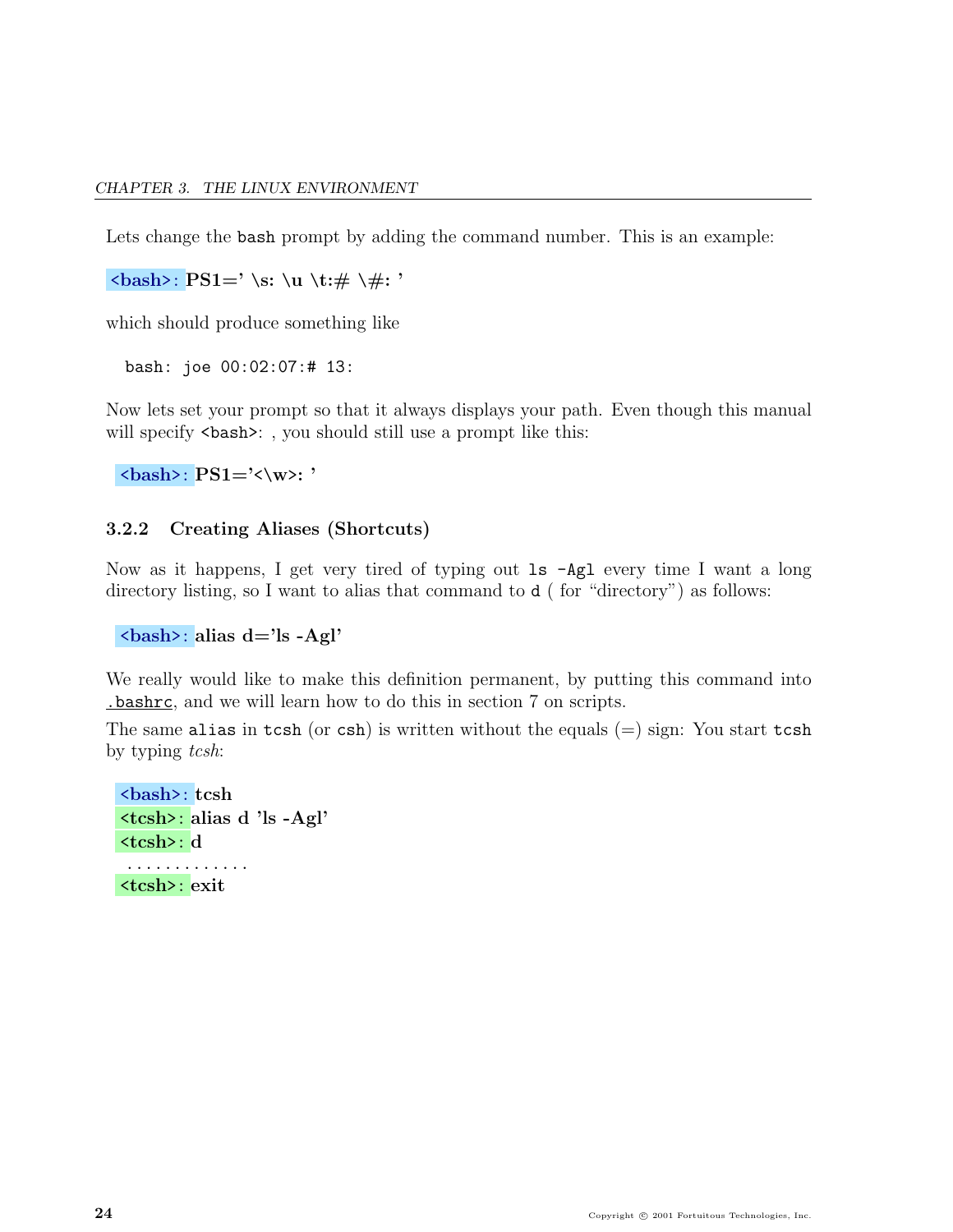### 3.3 Shell Variables

In Linux, you always keep shell variables *user, directory, path, group*, and many others. These variables help your shell cope with all the information it needs to deal with normal operations. As we discussed before, the set, env, printenv commands will display your environment variables: (without #comments)

| PWD   |                        | = /home/carinhas/misc # Your current working directory |
|-------|------------------------|--------------------------------------------------------|
| GID   | $= 100$                | # Your current group ID number                         |
| GROUP | $=$ users              | # Your current group name                              |
| HOME  | $= /home/joe$          | # Your home directory                                  |
|       | $HOST = astro$         | # The name of your workstation.                        |
|       | $PATH = /bin:/usr/bin$ | # Your current path to executable commands.            |
|       |                        | # Your current prompt                                  |
|       | SHELL = $/bin/bash$    | # Your current shell                                   |
| UID   | $= 501$                | # Your user ID number                                  |
|       | $USER = carinhas$      | # Your user name                                       |

Your *current working directory* (*cwd*) is where all files are sought and written by default. uid and gid are the numerical values for your user and group, which identify you as a user and group member respectively. Your *home* is where you (and your files) live, and your path is where you look for your prey (executable commands).

You can always determine your *cwd* with the **pwd** command. Your *cwd* is always referred by the "dot" (.) symbol, and the directory directly below is referred to by the double-dot  $\ldots$  symbol as in the result of an  $ls$  -Agl:

| $\langle$ bash>: $\vert$ s -gl         |  |       |  |                      |                            |
|----------------------------------------|--|-------|--|----------------------|----------------------------|
| total 608                              |  |       |  |                      |                            |
| $drwxr-xr-x$ 2 joe                     |  | users |  | 1024 Dec 20 19:09.   |                            |
| drwxr-xr-x 15 root                     |  | root  |  | 1024 Dec 10 19:04    |                            |
| $-rwx----- 1$ joe                      |  | users |  |                      | 3185 Dec 19 15:51 .cshrc   |
| $-rwx----- 1$ joe                      |  | users |  |                      | 3185 Dec 19 15:51 .bashrc  |
| $-\text{rw}-\text{r}--\text{r}--1$ joe |  | users |  |                      | 33 Dec 20 10:49 doubletake |
| drwxrwxrwx 1 joe                       |  | users |  | 33 Dec 20 10:49 mail |                            |

Note that ".." refers to /home when you are in your home directory /home/joe. The first character in the long file listing is the file type, which tell us what kind of animal we have. Also ∼ refers to your home directory in your prompt, and changes to the /fully/qualified/path only when moved out of /home/joe .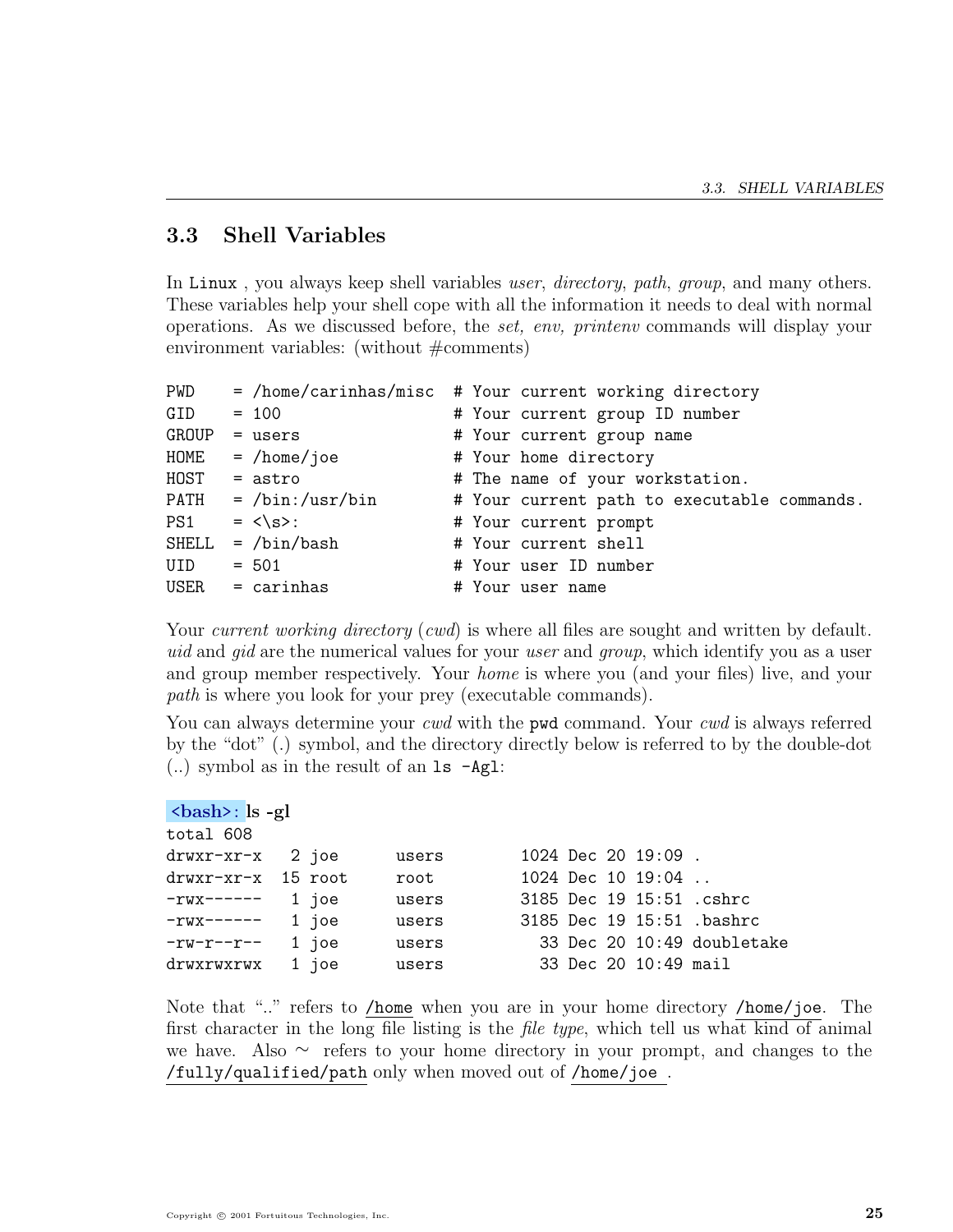### 3.3.1 Environment Variables

Environment variables are shell variables that control the so-called 'environment', or shell options. Environment variables are used internally by the shell at all times. Normally, user defined shell variables will not affect how the shell works.

Environment variables are all uppercase words like PATH, SHELL, TERM, PAGER, PS1, MANPATH.

In bash, you set *environment* vars with the **export**:

```
NAME=value
export NAME
```
Or you can do it all in one command:

export NAME=value

Examples in bash are

```
<bash>: export PATH=/bin:/sbin:/usr/sbin
<bash>: DISPLAY=groucho:0
<bash>: EDITOR=/bin/vi
<bash>: export DISPLAY EDITOR
```
Environment variables are set in tcsh in the following way:

setenv NAME value

#### 3.3.2 Exercises

Exercise 1

Find the hostname of your machine and replace "groucho" in the DISPLAY variable as above.

#### Exercise 2

Go into the tcsh shell and work the following examples:

```
<bash>: tcsh
<tcsh>: setenv PATH /bin:/sbin:/usr/bin:/usr/sbin
<tcsh>: setenv DISPLAY groucho:0
<tcsh>: setenv EDITOR /bin/vi
<tcsh>: env
```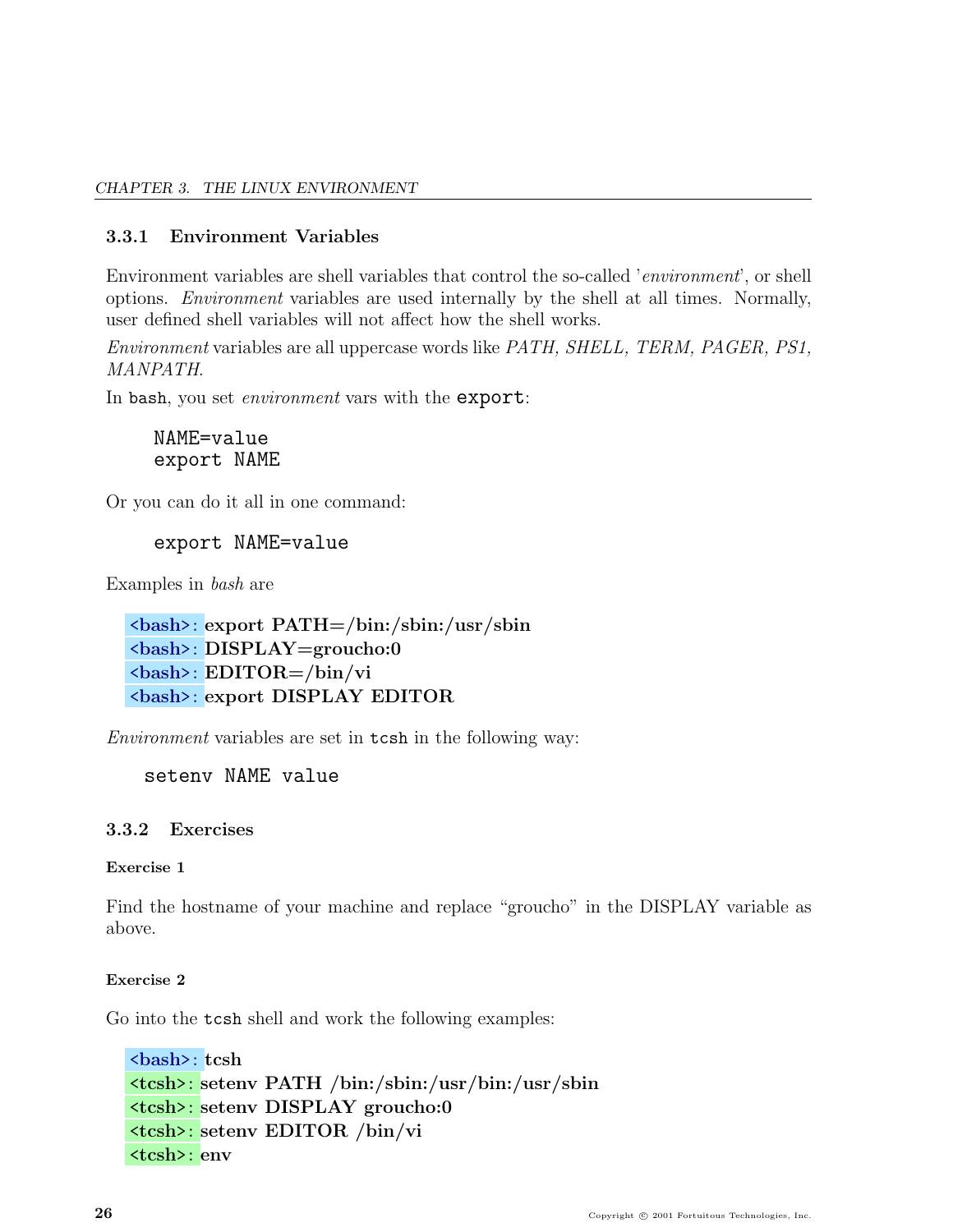### 3.4 Choosing the Right Path

Your *PATH* is used by the system to find commands. Its important to set this correctly so that you can access everything that you need.

To set you path in bash we edit the .bash profile file:

```
<bash>: pico .bash profile
```

```
PATH=$PATH:$HOME/bin # Add $HOME/bin to $PATH
.... write and quit .... (hit Ctrl-X, type Y, return)
\langlebash>: source .bash_profile # Initialize $PATH.
```
Once this is done, bash will look in your own /home/user/bin folder to find any commands you put there. This is a good thing which will come in handy later when we work on scripting.

#### 3.4.1 Exercises

Set your path in tcsh by editing your .login file, and add ∼/bin to your path.

```
<tcsh>: pico .login
set path = //bin /sbin /bin /usr/bin /usr/ucb /usr/bsd) # added //bin.... write and quit ....
\langle tcsh \rangle: source .login \qquad # Install the new $path.
<tcsh>: rehash # Tell csh to find files in $path.
```
tcsh uses its rehash function to re-read all the folders in your path and find the new commands.

### 3.5 Groups and Newgrp

Groups allow users to have access to files and programs jointly. This is what the *group* attribute is for. Users can belong to many groups. You can belong to more than one group, however you can only be active in one group at a time. All users have a default group that they enter at login. You change your group interactively by using the newgrp command:

#### <bash>: newgrp groupname

which will spawn a new shell (on top of the old one) with your default group given by groupname. For this trick to work, you must belong to this group to begin with.

Once you are in this new group state, all process and files created will carry the group name as well as your user name. Having multiple groups can be useful when accessing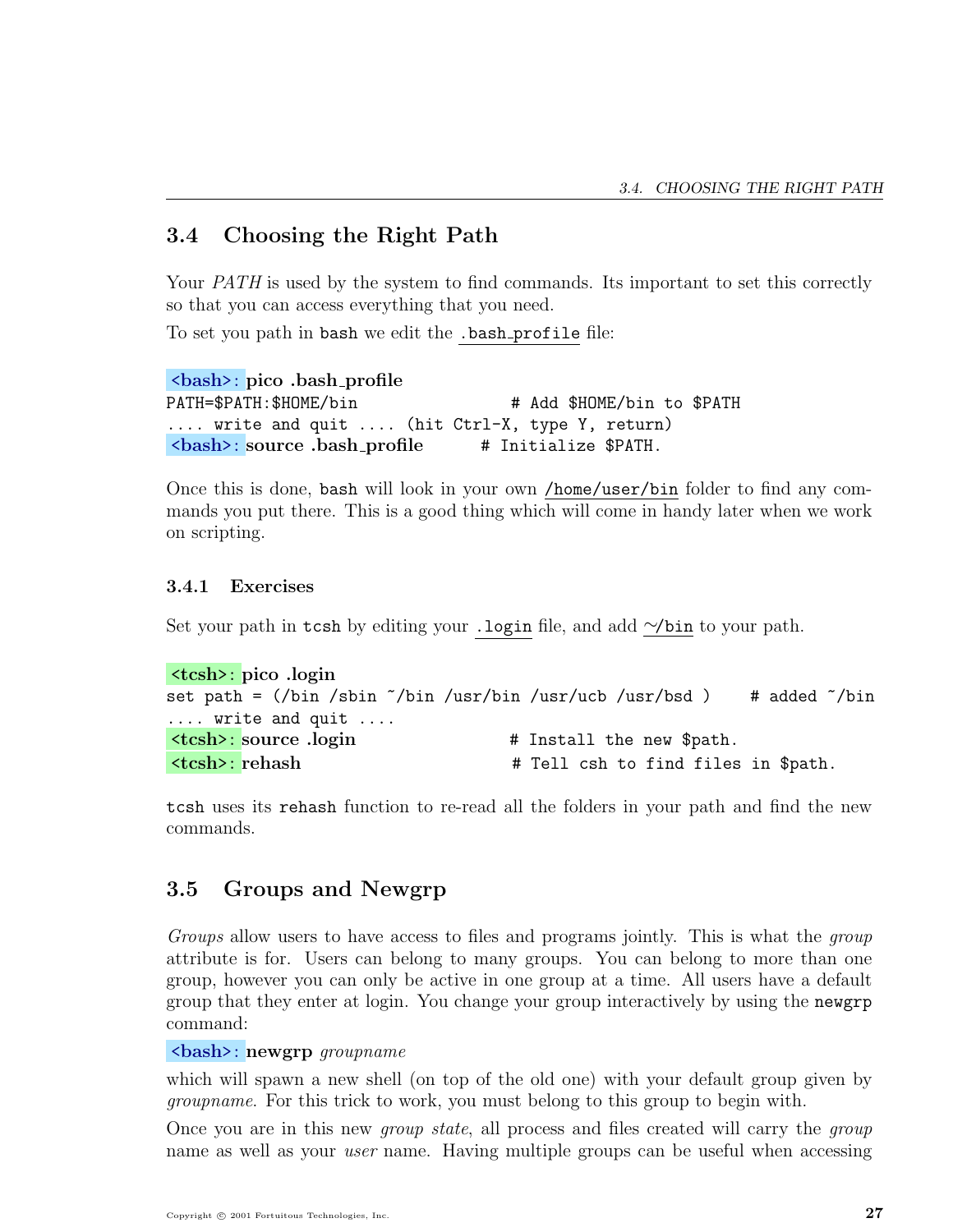restricted hardware or working in a team of developers, where everyone needs access to common software and systems.

To exit this group-shell, simply type exit.

### 3.5.1 Exercises

1. Look at the files /etc/passwd and /etc/group. Determine how groups are created and assigned with the help of the manual pages. Write your observations down here.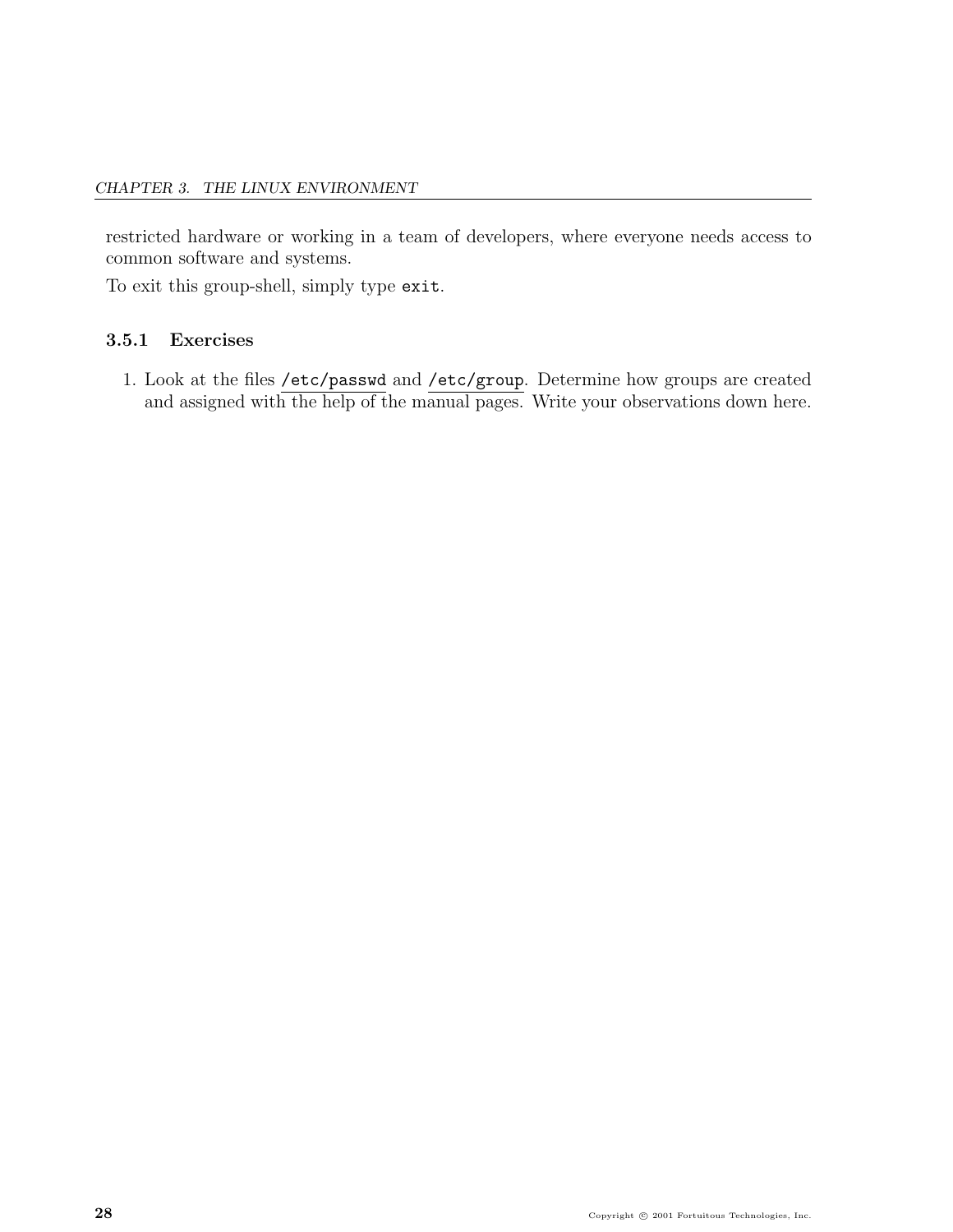## Chapter 4

# Filesystem Essentials

In this chapter, we will learn how to master files and filesystems. This is a very important aspect of Linux , and is used constantly.

### 4.1 The Linux Virtual Filesystem (VFS)

All files in Linux are accessible from a single integrated filesystem called a Virtual Filesystem. The base of that system is called the root and often denoted by a slash (/). Use the mc command to navigate around the system files below:



Figure 4.1: Linux VFS as viewed by mc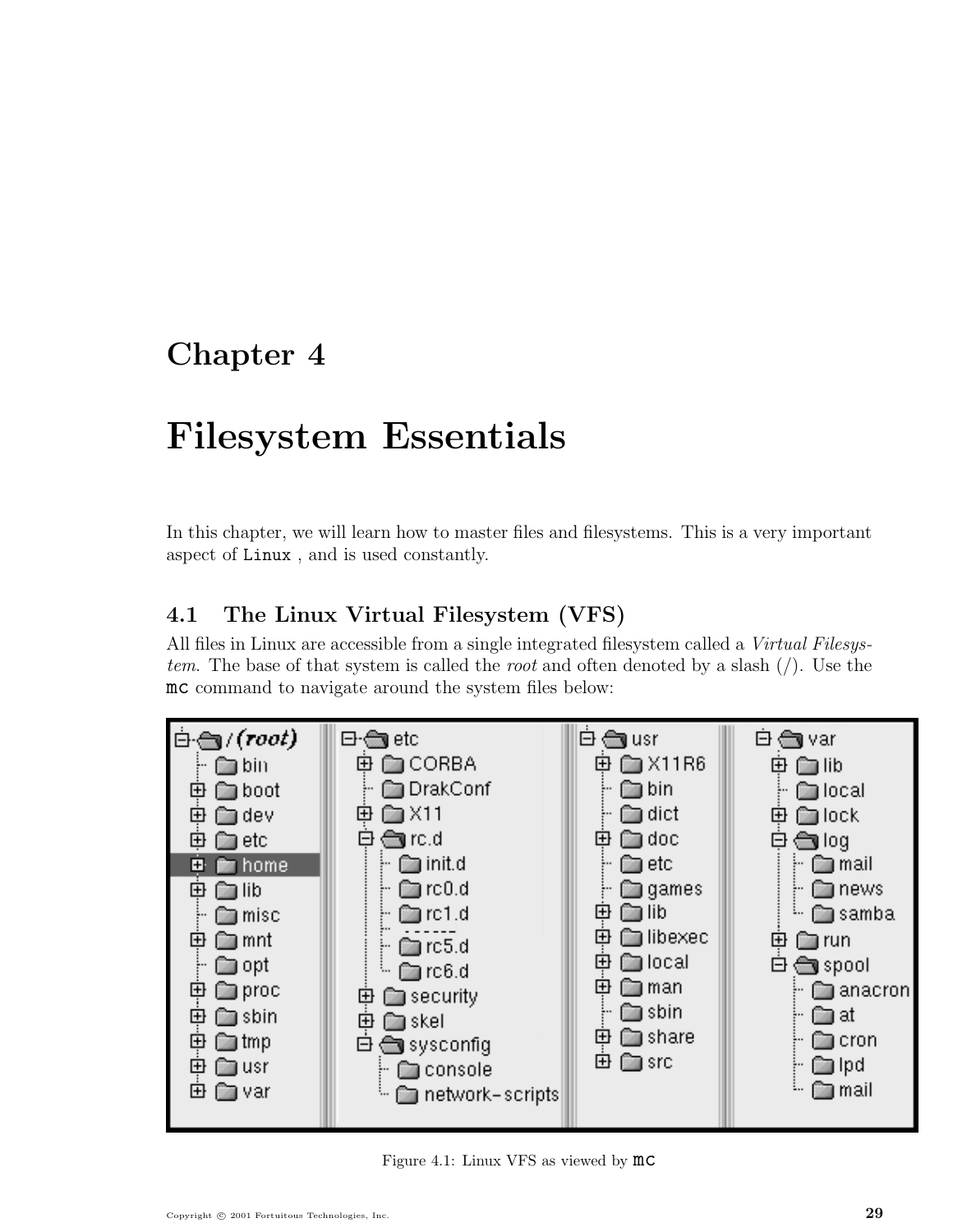The next figure outlines the root VFS root tree as set by the Filesystem Hierarchy Standard located at http://www.pathname.com/fhs/

| The root directory |      |                                               |  |  |  |  |
|--------------------|------|-----------------------------------------------|--|--|--|--|
|                    | bin  | <b>Essential command binaries</b>             |  |  |  |  |
|                    | boot | Static files of the boot loader               |  |  |  |  |
|                    | dev  | Device files                                  |  |  |  |  |
|                    | etc  | Host-specific system configuration            |  |  |  |  |
|                    | lib  | Essential shared libraries and kernel modules |  |  |  |  |
|                    | mnt  | Mount point for mounting temporary filesyste  |  |  |  |  |
|                    | opt  | Add-on application software                   |  |  |  |  |
|                    | sbin | Essential system binaries                     |  |  |  |  |
|                    | tmp  | Temporary files                               |  |  |  |  |
|                    | usr  | Secondary hierarch                            |  |  |  |  |
|                    | var  | Variable data                                 |  |  |  |  |

Figure 4.2: VFS Root Tree

Among the most important of these are  $\frac{7}{10}$ ,  $\frac{7}{100}$ ,  $\frac{7}{100}$ ,  $\frac{7}{100}$ ,  $\frac{7}{100}$ ,  $\frac{7}{100}$ ,  $\frac{7}{100}$ ,  $\frac{7}{100}$ ,  $\frac{7}{100}$ is a sample directory tree that starts from root but lacks the  $\sqrt{var}$  subtree.



Figure 4.3: A Linux directory tree.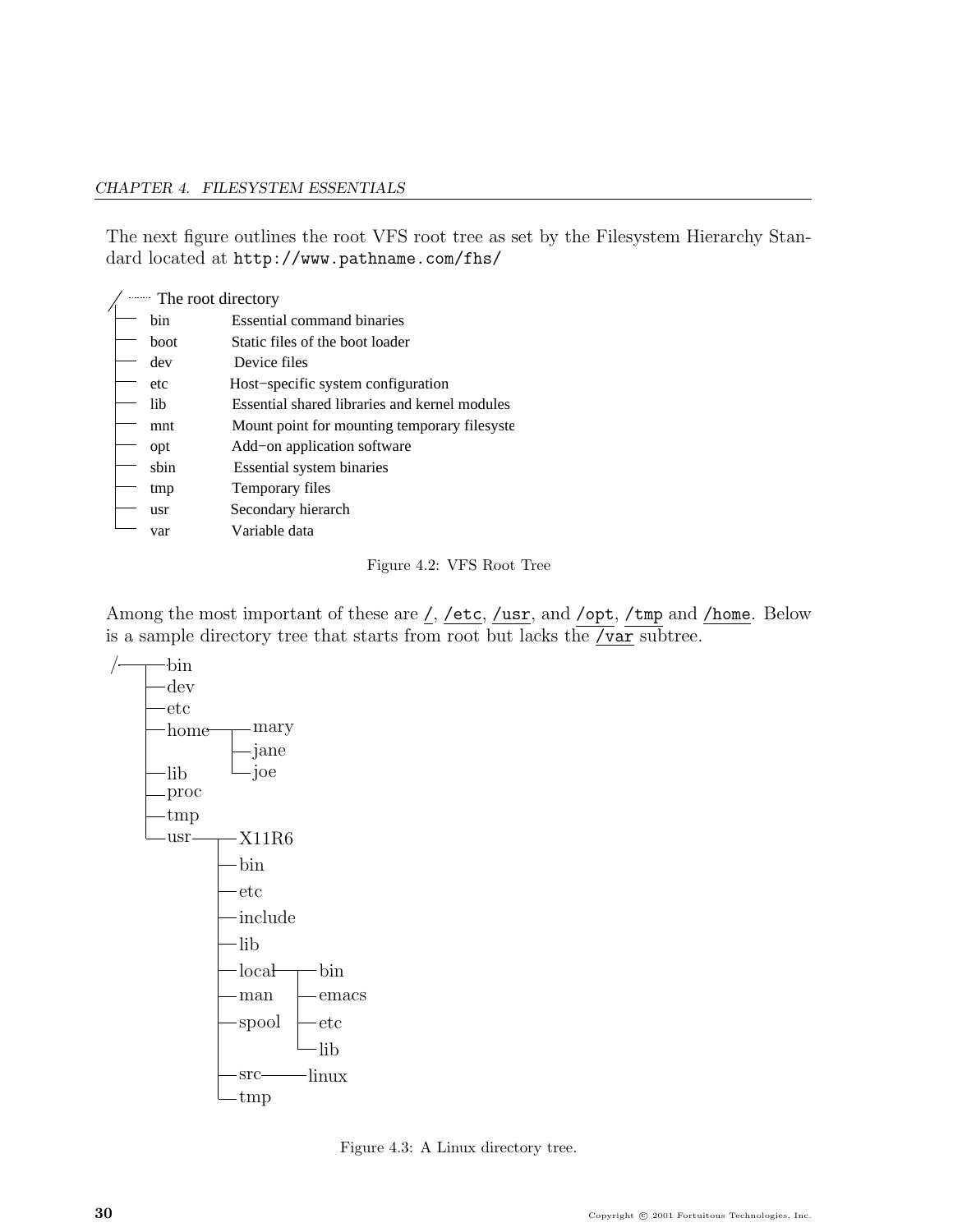#### 4.1.1 Exercises

- 1. The tree diagram above is not correct for a modern version of Linux. Find and compare the differences with your system and write down your results.
- 2. The /proc filesystem is a special on that has direct access to the system kernel. The files in /proc have no size, but what happens if you do the following: <bash>: cat /proc/cpuinfo <bash>: cat /proc/pci

Discuss the possible uses of this.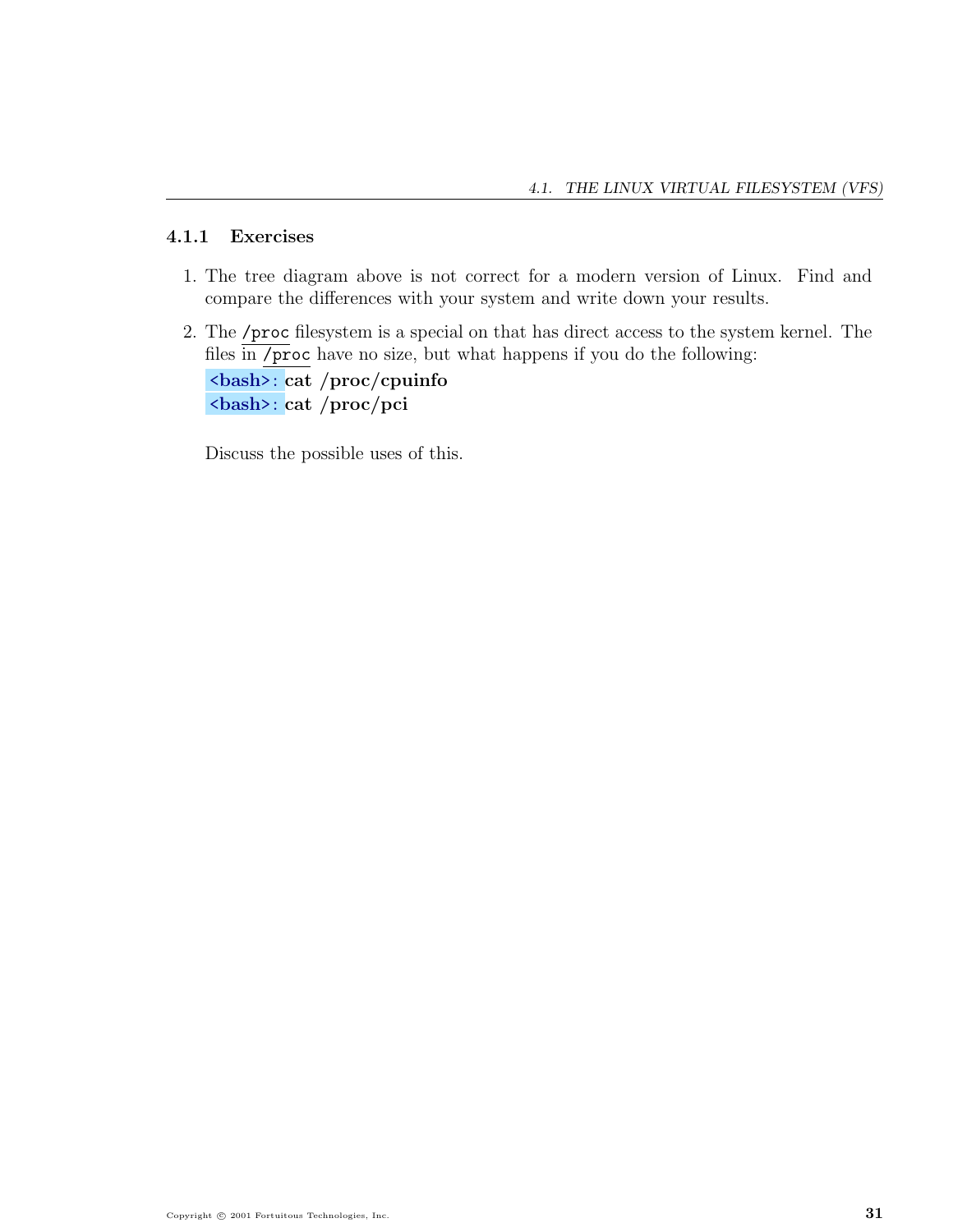### 4.2 File Attributes

Lets take a close look at a directory listing of *mail*. Enter the command  $\text{ls }$  -agl mail:

|                   |    | oe<br>ັ | users | 33   | Dec 20 | $10 \cdot 49$ | məj1          |
|-------------------|----|---------|-------|------|--------|---------------|---------------|
| നാനാ<br>гл<br>rn, | ΞI | ₽       | JΦ    | Size |        |               | <b>.</b><br>ಕ |
| ннн<br>сū<br>∽    |    |         |       |      |        |               |               |
| ര<br>Œ            | ă  |         |       |      |        |               |               |

Figure 4.4: Unix File Attributes

Its entry gives us a lot of information. It has all of its access entirely open, so everyone can read, write, and execute. Also note that the first attribute listed is its type, in this case a "d" for directory. File attributes for restricted (plain type) files are listed as dashs  $(-).$ 

The next 9 parameters are *file permissions* or *access parameters* In UNIX, files have 3 sets of 3 access parameters or "permissions". The first 3 are for the owner, the second 3 for the group, and the last 3 for "other" or the "world". The permissions are read  $(r)$ , write  $(w)$ , and execute  $(x)$ . When you look at a file listing in long format you will see these attributes listed as  $(r, w, x)$  or omitted with a "-" in their place. If the attributes are present, access is granted to for that action, otherwise access is denied.

Other major file types include symbolic links (l), an internal reference to another file, and plain files (-). The following table summarizes native Linux file types as listed by the find command. Note that the plain file permission never lists by  $\text{ls}$  as  $(f)$  but as a dash  $(-)$ .



Table 4.1: File Types as Listed by find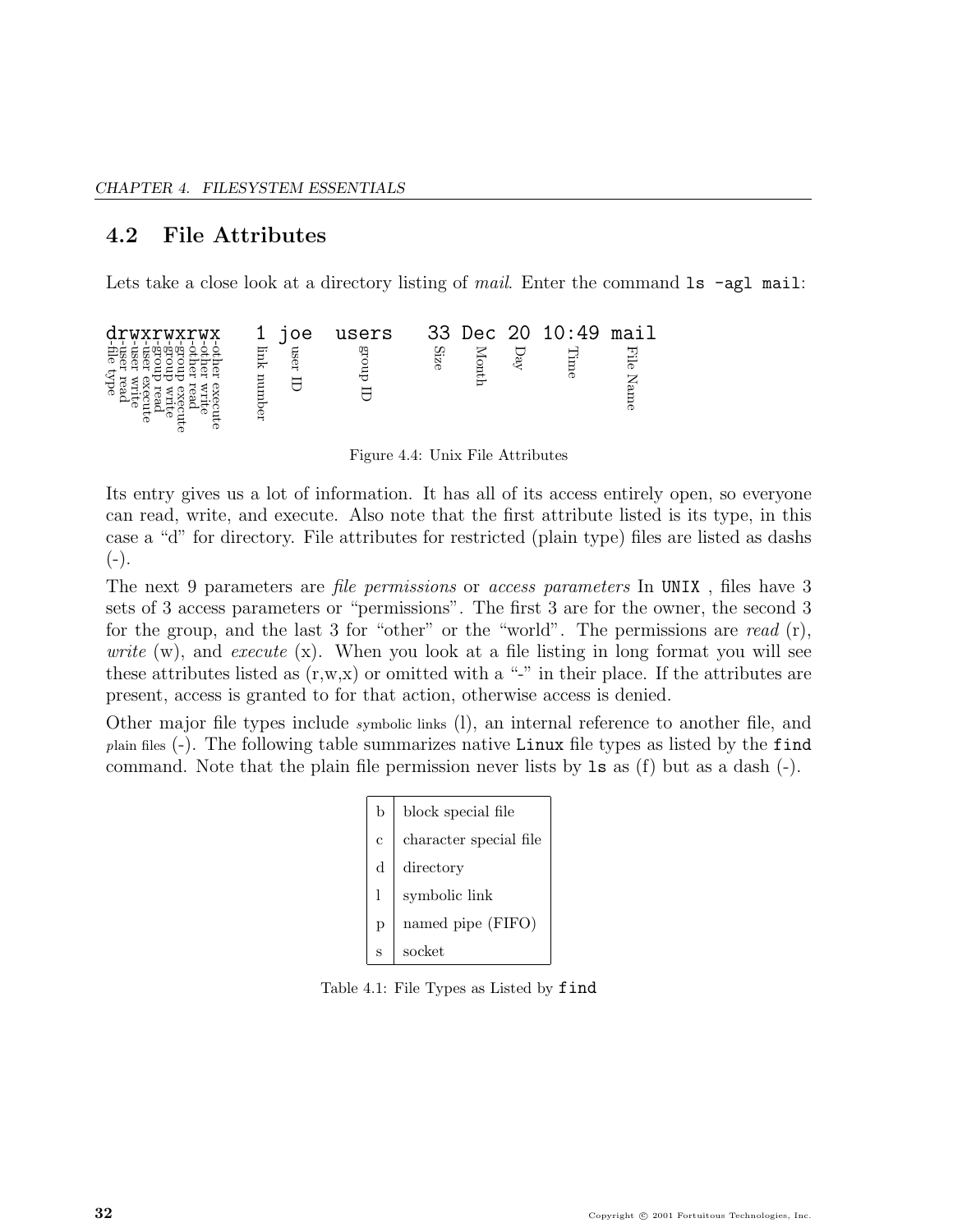### 4.3 Changing File Attributes with chmod

An important task for any Linux user is to manage file attributes (permissions) with the chmod command. The syntax for chmod is

chmod [-R] MODE FILE

where MODE can be a comma separated combinations of 3 sets of symbols:

```
[ugoa][+ - =][rwx]u --> user
g --> group
o --> others
a --> all
```
You can add  $(+)$ , subtract  $(-)$ , or exactly set  $(=)$  the mode. Examples:

```
chmod u+w mail # Add user (u) write (w) privileges
chmod u-w mail # Remove user(u) write privileges.
chmod g+w mail # Add group (g) write privileges
chmod g = r mail # Allow only the group read privileges, nothing else.
chmod o+x mail # Add execute (x) privileges for others.
chmod a+x mail # Add execute (x) privileges for everyone..
chmod a=xr mail # Allow read and execute only to everyone..
chmod g_0-r mail # Remove group and others read privileges..
chmod ugo+w mail # Same as chmod a+w mail
```
MODE can also be an octal representation which represents the absolute mode:

```
1 = others execute # o=x2 = others write \# o=w
 4 = others read # o=r
 10 = group execute # g=x20 = group write # g=w40 = group read # g=r100 = user execute # u=x
200 = user write # u=w
400 = user read # u=r
```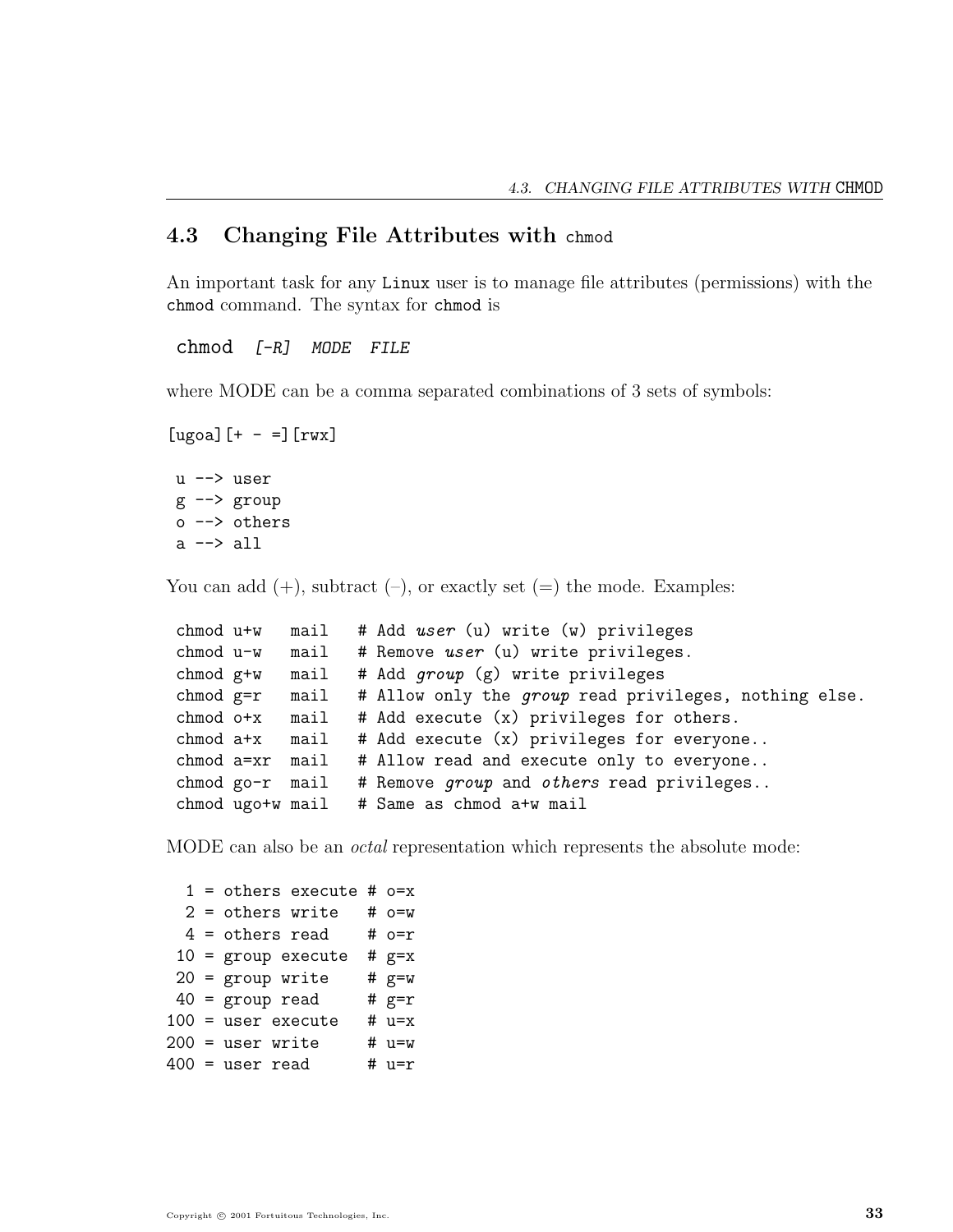The trick with octal is that you can add up the different numbers to get all different combinations of privileges like:

```
1 = others execute # o=x+ 2 = others write \# o=w
+ 4 = others read \# o=r
-----------------------------
= 7 = other read, write, and execute = o+rwx10 = group execute # g=x20 = group write # g=w00 = no group read #
100 = user execute # u=x
000 = no user write #
400 = user read # u=r
-------------------------- add these last 6 to get
530 = u=rx, g=wxchmod 750 mail => chmod u=rwx,g=rx, u= mail
chmod 700 mail => chmod u=rwx,g=,u= mail
chmod 751 mail => chmod u=rwx,g=rx, o=rx mail
chmod 741 mail => chmod u=rux, g=r, o=x mail
```
### 4.3.1 Exercises

1. On directories, the execution privilege allows for access into the directory, so having just read and write (rw) privilege is not enough. Only execute privilege will allow any access to anything inside the directory. Try this out by doing a

### <bash>: chmod 600 mail <bash>: cd mail

There are actually many other modes that can be set using the first (non-octal) method. The ones we discussed are the essential ones. Please check out the man pages on chmod and ls.

- 2. Restore your mail directory back to a usable mode.
- 3. Write down the command you just used in both octal and symbolic modes.
- 4. Read the man pages and learn how to set and the function of the "set user ID on execution" (SUID) bit for chmod. Discuss this with your classmates and instructor. This concept is a requirement for the LPI exams.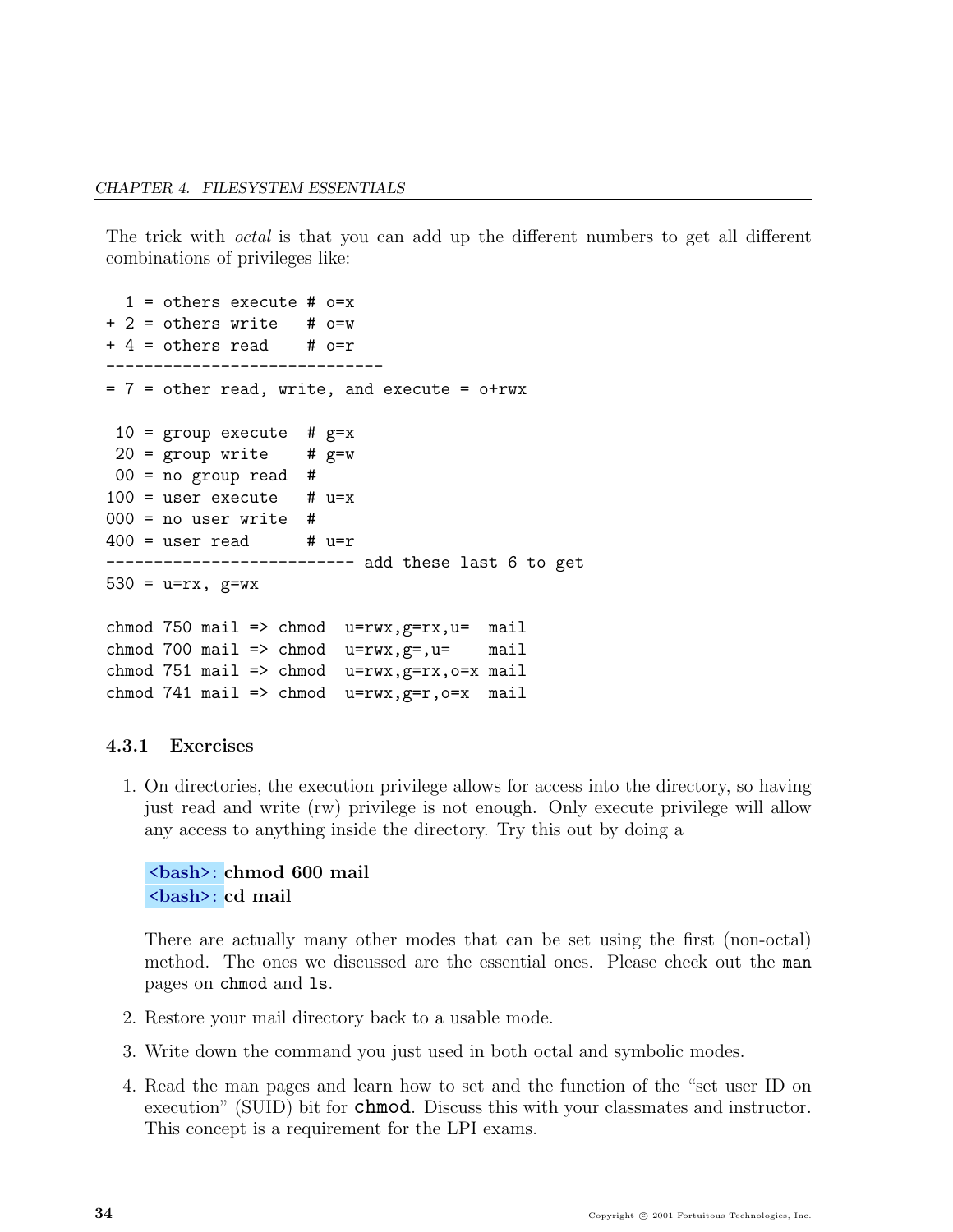### 4.4 Changing File Ownership with chown and chgrp

Just as you can change the file permission, you can change the owner and group of a file. chown does this for you with the syntax:

chown [-R] USER[.[GROUP]] FILE

Note that chgrp can change the group at the same time as in the following examples.

<br/>bash>: chown johnson mail  $\qquad$  # Sorry, only johnson or Root can do that. chown: mail: Operation not permitted **Super>:** chown joe.users mail # Change owner to joe and group to users. <Super>: chown joe.bozos mail # Change owner to joe and group to bozos. chown: mail: Operation not permitted  $\qquad$  # You're not a member of bozos group!  $\langle$ Super>: chown .testers mail  $\qquad$  # 0k, you are in the *testers* group.

chgrp is less powerful and not really needed but should be noted. Its syntax is

chgrp [-R] GROUP FILE

Here is an example.

<bash>: chgrp testers mail # Same as ''chown .testers mail'' <bash>: chgrp users mail # Same as ''chown .users mail''

#### 4.4.1 Questions

Why can't you change ownership of someone elses files? Who can do this? Is this a good or bad feature?

#### 4.4.2 Exercises

1. Log in as root and change the owner and group of some files in the /tmp directory. Make sure you are in /tmp and not /home/you/tmp or some other place.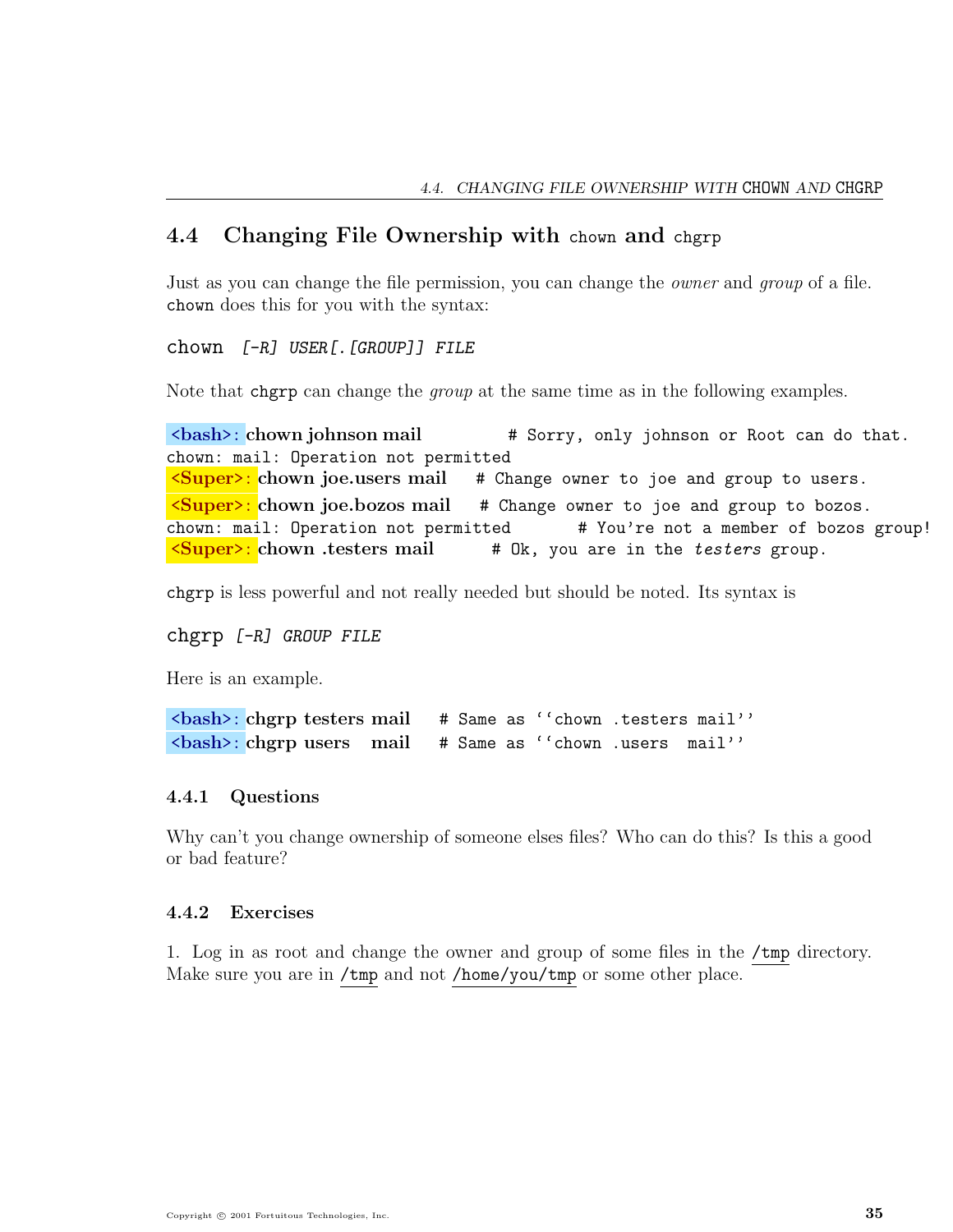### 4.5 Devices

In Unix (almost) all commands and hardware are represented by files. The hardware devices are fundamentally different and live in the directory /dev. Device files allow access to the hardware directly through the kernel.

These special files have *major* and *minor* numbers that identify them in the Linux kernel. Major Device Numbers specify a particular driver for I/O redirection in the kernel, and Minor Device Numbers specify a device to be accessed by that driver. A typical example is the /dev/hda hard-drive:

brw-rw---- 1 root disk 3, 0 May 5 1998 /dev/hda

It has a major number 3 and minor number 0. The leading "b" indicates that this is a block device. It's owner is **root** and its group is **disk**.

Do an 1s -agl /dev to see the major and minor numbers of typical devices.

We list the most commonly used devices below. Note that  $N$  will represent an integer number.

| <b>Device Name</b>           | Type          | Description                                    |
|------------------------------|---------------|------------------------------------------------|
| /dev/hda                     | B             | first IDE hard disk                            |
| $/\text{dev}/\text{hda}N$    | B             | <i>Nth</i> partition of $/$ dev $/$ hda        |
| $/\text{dev/sda}$            | B             | first SCSI hard disk                           |
| $/\text{dev/sda}N$           | B             | $N^{th}$ partition of /dev/sda                 |
| $/\text{dev}/\text{loop0}$   | B             | First loopback device                          |
| $/\text{dev}/\text{console}$ | C             | System console                                 |
| $/\text{dev/parport0}$       | C             | first parallel port                            |
| $/\text{dev}$ /lp0           | C             | first printer port (LPT1)                      |
| $/\text{dev}/\text{null}$    | $\mathcal{C}$ | System Trash Can (Black Hole)                  |
| $/\text{dev/tty}N$           | $\mathcal{C}$ | $N^{th}$ virtual console                       |
| $/\text{dev/pts}/N$          | C             | $N^{th}$ pseudo terminal (dynamically created) |
| $/\text{dev/ttySN}$          | C             | $N^{th}$ serial port                           |
| $/\text{dev}/\text{psaux}$   | $\mathcal{C}$ | $PS/2$ -style mouse port                       |
| $/\text{dev}/\text{mouse}$   | L             | Soft link to a serial mouse like psaux         |
| S<br>$/\text{dev/printer}$   |               | lpd local socket                               |

Table 4.2: Linux Devices (See 4.1 for type info)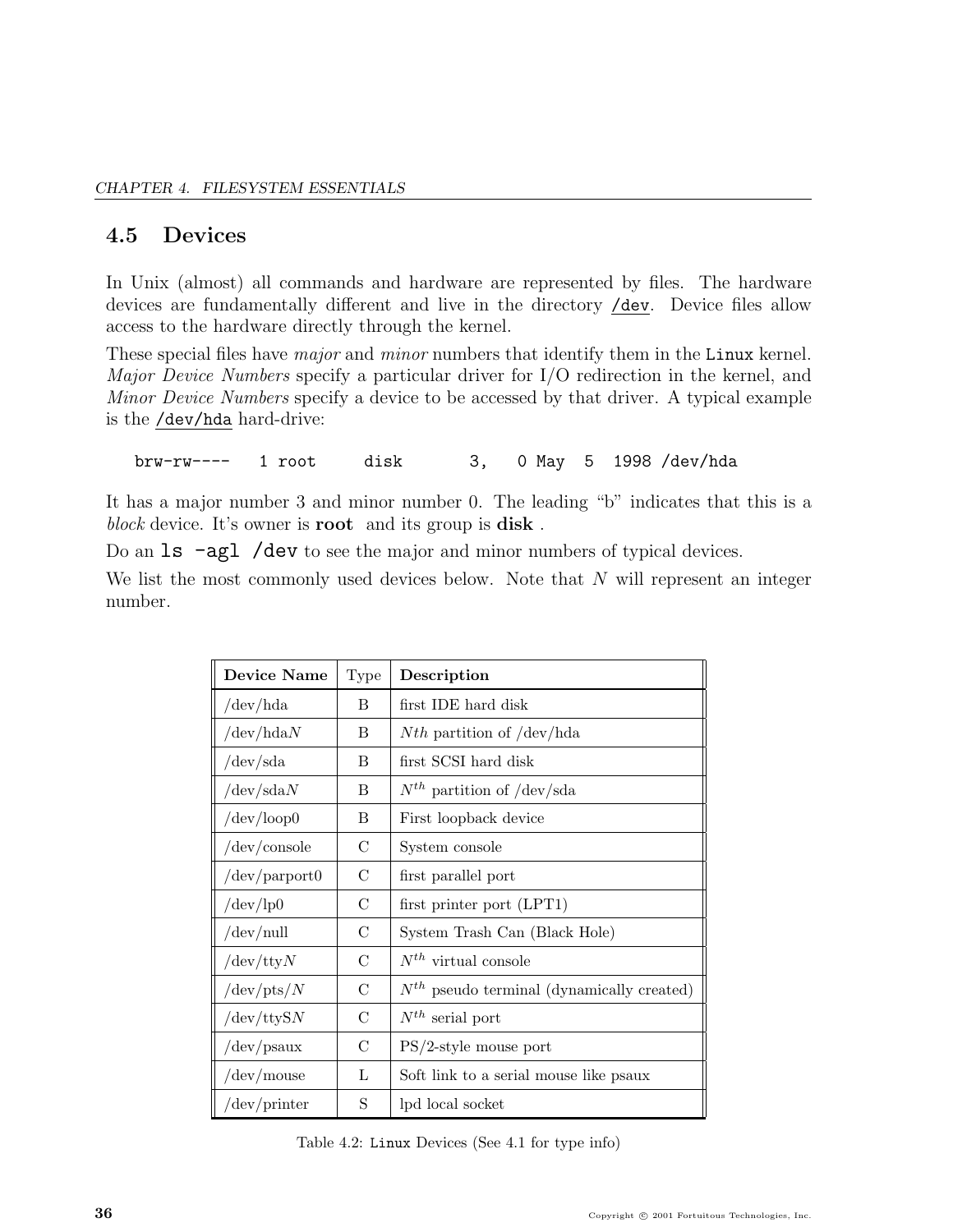/dev/null is a funny device that swallows everything you feed it like a black hole, so don't put anything there that you want back. It's very convenient for swallowing up unwanted error messages like this:

## $\langle$ bash>: netscape > $\&$  /dev/null  $\&$

We will learn the meaning of the preceding example in the next section. The cat command prints a text file to the console and the cp command copies one file to another. Try this example

<bash>: cat .cshrc <bash>: cp .cshrc /dev/null  $\langle$ bash>: cat /dev/null

The last command should produce nothing.

### 4.5.1 Exercise: Redirect the output of command top to file top.log

#### 4.5.2 Exercise:

 $\{\$ {bash}{\geq} : \ -l  $\}/\text{dev} \mid \text{grey} \circ \text{c}$  $\{\$ {bash}{\geq} : \ -l  $\text{dev} \mid \text{prep} \uparrow$  $\{\$ {bash}{\geq}: \ -l  $\text{dev} \mid \text{prep}$   $\uparrow$  l  $\langle$ bash>: ls -l /dev/hda\*  $\langle$ bash>: ls -l /dev/sda\*

4.5.3 Discussion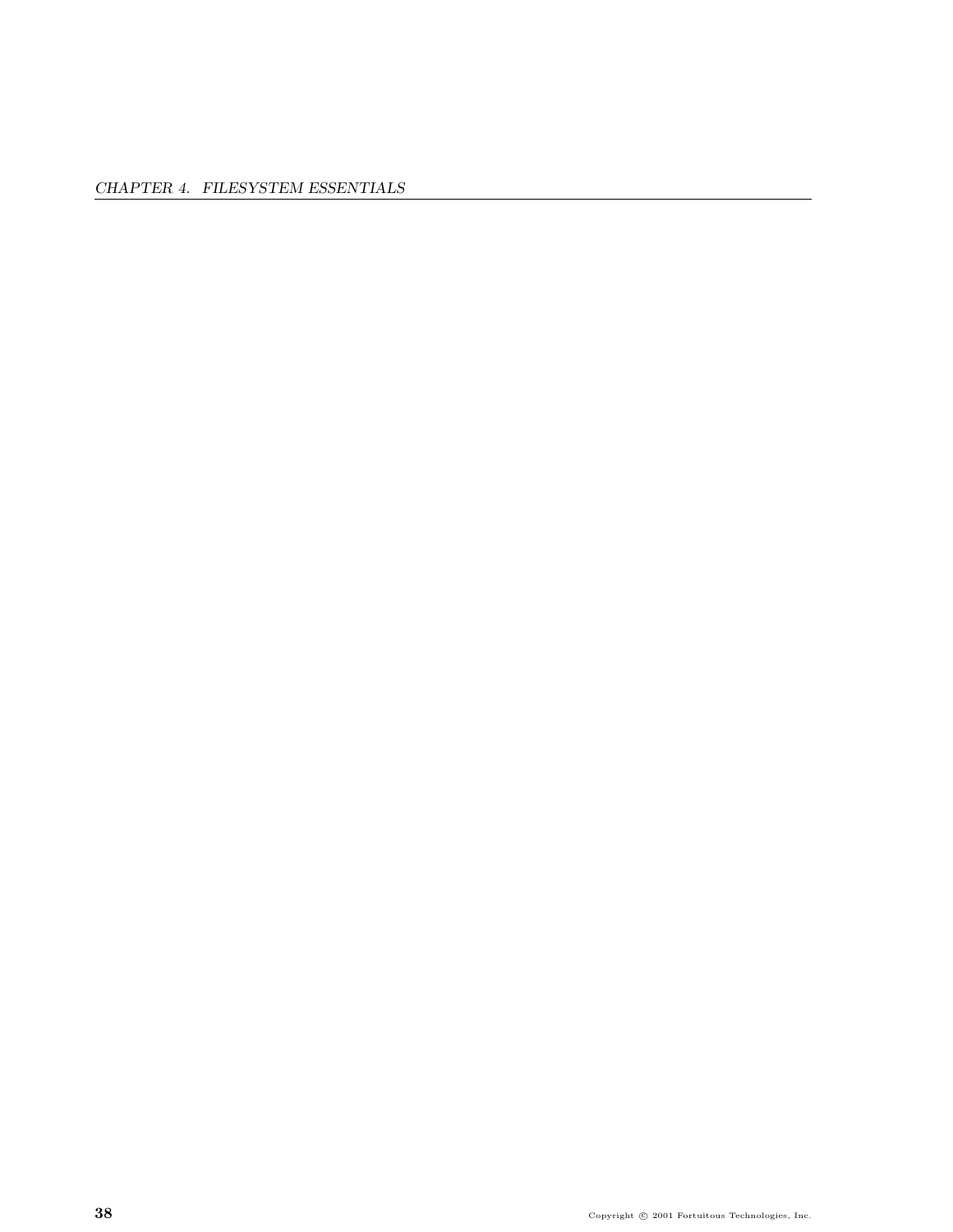# Chapter 5

# Process Control

In this chapter we will learn how to control your processes both interactively and noninteractively. It is very important to maintain control of your system and manage unruly processes.

# 5.1 Creating Foreground and Background Processes

Process control refers to the ability to control processes both in the foreground and background of the shell. A foreground process is one that is running interactively in your shell, and include most processes we have discussed so far. You can interrupt a foreground process by typing Ctrl-Z pronounced "control z" (hold <Ctrl> and hit the z key). Now to put that process back into the foreground, you use the (bash) command fg.

A background process, by contrast, is one that does not interact with your shell directly. It keeps to itself and runs silently. To place a process into the background you use the builtin command bg. From the shell point of view, all processes have a *job* number. From the system's point of view, all processes have a *process ID*, often called a PID (see the ps command).

To actually be able to catch one of these processes, we need to find a command that lasts longer than an instant (like date). Lets work with the xterm command which creates an X-terminal window:

| <br>shash>: xterm<br><sub>sterm</sub> | # Start a fresh xterm              |
|---------------------------------------|------------------------------------|
| $Ctrl-Z$                              | # You hit Ctrl-Z and suspended it! |
| $[1]$ + Stopped xterm                 |                                    |
| $\langle$ bash>: fg                   | # Restarted it with fg             |
| xterm<br>$Ctrl-Z$                     | # You suspended it again good      |
| $[1] +$ Stopped xterm                 |                                    |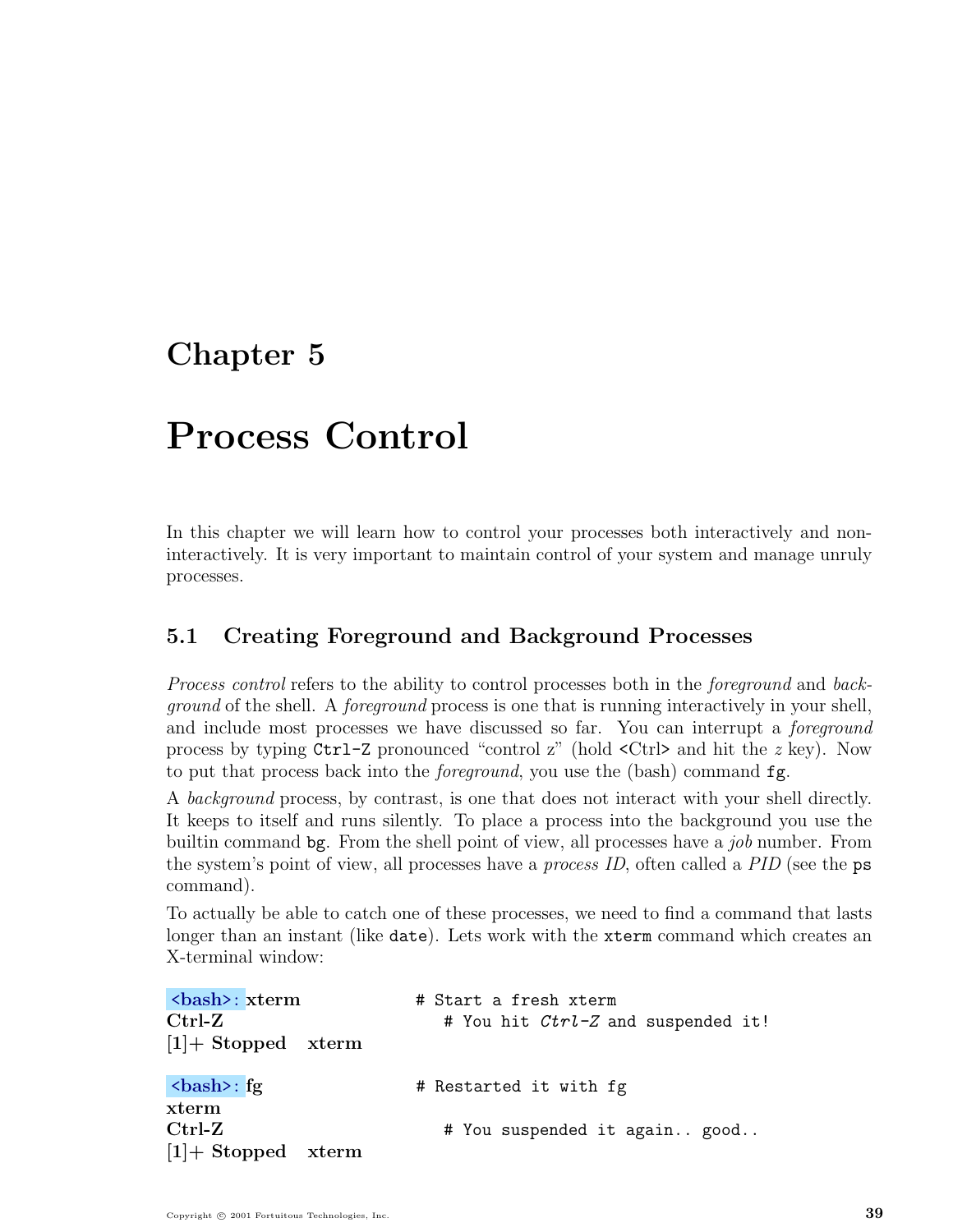#### CHAPTER 5. PROCESS CONTROL

| $\langle$ bash>: jobs    |  | # Find the job number. |  |                                |
|--------------------------|--|------------------------|--|--------------------------------|
| $[3]$ + Stopped xterm    |  |                        |  |                                |
| bash>:                   |  |                        |  |                                |
|                          |  |                        |  |                                |
| $\langle$ bash>: bg %3   |  |                        |  | # Put xterm in the background. |
| $\left 3\right $ xterm & |  |                        |  |                                |
| $<$ bash>:               |  |                        |  |                                |

You should now have an **xterm** which behaves normally. The last [3] displayed indicates that its Job Number is 3. You can use that number to refer to it using fg as in

| $\{\$ {bash\}: fg %3         | # foreground it with fg            |
|------------------------------|------------------------------------|
| $Ctrl-Z$                     | # Suspend it again.                |
| $[3]$ + Stopped xterm        |                                    |
|                              |                                    |
| $\{\$ {bash}: bg %3          | # Put it in the background with bg |
| $\lceil 3 \rceil$<br>xterm & |                                    |
| $<$ bash>: jobs              |                                    |
| [1] Running                  | xterm $-cr$ red $-ms$ $\geq$ $\&$  |
| [2] Running                  | xclock                             |
| [3] Running                  | xterm                              |
| $\langle$ bash>: kill -9 %3  |                                    |
| $<$ bash>: jobs              |                                    |
| $\left[1\right]$<br>Running  | xterm $-cr$ red $-ms$ > &          |
| [2] Running                  | xclock                             |
| [3]- Terminated              | xterm                              |
|                              |                                    |

The jobs displays all jobs in the shell along with their number and status. The kill -9  $\mathcal{N}$  kills job number N. The flag (-9) is needed to force a "sure kill" which is sometimes needed. The ampersand symbol  $(\&)$  is what you would use to put a command directly into the background with xterm &.

Be careful because some commands want to write errors to the standard output stdout and that could cause strange results on your screen. To avoid this, you can redirect stdout to /dev/null (or a log file) AND put it into the background in one gulp:

 $\{\$ {bash\}:\,xterm \& \,\/dev/null \&\,\} or  $\{\$ {bash\}:\mathrm{xterm} \& \t{tmp/xterm-log \&}

This is advisable if you plan to script your commands, because stdout that has no place to go can stop your script in its tracks. Experience has shown to always deal with the trash in advance.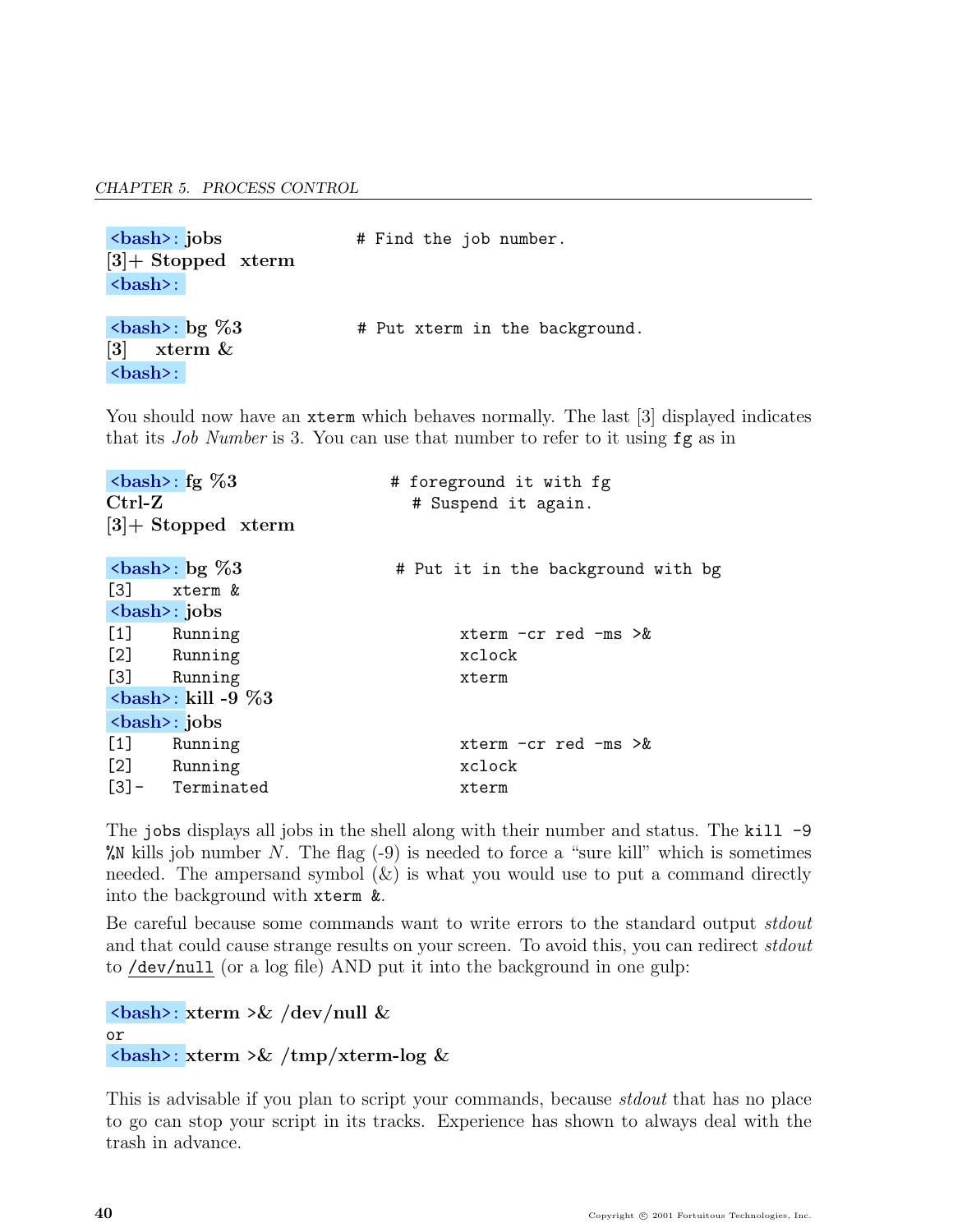## 5.2 Killing Processes With kill

Now we will display the process numbers with the ps command

<bash>: ps PID TTY TIME CMD 683 ttyp1 00:00:00 bash 31666 ttyp1 00:00:00 xterm 32716 ttyp1 00:00:00 xclock <bash>: ps -agl # Get a long list with ps F UID PID PPID PRI NI VSZ RSS WCHAN STAT TTY TIME COMMAND 000 501 683 672 13 0 2220 804 rt\_sig S ttyp1 0:01 [bash] 000 501 31666 683 0 0 3012 1900 wait4 S ttyp1 0:00 xterm -cr r 000 501 32716 683 0 0 2572 1304 do\_sel S ttyp1 0:00 xclock <bash>: top 42 processes: 40 sleeping, 2 running, 0 zombie, 0 stopped CPU states: 2.3% user, 0.7% system, 0.0% nice, 96.8% idle Mem: 63484K av, 52328K used, 11156K free, 18020K shrd, 2896K buff Swap: 220316K av, 4964K used, 215352K free 28804K cached PID USER PRI NI SIZE RSS SHARE STAT LIB %CPU %MEM TIME COMMAND 664 root 18 0 14824 14M 1540 R 0 1.1 22.7 18:21 X 31797 carinhas 9 0 7060 7060 3276 S 0 0.0 11.1 0:16 xemacs 464 carinhas 0 0 6020 6020 3596 S 0 0.0 9.4 0:03 netscapex 31666 carinhas 0 0 1900 1900 1440 S 0 0.0 2.9 0:00 xterm 32716 carinhas 0 0 1304 1304 1096 S 0 0.0 2.0 0:00 xclock ... <Shift-M> Sorted by memory usage.... Ctrl-C <quit>

Now I have located a renegade process called xclock which seems using way too much memory according to the top utility. For example, if you want to kill process 32716, do the following:

<bash>: kill -9 32716 [3] Terminated xclock <bash>:

Study also the man pages for killall, pstree, and proc for the LPI exams.

Next is an abbreviated manual page for kill, but beware that most shells have their own built-in version of kill.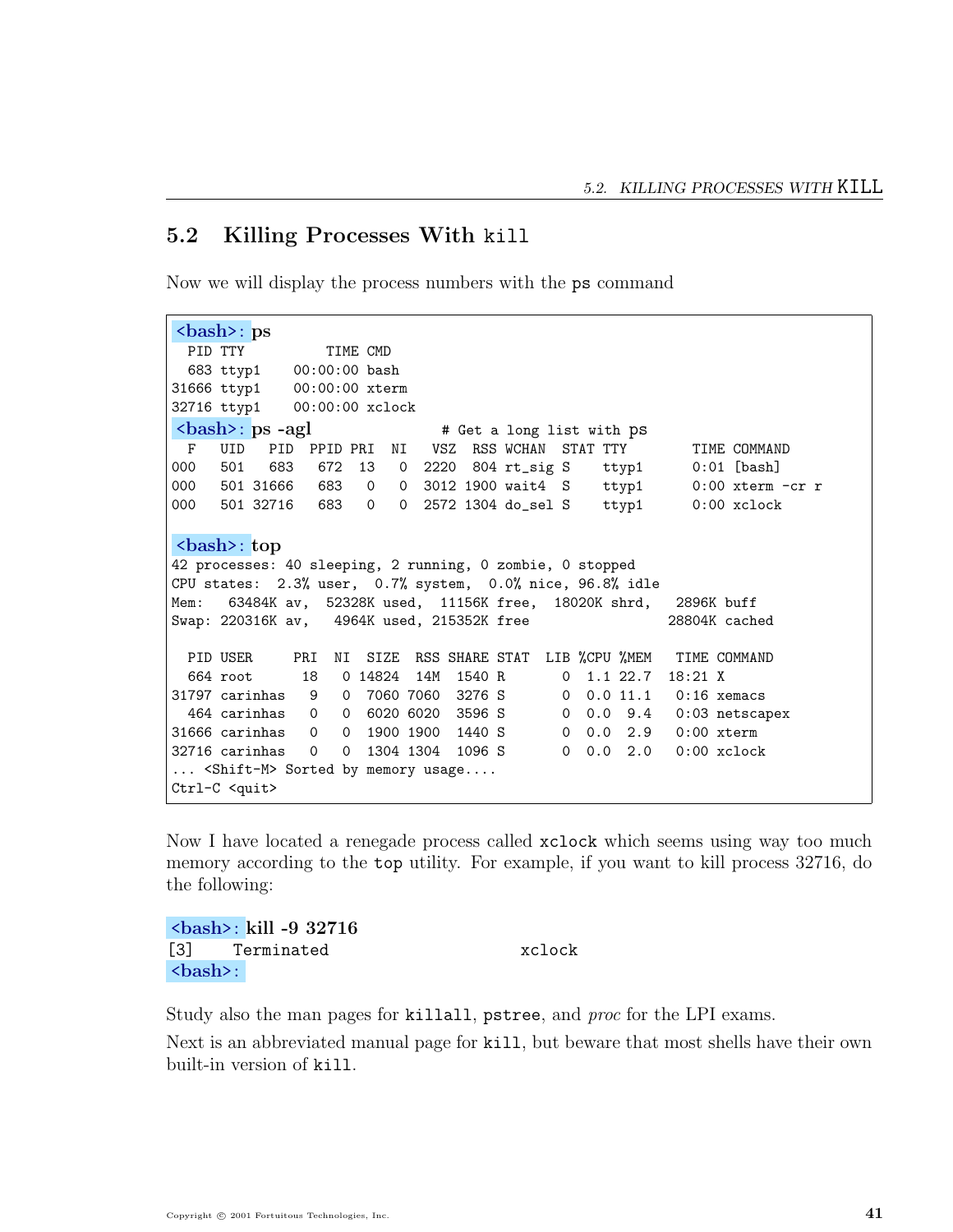```
KILL(1) Linux Programmer's Manual KILL(1)
NAME
      kill - terminate a process
SYNOPSIS
      Kill [ -s \text{ signal } ] %job | pid ...
      kill -1 [ signal ]
OPTIONS
      pid .. Specify the list of processes.
      -s Specify the signal name or number to send.
      -1 Print a list of signal names. See signal(7)
```
Here is the relevant and abbreviated man section of signal(7):

SIGNAL(7) Linux Programmer's Manual SIGNAL(7) NAME signal - list of available signals Signal Value Action Comment ---------------------------------------------------------- SIGHUP 1 1 A Hangup detected on controlling terminal SIGINT 2 A Interrupt from keyboard SIGQUIT 3 A Quit from keyboard SIGILL 4 A Illegal Instruction SIGABRT 6 C Abort signal from abort(3) SIGFPE 8 C Floating point exception SIGKILL 9 AEF Kill signal<br>SIGSEGV 11 C Invalid memor<br>SIGPIPE 13 A Broken pipe SIGSEGV 11 C Invalid memory reference SIGPIPE 13 A Broken pipe: write to pipe with no readers SIGALRM 14 A Timer signal from alarm(2)<br>SIGTERM 15 A Termination signal SIGTERM 15 A Termination signal SIGUSR1 30,10,16 A User-defined signal 1 SIGUSR2 31,12,17 A User-defined signal 2 SIGCHLD 20,17,18 B Child stopped or terminated SIGCONT 19,18,25 Continue if stopped SIGSTOP 17,19,23 DEF Stop process SIGTSTP 18, 20, 24 D Stop typed at tty SIGTTIN 21,21,26 D tty input for background process SIGTTOU 22, 22, 27 D tty output for background process The letters in the "Action" column have the following meanings: A Default action is to terminate the process. B Default action is to ignore the signal. C Default action is to dump core. D Default action is to stop the process. E Signal cannot be caught.<br>F Signal cannot be ignored Signal cannot be ignored. G Not a POSIX.1 conformant signal.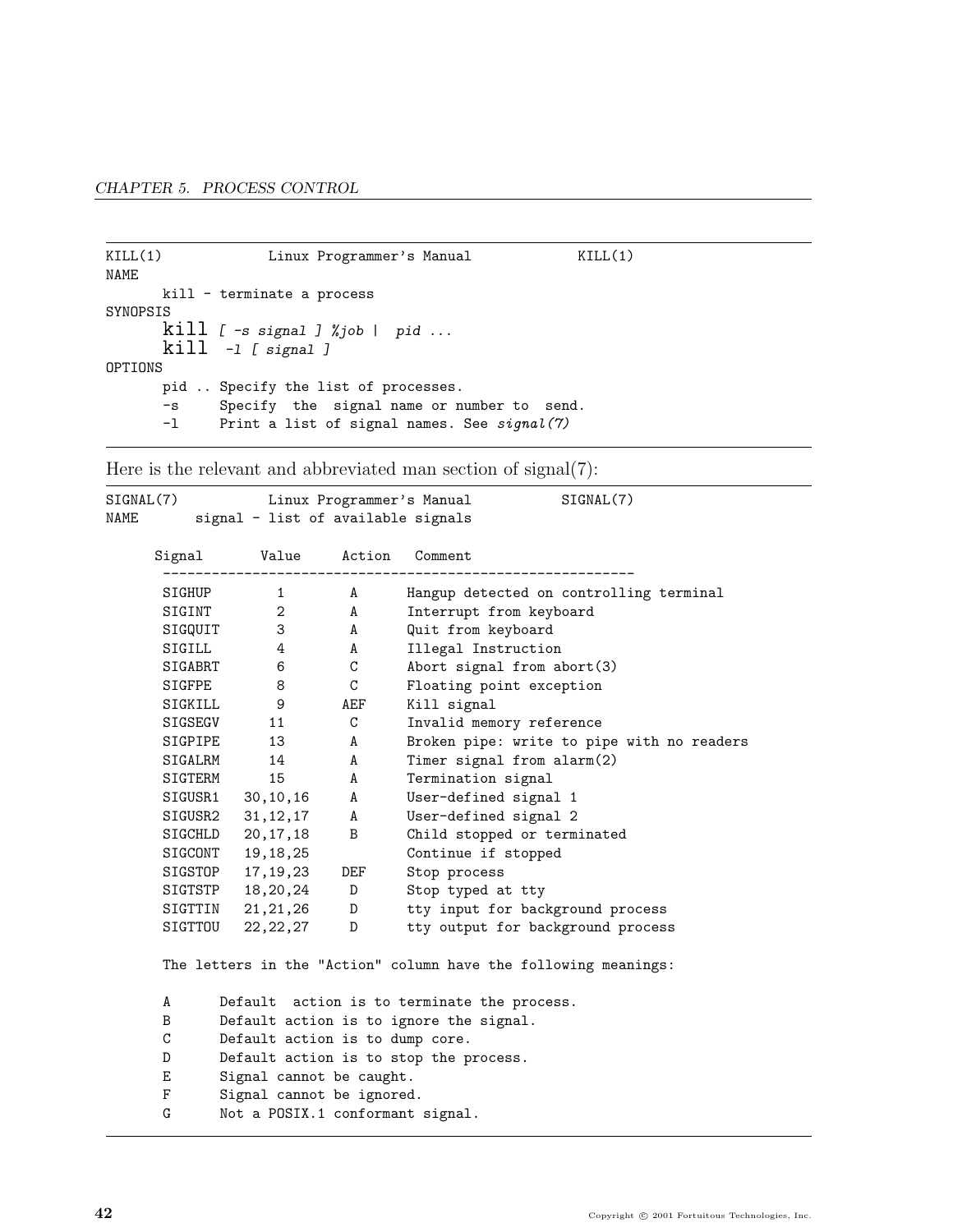## 5.3 Managing Process Priorities

In Linux and UNIX, all processes have an importance factor called a *priority*. The *priority* tells the system kernel how often to service that process. Obviously some processes are much more critical to the system than others. Hardware access is more important than email. The smaller the priority value, the more importance the process is given. Priority values range from -20 to 20, where -20 is the highest priority and 20 is the least.

You can see the priority of your processes by reading the *PRI* column in the  $ps -x1$ command:

```
<bash>: ps -xl
```
F UID PID PPID PRI NI VSZ RSS WCHAN STAT TTY TIME COMMAND 000 501 617 612 0 0 2032 504 do\_sel S ? 0:03 fvwm 000 501 622 617 0 0 3144 872 do\_sel S ? 0:01 xterm -cr r ....etc....

There are two major tools for manipulating process priorities, nice and renice. nice lets you specify the priority for a command initially, and renice allows you to change the priority after the process is started. Here's an exercise for you:

<bash>: man nice

```
----------------------------------------------------------------
NICE(1) NICE(1)nice - run a program with modified scheduling priority
SYNOPSIS
     nice -n priority command [arguments]
----------------------------------------------------------------
```
#### 5.3.1 Exercises

 $\langle$ bash>: xclock -rv & <bash>: nice -10 xclock -rv &  $\{\gamma\}\$ : /bin/nice -n 10 xclock -rv  $\&$  # Same as above <bash>: ps -xl

F UID PID PPID PRI NI VSZ RSS WCHAN STAT TTY TIME COMMAND 000 501 617 612 0 0 2032 504 do\_sel S ? 0:03 fvwm 000 501 622 617 0 0 3144 872 do\_sel S ? 0:01 xterm -cr r 000 501 2855 1321 8 4 2568 1300 do\_sel SN ttyp2 0:00 xclock

 $\langle$ bash>: renice 20 2855.  $\qquad \qquad \qquad$  # Renice that xclock pid 2855. 2855: old priority 4, new priority 20  $\#$  Don't worry if numbers don't jive. <br />
<br />
<br />
<br />
<br />
<br />
<br />
+ Please renice to LOWER # ? renice: 2855: setpriority: Permission denied # 0nly HIGHER #'s allowed!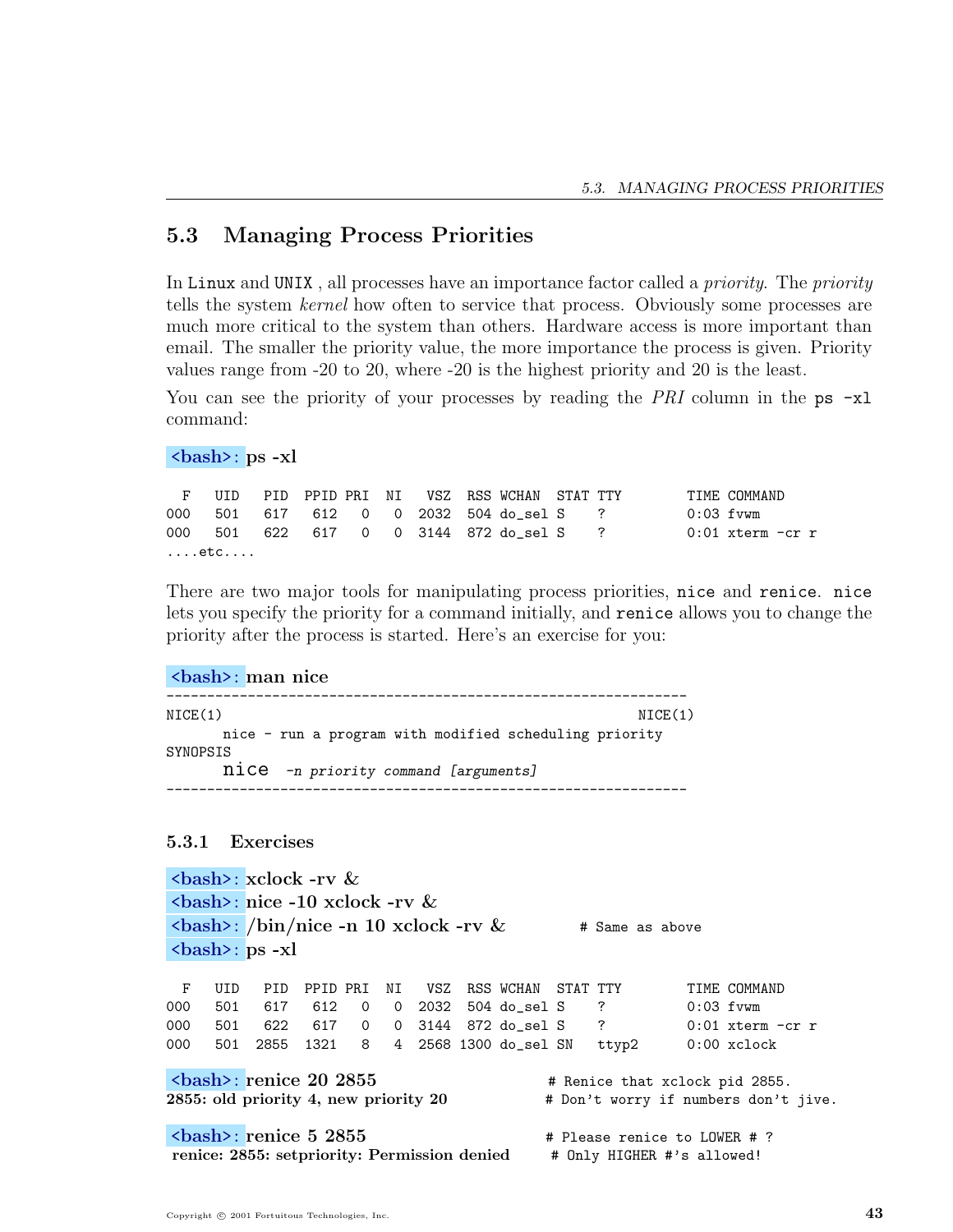## <bash>: ps -xl

| $\mathbf{F}$ |  |  |  | UID PID PPID PRI NI VSZ RSS WCHAN STAT TTY |                                                   |             | TIME COMMAND         |
|--------------|--|--|--|--------------------------------------------|---------------------------------------------------|-------------|----------------------|
|              |  |  |  | 000 501 617 612 0 0 2032 504 do sel S ?    |                                                   | $0:03$ fywm |                      |
|              |  |  |  | 000 501 622 617 0 0 3144 872 do_sel S ?    |                                                   |             | $0:01$ xterm $-cr$ r |
|              |  |  |  |                                            | 000 501 2937 1321 19 19 2568 1300 do_sel SN ttyp2 |             | 0:00 xclock          |

Note that you can only renice to a higher number (thus lower priority) so the system gives an error message. Also, the listed PRI takes time to adjust to the NI (nice) value.

LINUX WARNING! tcsh defines its OWN built-in version of nice:

 $TCSH(1)$   $TCSH(1)$ Builtin commands nice [+priority] [command]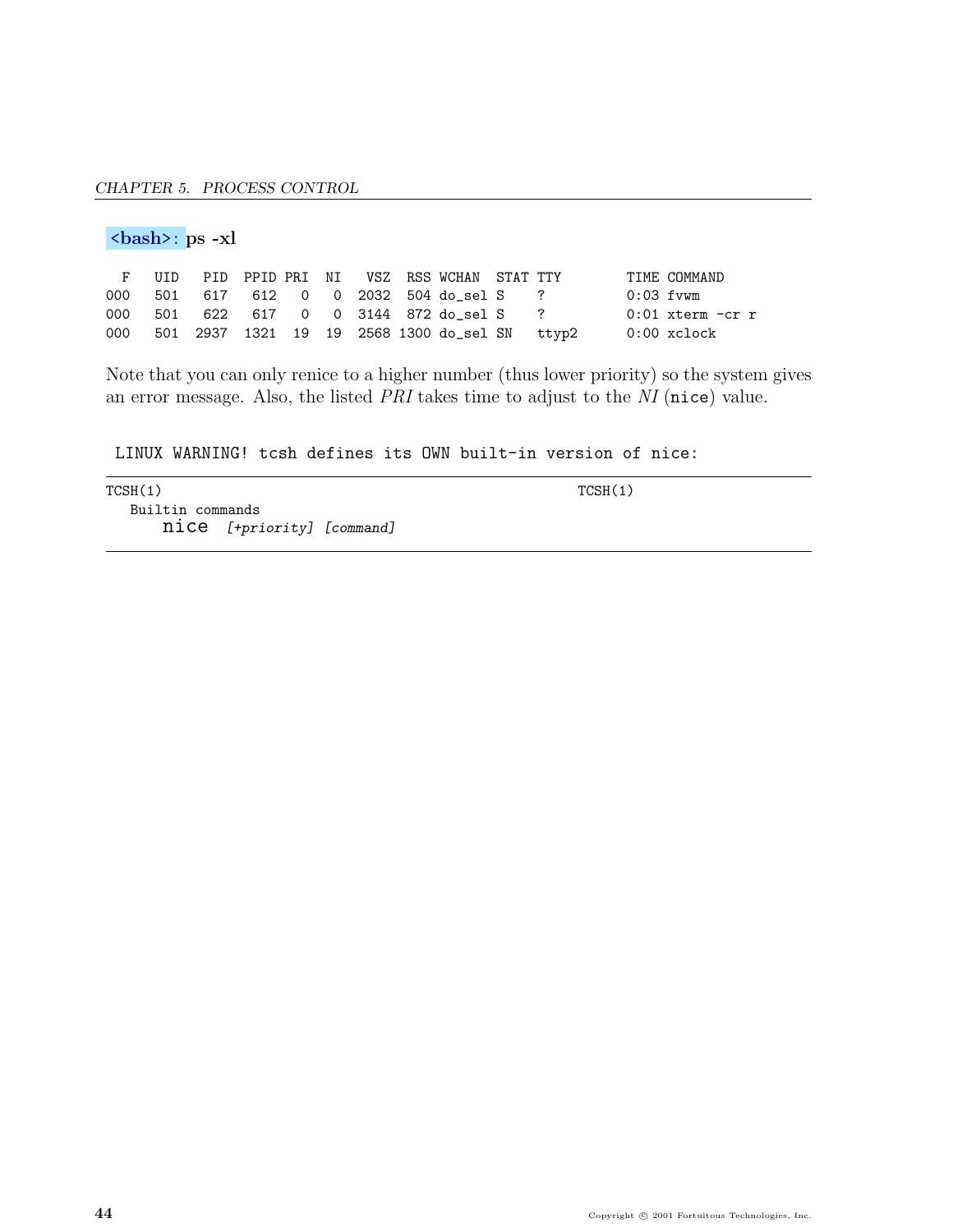# 5.4 Cron

Cron is a daemon that can automate tasks by periodically running them based on a time scheme. Its very useful for maintenance tasks. Cron takes a filename as a script for input that it incorporates internally and checks periodically. The file is called a crontab file.

## 5.4.1 Making a Crontab File

The *crontab* file is by default a *bash* style script. It has extra parameters that tell *cron* when to start execution. Here is the format:



Figure 5.1: Crontab File Specification Format

Stars (\*) are wildcards which always match, and rely on the other parameters to give cron timing queues. If you want to execute every day, just put a \* in the day column.

A simple example of this would be to run a script above at 12 midnight every night:

```
# File: crontab-file. Execute me at 00.00 hours EVERYDAY!
  0 0 * * * /home/joe/bin/backup >& /home/joe/backup-log &
```
Notice that we have carefully routed stdout to a log file, otherwise cron could hang the job, or send us all the error by mail.

Another interesting property of the *cron* time spec is it's ability to specify numbers in a modulo fashion. Just divide a \* by a number to get cron to execute a periodic command:

```
# File: crontab-file. Execute backups every four hours.
  * */4 * * * /home/joe/bin/backup >> /home/joe/backup-log 2>&1
```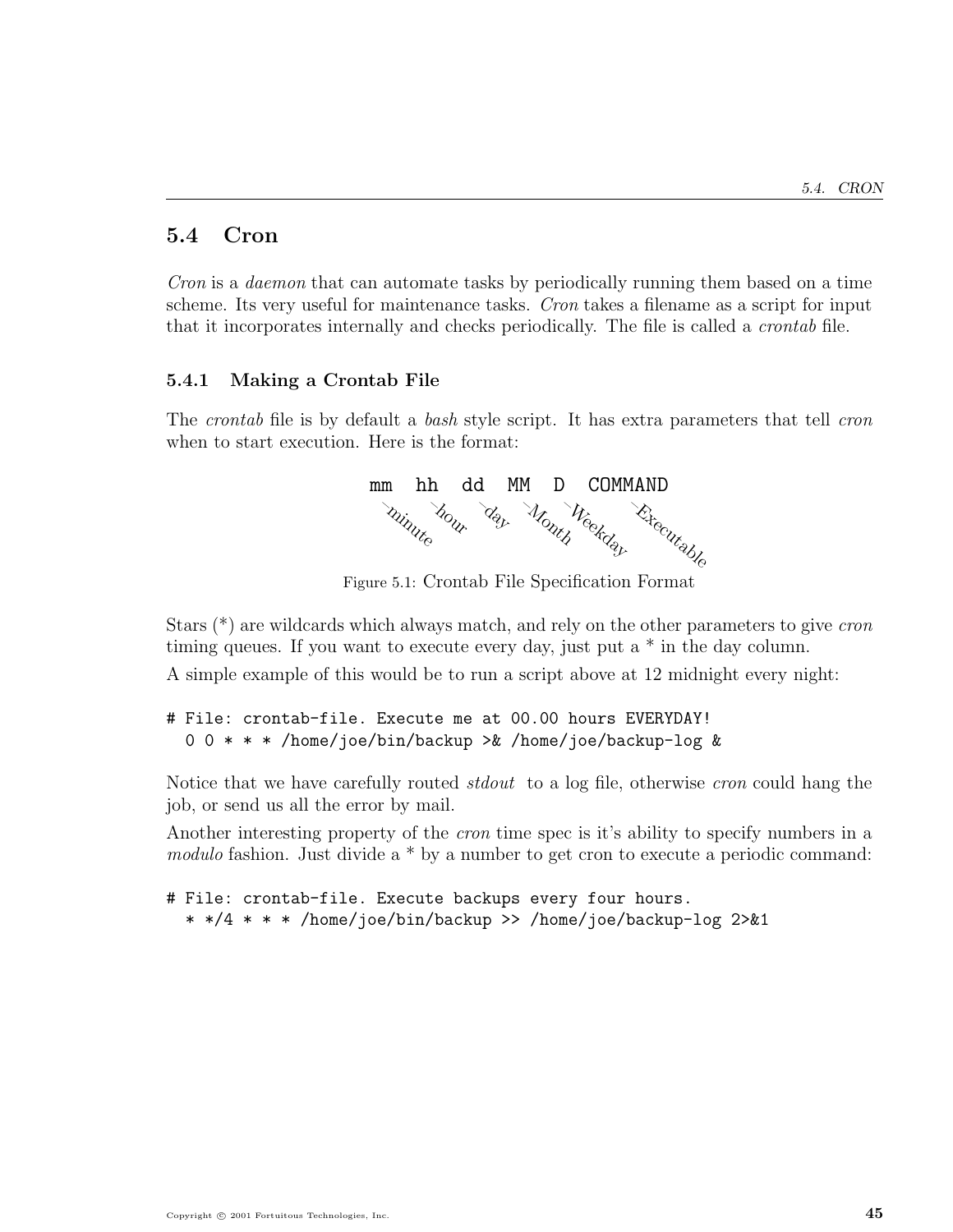CHAPTER 5. PROCESS CONTROL

### 5.4.2 Submitting Cron Jobs

Once we have written our *crontab* file, we can submit it by doing a crontab crontab-file. crontab -l lists the current crontab entries for you.

```
<bash>: crontab crontab-file
<bash>: crontab -l
# DO NOT EDIT THIS FILE - edit the master and reinstall.
# (crontabs installed on Mon Feb 7 00:13:36 2000)
# (Cron version -- $Id: crontab.c,v 2.13 1994/01/17 03:20:37 vixie Exp $)
# Execute the job every four hours.
# /home/joe/crontab-file
  * 0 * * * /home/joe/bin/backup >> /home/joe/backup-log 2>&1
```
You may also edit the current *crontab* file with the **crontab**  $-e$  command, which will throw you into your default editor. When you exit, the crontab file is automatically updated.

## 5.4.3 Removing Cron Jobs

You can always remove your cron jobs by using the  $(-r)$  flags:

```
<bash>: crontab -r
<bash>: crontab -l
```
#### 5.4.4 Exercises

#### Exercise 1:

Create a simple script named hello that prints out "hello joe". It should only have two lines:

#!/bin/bash echo Hello joe you slacker...

This file should be placed in your personal ∼/bin directory, and should have the appropriate file mode for execution (hint: chmod). Make sure to test this script by hand before you go on.

#### Exercise 2:

Now create a crontab file named crontab-file that will execute hello every 2 minutes. Submit this crontab file as discussed above and check your mail on the even minutes to see if the scripts work.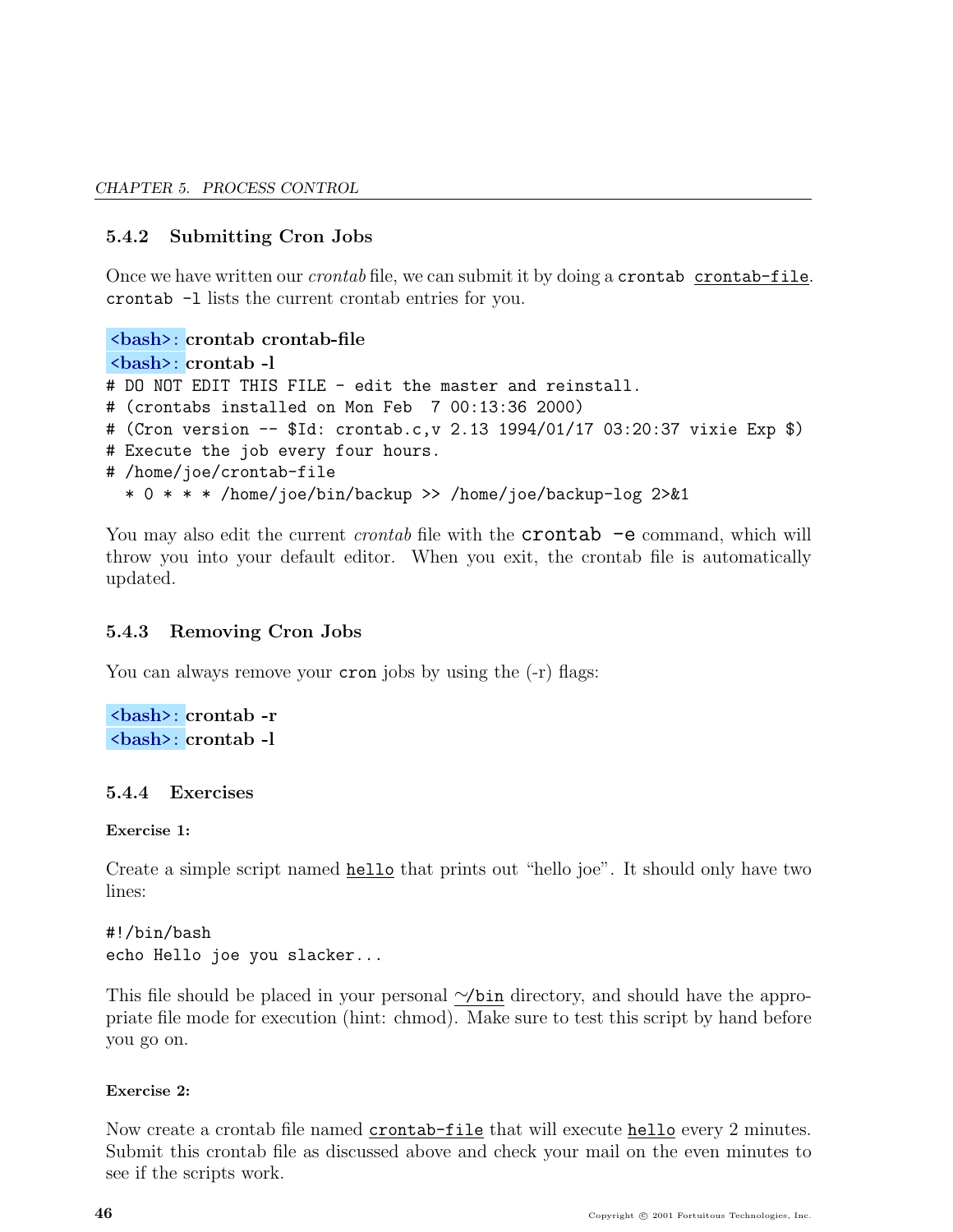Note: Cron's default behavior is to send any unhandled output to your mail. If mail is not working for some reason, you may send your output to a file or to your screen.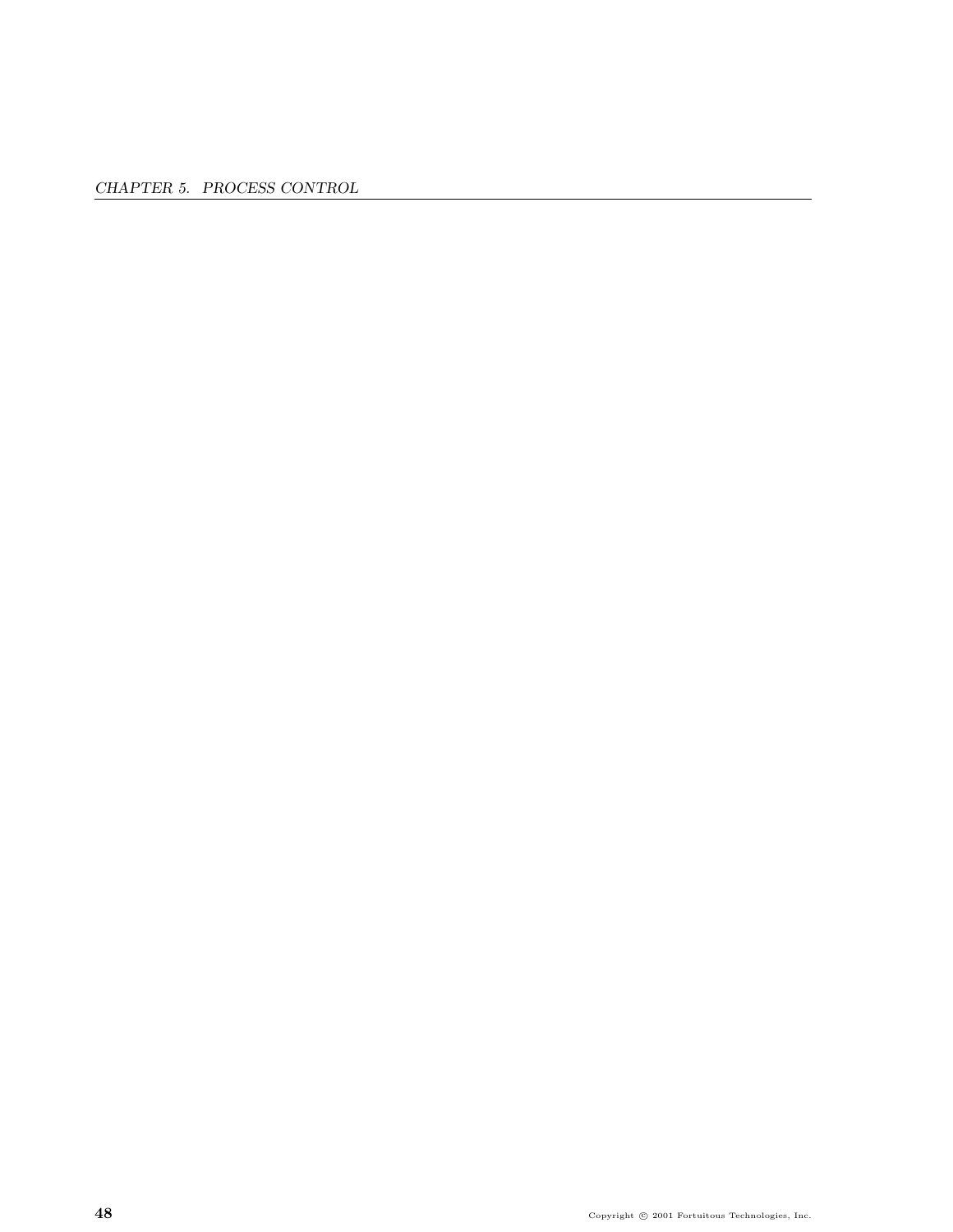# Chapter 6

# Text Editing Tools

# 6.1 Vi

Although vi is considered one of the most primitive editors in Linux , it is still the most native of the UNIX editors. In a pinch, you will have to know how to use vi if your favorite editor is not available.

vi has 2 basic modes: Command mode, and Insert mode. First we will start to work on our project. Basic command mode functions are listed below. Those with and star beside them indicate commands which enter insert mode.

| key            | $_{\rm Insert}$ | Description                    |
|----------------|-----------------|--------------------------------|
| А              | ∗               | Append after this line         |
| a.             | $^\ast$         | Append after this character    |
| С              | $\ast$          | Replace to end of line         |
| cw             |                 | Replace this word              |
| $\mathbf{i}$   | $\ast$          | Insert (start typing here)     |
| O              | $^\ast$         | Open to the line above cursor  |
| $\overline{O}$ | $^\ast$         | Open to the line below cursor  |
| R              | $\ast$          | Overwrite Mode                 |
| r              |                 | Overwrite with the next char   |
| $\mathbf{j}$   |                 | Move cursor one line downward  |
| k              |                 | Move cursor one line up        |
| 1              |                 | Move cursor one char right     |
| h              |                 | Move cursor one char left      |
| $\mathbf x$    |                 | Delete character               |
| W              |                 | Move one word forward          |
| b              |                 | Move one word back             |
| D              |                 | Delete to end of line          |
| dd             |                 | Delete this line               |
| dw             |                 | Delete word                    |
| yу             |                 | Yank a line into buffer        |
| p              |                 | Insert buffer lines after line |
| Р              |                 | Insert buffer before this line |
| <esc></esc>    |                 | Exit insert mode               |

Table 6.1: vi Command Mode Operations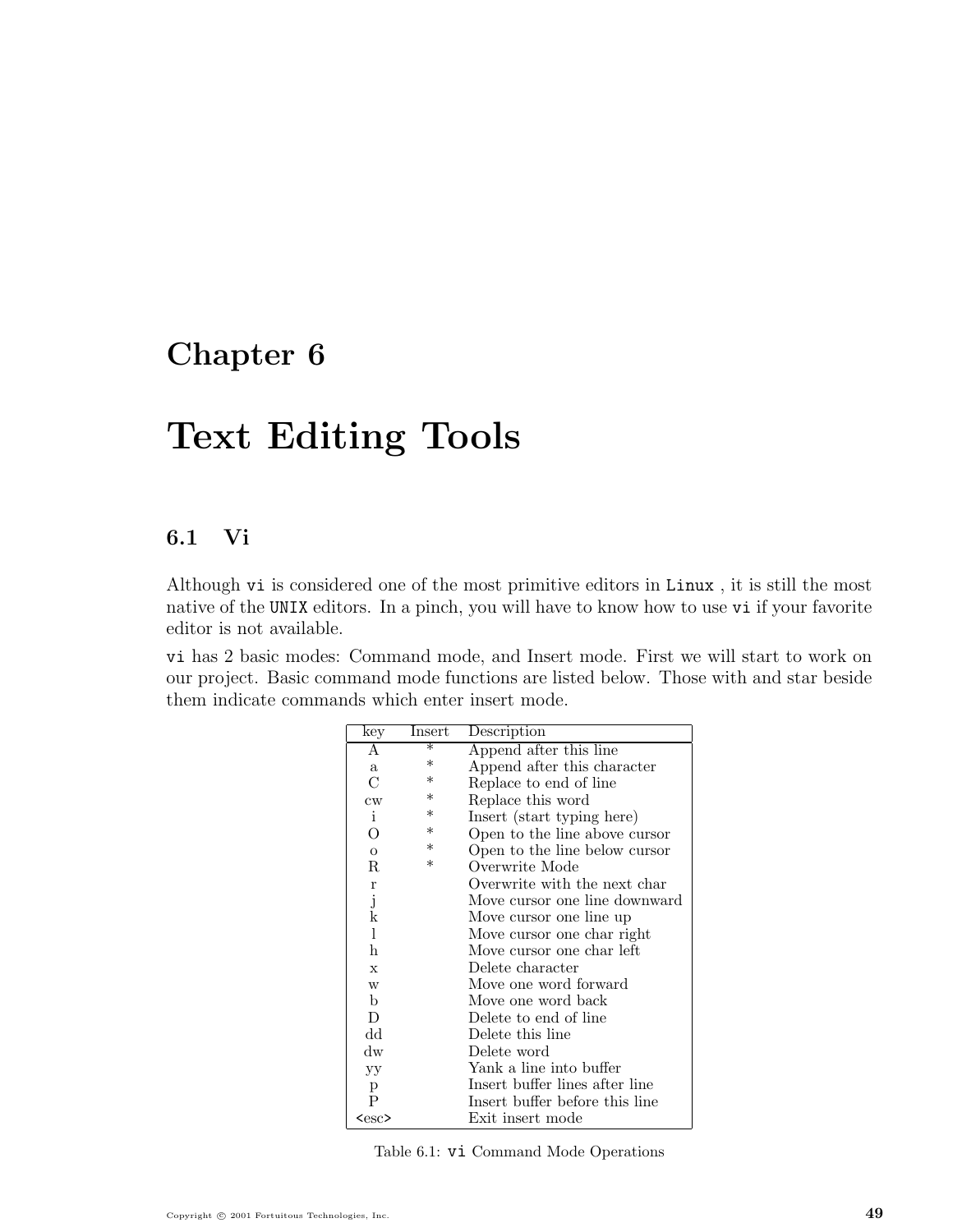These commands may not seem obvious from a mnemonic point of view, but were designed for simplicity and keyboard efficiency.

You can read and write files in command mode by using ex mode which is invoked by typing : (which will prompt you at the bottom of the vi screen)

| : W     | Write this file out.            |
|---------|---------------------------------|
| ∶q      | Quit vi w/o writing.            |
| :q!     | Force quit vi w/o writing.      |
| :w!     | Force write.                    |
| : vq    | Write this file AND quit vi.    |
| r file: | Read in ''file'' before cursor. |

Find, replace, and execute commands are done in a similar way:

| /pattern       |                     | Find "pattern" and move cursor there                               |
|----------------|---------------------|--------------------------------------------------------------------|
|                |                     | :1,100 s/blue/green/g For line 1 to 100, substitute green for blue |
|                |                     | :1,\$ $s/blue/green/g$ For all lines, substitute green for blue    |
|                | :'a,'b s/pie/cake/g | From mark ''a'' to mark ''b'', substitute out pie                  |
| $:1$ ,\$ !sort |                     | sort all lines                                                     |

Once we get familiar with vi we will discuss these modes further. The first thing to do is to start the editor by typing the following:

## <bash>: vi input.txt

You should now have an empty screen that looks like

▉  $\tilde{\phantom{a}}$  $\tilde{\phantom{a}}$  $\sim$ 

Now type i and start typing some meaningful text like

```
Mary had a little lambda, who's feet was white as snow.
˜<esc>
\sim\sim
```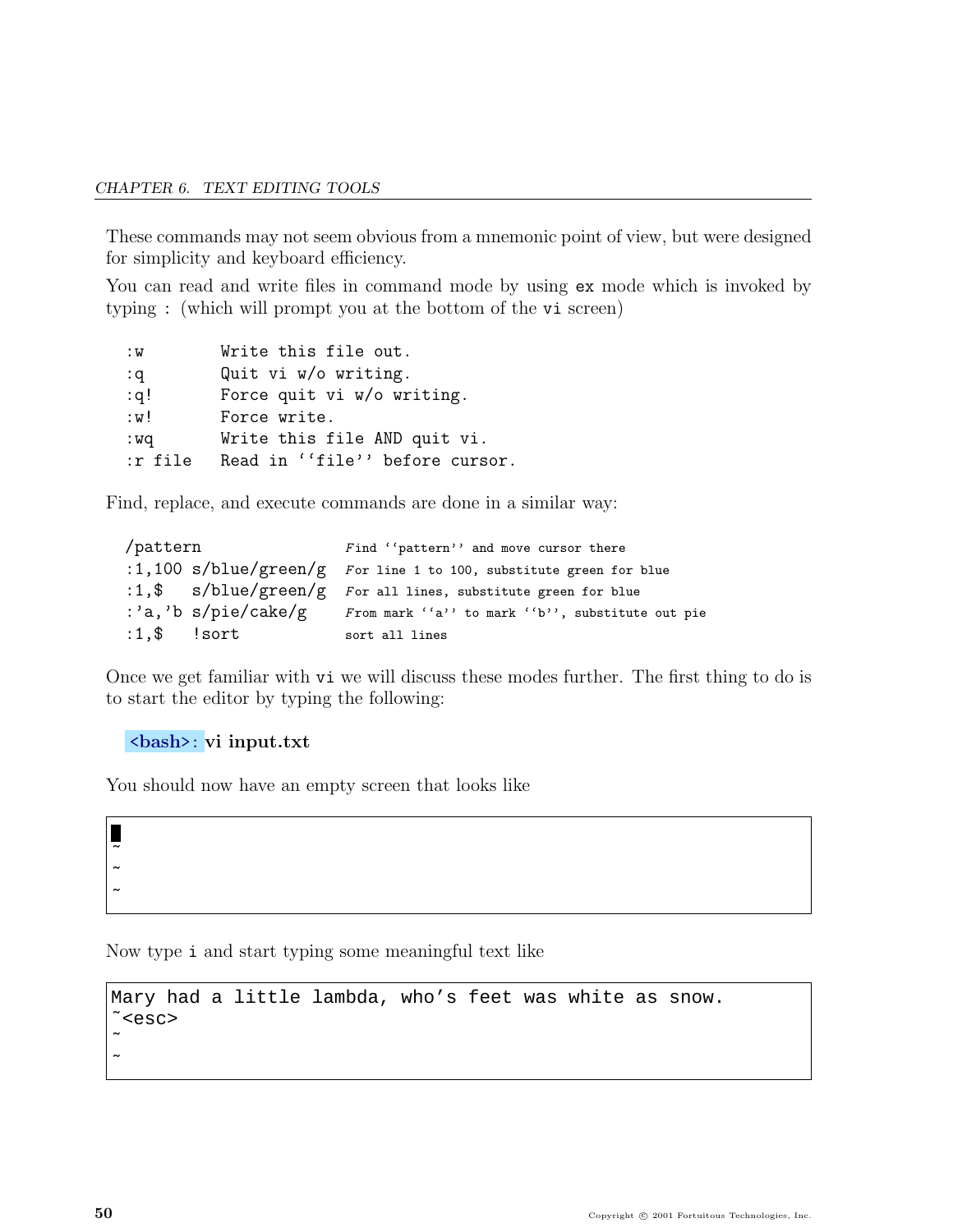The *i* puts you into insert mode, and the final  $\langle \text{esc} \rangle$  puts you back into command mode. Now write and quit by doing a  $:wq$ 

```
Mary had a little lambda, whose fleets was white as snow.
\sim\sim\sim\ddot{\sim}:wq
"input.txt" 1 line, 58 characters written
```
# 6.2 Editing With Pico

Pico is by far the easiest editor to use since it usually displays its commands at the bottom of the screen. Start by typing pico input.txt:

| UW PICO $(tm)$ 3.5   |                                                                                                           | File: input.txt |                   |
|----------------------|-----------------------------------------------------------------------------------------------------------|-----------------|-------------------|
|                      | Mary had a little foo, whose fleece was white as $\texttt{snow} \dots$                                    |                 |                   |
| Start xxx Regular    |                                                                                                           |                 |                   |
|                      | bar baz foo them@nowhere.com Regular                                                                      |                 |                   |
|                      | Linux Rocks TurboLinux eats apples Respect                                                                |                 |                   |
| Some say Linux Rocks |                                                                                                           |                 |                   |
|                      |                                                                                                           |                 |                   |
|                      | <b>^G</b> Get Help <b>^0</b> WriteOut <b>^R</b> Read File <b>^Y</b> Prev Pg ^K Cut Text <b>^C</b> Cur Pos |                 |                   |
| <b>X</b> Exit        | <b>J</b> Justify Where is Whext Pg WUnCut                                                                 |                 | <b>TT</b> o Spell |

The only problem with pico (and other non-vi editors) is that it may not be on your system in an emergency situation, which is when you need it the most. Hit  $\hat{X}$  to exit pico.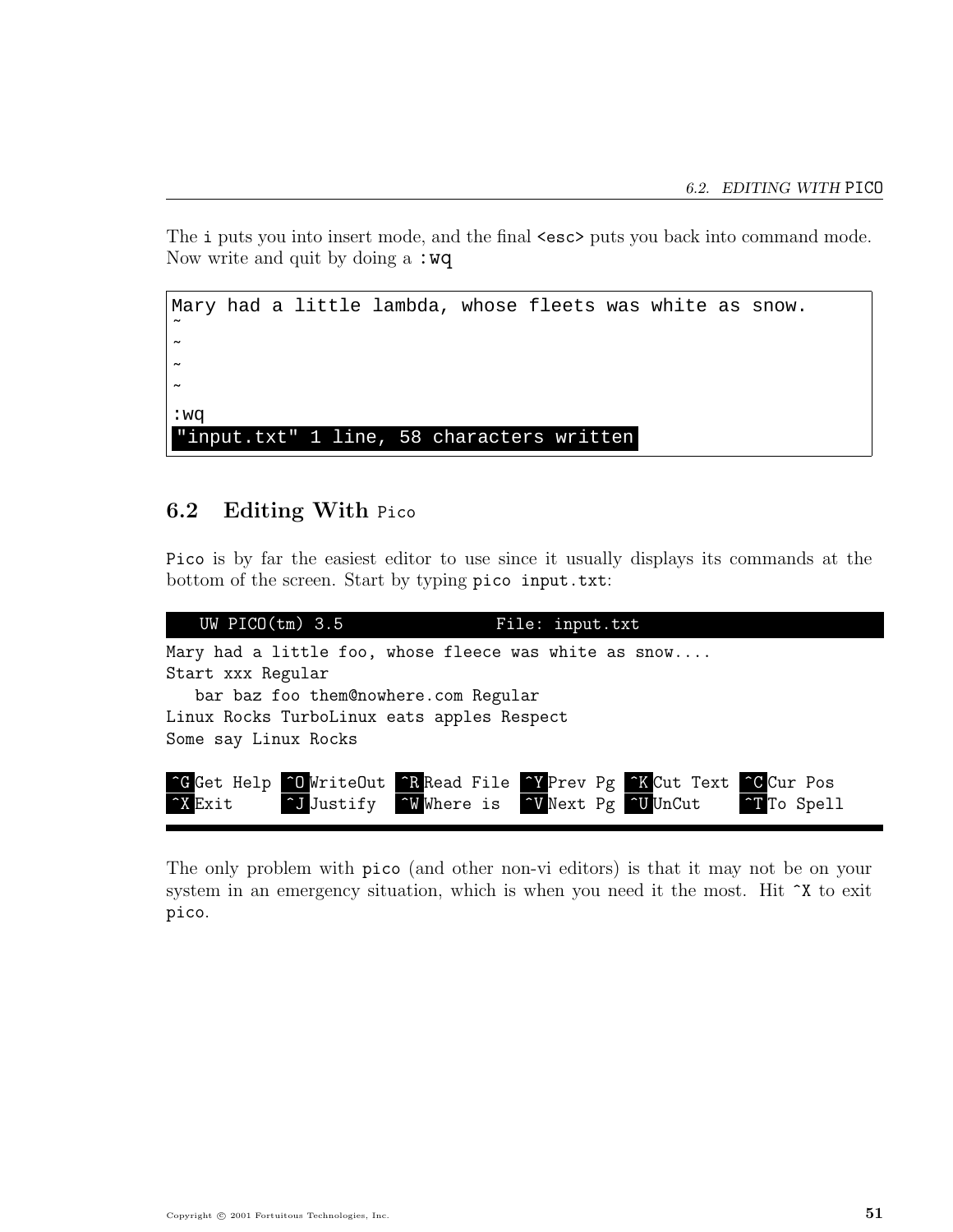# 6.3 Editing With emacs

emacs is the most powerful off all the editors commonly used under Linux . The X-Windows version is fully loaded with all kinds of option menus and panels. Despite its complexity, you can get by with a handful of commands. In this section, C- represents Ctrl-, so for example C-x is Ctrl-x.

| emacs Exiting and File Manipulation              |             |
|--------------------------------------------------|-------------|
| save a file back to disk                         | $C-x C-s$   |
| save all files                                   | $C-x s$     |
| exit emacs permanently                           | $C-x$ $C-c$ |
| read a file into emacs                           | $C-x C-f$   |
| insert contents of another file into this buffer | $C-x$ i     |
| suspend emacs (or iconify it under $X$ )         | $C-z$       |
| goto beginning of line                           | $C-a$       |
| goto end of line                                 | $C-e$       |
| delete character                                 | $C-d$       |
| cut to end of line                               | $C-k$       |
| cut and buffer text                              | $C-w$       |
| set mark                                         | C-space     |
| paste buffer                                     | $C-y$       |
|                                                  |             |
| emacs Error Recovery and Searching               |             |
| undo an unwanted change                          | $C$ -x $u$  |
| abort partially typed or executing command       | $C-g$       |
| redraw garbaged screen                           | $C-I$       |
| search forward                                   | $C-S$       |
| search backward                                  | $C-r$       |
| regular expression search                        | $C-M-s$     |
| reverse regular expression search                | $C-M-r$     |
|                                                  |             |
| emacs Formatting                                 |             |
| indent current line (mode-dependent)             | <b>TAB</b>  |
| indent region (mode-dependent)                   | $C-M-$      |
| indent sexp (mode-dependent)                     | $C-M-q$     |
| indent region rigidly <i>arg</i> columns         | C-x TAB     |
|                                                  |             |
| emacs Help                                       |             |
| basic help                                       | $C-h$       |
| scroll help window                               | $C-M-v$     |
| emacs Tutorial                                   | $C-h$ t     |
| apropos: show commands matching a string         | $C-h$ a     |
| show the function a key runs                     | $C-h c$     |
| describe a function                              | $C-h f$     |

# emacs Exiting and File Manipulation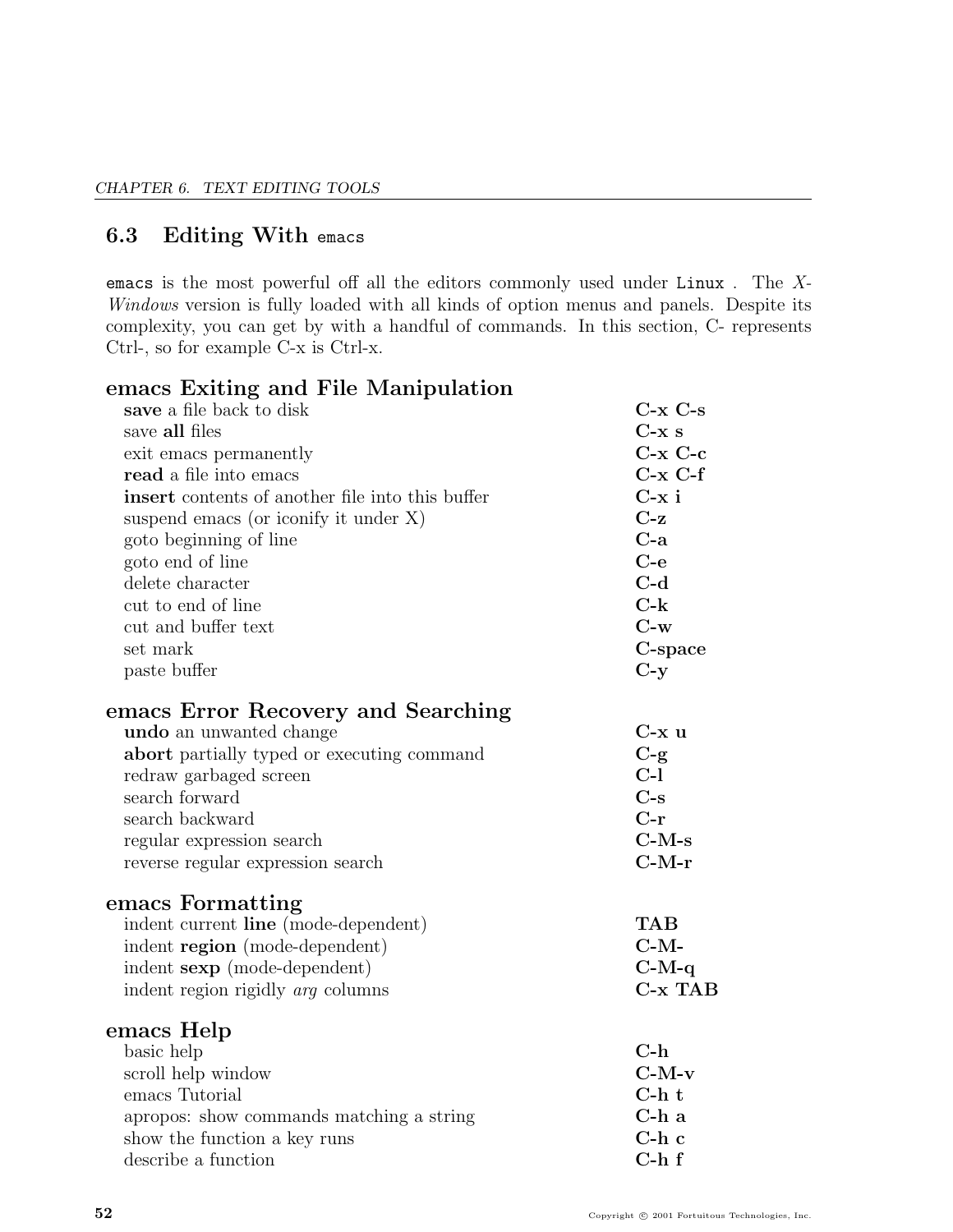# 6.4 Using Mail

Linux comes with several mail handlers. I prefer elm because I know it well and it is powerful, however pine is very user friendly and easy to use. We will discuss both.

## 6.4.1 Elm

Fire up elm by typing "elm". When it first starts, it will ask you some questions about files, just say yes to all.

Mailbox is '/var/spool/mail/carinhas' with 2 messages [ELM 2.5 PL1] 1 Jan 12 \* Mail Delivery Subs (61) Returned mail: Host unknown 2 Jan 12 \* Mail Delivery Subs (62) Returned mail: Host unknown | =pipe, !=shell, ?=help,  $\langle n \rangle$ =set current to n, /=search pattern a)lias, C)opy, c)hange folder, d)elete, e)dit, f)orward, g)roup reply, m)ail, n)ext, o)ptions, p)rint, q)uit, r)eply, s)ave, t)ag, u)ndelete, or  $e(x)$ it Command:q

Once inside elm, just hit "m" at the command prompt, and follow the signs. elm is more command driven and UNIX -like. When in doubt, just keep hitting "q" for quit. Use the arrow keys to go up and down the message list.

## 6.4.2 Pine

Pine is easier to learn and use, and is compatible with elm, so you can use them interchangeably. Use the up-arrow, down-arrow, <, and > arrows to navigate.

| PINE 4.10 MAIN MENU |                                                    | Folder: INBOX 2 Messages                                                                    |
|---------------------|----------------------------------------------------|---------------------------------------------------------------------------------------------|
| 7<br>C              | <b>HELP</b><br>COMPOSE MESSAGE<br>MESSAGE INDEX    | Get help using Pine<br>Compose and send a message<br>-<br>- View messages in current folder |
| A<br>S              | <b>FOLDER LIST</b><br>ADDRESS BOOK<br><b>SETUP</b> | - Select a folder to view<br>Update address book<br>Configure Pine Options                  |
| Q                   | QUIT                                               | Leave the Pine program                                                                      |
| Help                | OTHER CMDS > $[ListFlat]$ N                        | PrevCmd<br>RelNotes<br>NextCmd<br>KBLock                                                    |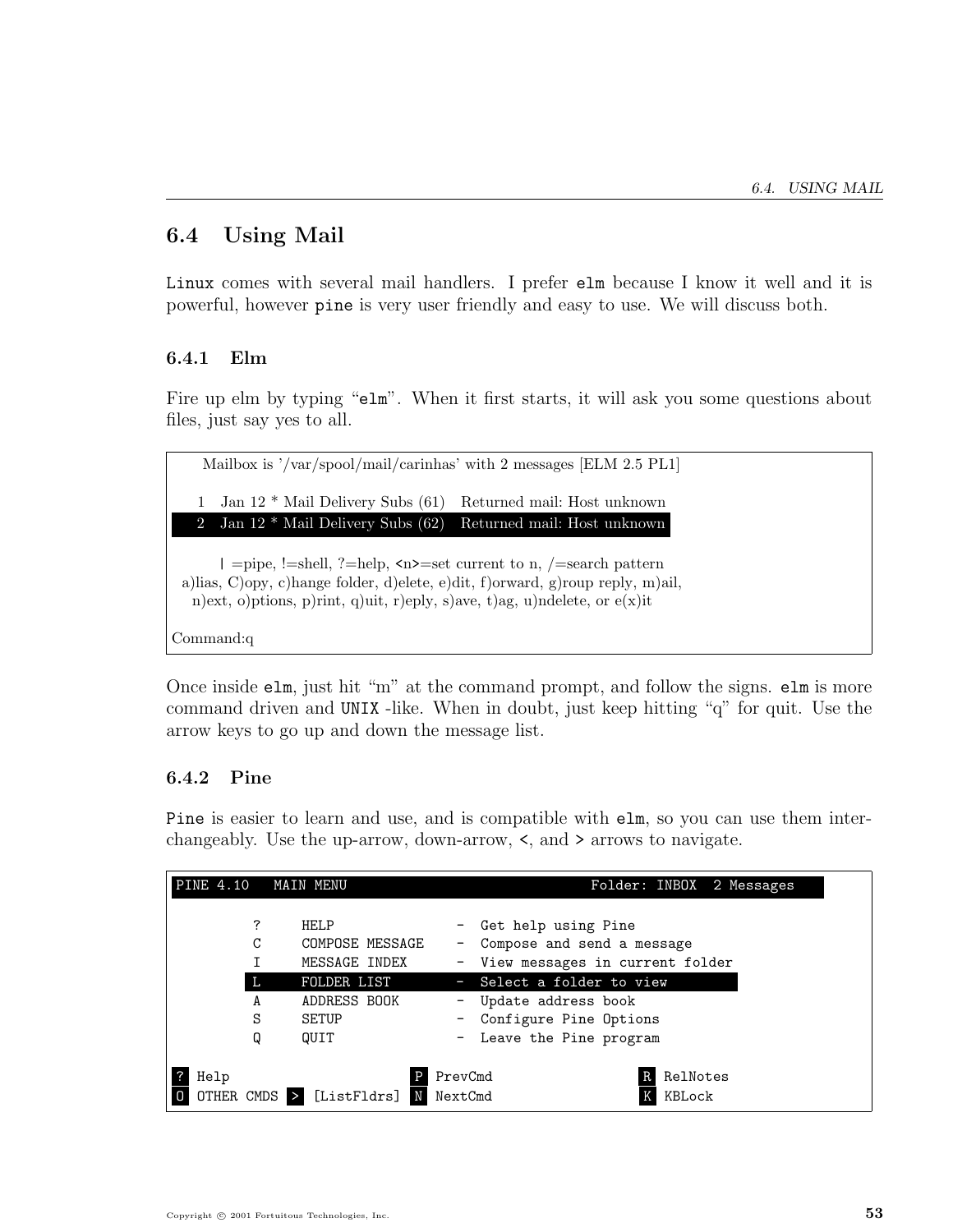## 6.5 Regular Expressions

Regular Expressions form one of the pillars of UNIX obscurity in text processing. Regular Expressions are search patterns that give you ominous control over how text patterns are found. Here are the basics pattern matching symbols:

```
Match anything. '.*'' matches anything any number of times. See *
       Match the last char or exp 0 or more times. a* matches (), a, aa, aaa,
+ Match the last char or exp 1 or more times. a+ matches a, aa, aaa, ..
? Match the last char or exp 0 or 1 time. a? matches (), a
Match the beginning of the line. ^abc matches lines starting with abc.<br>$Match the end of a line. ^$ Matches empty lines.
       Match the end of a line. ^$ Matches empty lines.
[] Match chars inside. [abc] can match a, b, or c.
[^] Negates the match chars: [^abc] matches anything except a, b, or c.
() Char grouping. (abc)+ matches abc, abcabc, abcabcabc, ....
\setminus Match regex chars like \setminus+, \setminus*, and \setminus<sup>o</sup>.
{n} The preceding item is matched exactly n times.
{n,} The preceding item is matched n or more times.
{,m} The preceding item is optional and is matched at most m times.
{n,m} The preceding is matched at least n times, not more than m times.
\b Match a word boundary: abc\b matches abc but not abcd.
\B Match a non-boundary: abc\B matches abcd but not abc.
\w Match a word: abc\w matches abcdef but not abc@.
\W Match a non-word: abc\W matches abc& but not abc.
```
## 6.5.1 GREP

grep is a pattern search tool. It will find patterns in a file and print it on the terminal. These patterns are *regular expressions* as well. Test grep with the file as before.

```
grep [ options ] pattern file..
```
# 1. Find lines with ''Linux'' ANYWHERE in the file. grep Linux input.txt # 2. Find ''Linux'' in a non word boundary like ''TurboLinux'' grep ''\BLinux'' input.txt # Remember \B? # 3. Find ''Linux'' at beginning and the end of line, regular expressions. grep 'Linux\$' input.txt  $\qquad$  # Note the single quotes to trick the shell, grep ^Linux input.txt # because shell tries to interpret stuff like \$. # 4. Lines start with ''Linux'', end with ''Respect''. grep '<sup>^</sup>Linux.\*Respect\$' input.txt #  $''.*'$ ' means any number of anything. # 5. Find some tough patterns: grep '<.\*>' input.txt # Find lines that have ''<something>''. Html tags?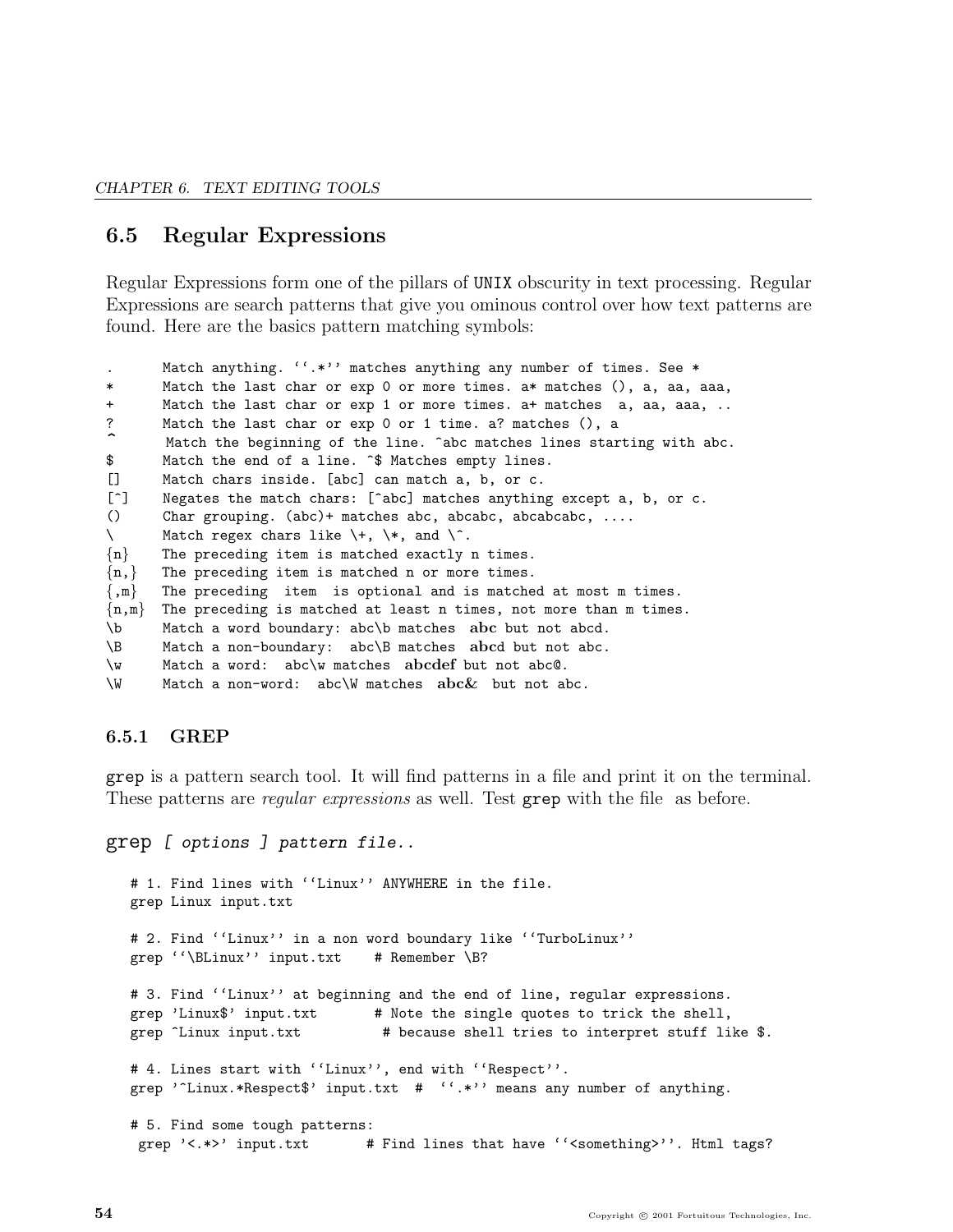#### 6.5.2 AWK

Awk is a pattern scanning and process language. Its Syntax is

#### awk 'program' input-files

When the program is long, it is usually more convenient to put it in a file and run it with a command like this:

#### awk -f program-file input-files

Take a look at the manual now. Here are some one-liner examples:

```
awk \prime/xxx/' input.txt # Find ''xxx'' in input.txt
   Most all regular expression syntax works inside the //'s.
awk 'NF > 0' input.txt
   This program prints every line that has at least one field. Its an
   easy way to delete blank lines from a file.
awk -F: \{ \text{print } $1 \}' /etc/passwd | sort
   This program prints a sorted list of the login names of all users.
awk 'END { print NR }' input.txt
   This program counts lines in input.txt.
awk 'NR \frac{6}{2} == 0' input.txt
   This program prints the even numbered lines of input.txt.
   If you'd use the expression 'NR 8 2 == 1', it'd print odd numbered lines.
awk '{if (length($0) > max) max=length($0)} END {print max}' input.tx
   This program prints the length of the longest input line.
awk 'length($0) > 80' input.txt # Print lines longer than 80 characters.
   Since the sole rule has a relational expression as its pattern,
   and has no action, the default action, printing the record, is used.
awk 'BEGIN { for (i = 1; i <= 7; i++) print int(101 * rand()) }'
   This program prints seven random numbers from zero to 100, inclusive.
1s -1g *.txt | awk '{ x += $5 } ; END {print "total bytes:" x }'
   This program prints the total number of bytes used by all .txt files.
```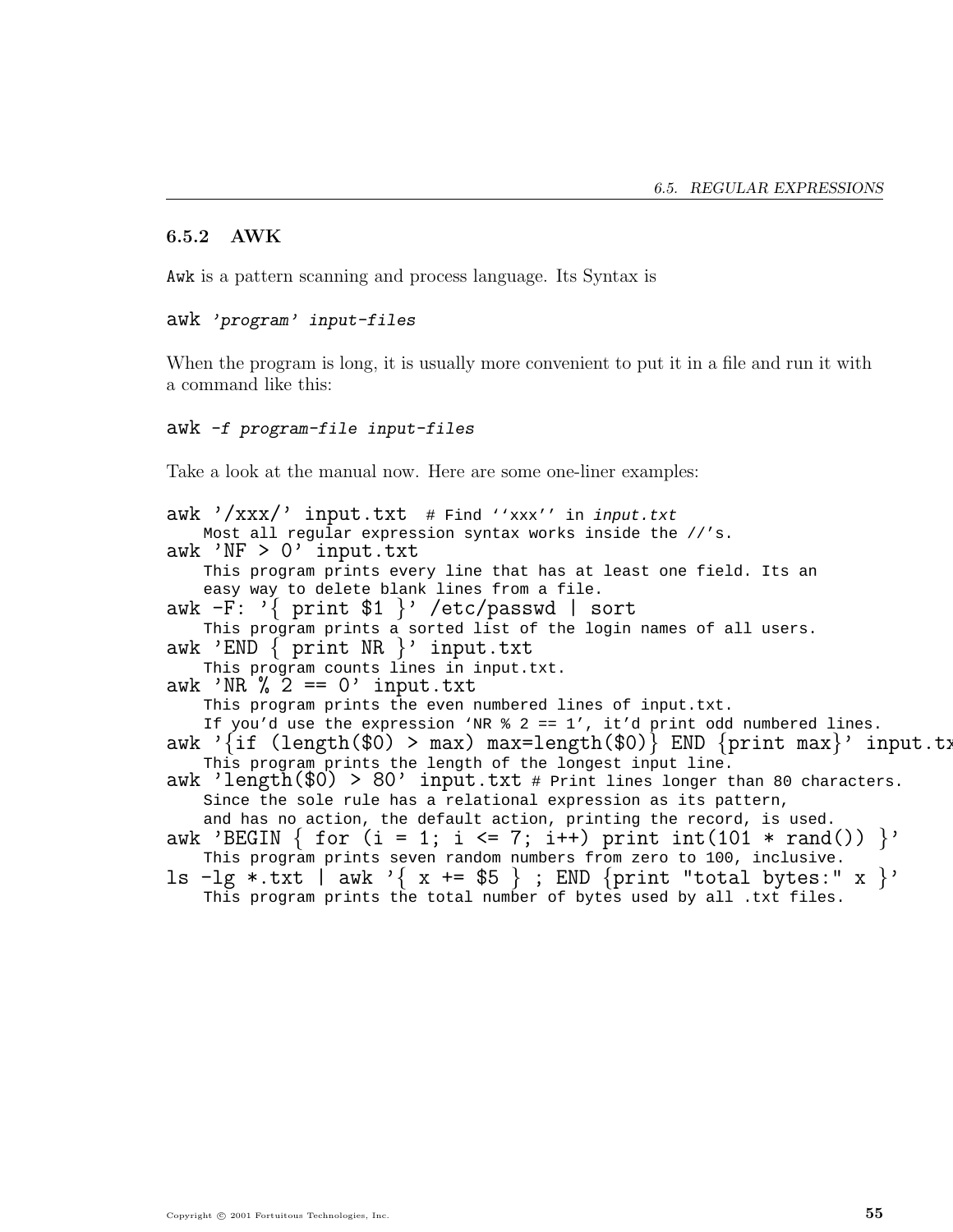#### 6.5.3 Perl

Perl, "Practical Extraction and Report Language" is the Swiss Army Knife of all scripting languages. It has everything except a Megawatt laser, and a kitchen sink. Perl has a very complete set of regular expressions and a large set of UNIX system calls that make it a steroid-pumped tool:

perl [options] [ program ]

On the command line you can use the syntax

#### perl -ne 'command' file

where the options are

## -e 'command'execute command instead of script-file -n run the script on each line of input file -w Print WARNINGS for your script file

Even though complex, we can learn a few perl one liners that work miracles:

```
# 1. Find lines starting with ''Linux Rocks'' in input.txt.
perl -ne 'if ( /^Linux Rocks/ ) {print} ' input.txt
# 2. Find ''Linux'' in a non word boundary like ''TurboLinux''
perl -ne 'if ( /\BLinux/ ) {print} ' input.txt
# 3. Find ''Linux Rocks'' and replace it with ''Rocks Linux''.
     Regular expressions matching ()'s get named $1, $2, $3, etc..perl -ne 's/^(Linux) (Rocks)/$2 $1/; print ' input.txt
# 4. Lines start with ''Linux'', end with ''Rocks''.
perl -ne 'print if /^Linux Rocks$/ ' input.txt
# 5. Find email addresses in input.txt:
perl -ne 'print if (/(\w[.\w]*\@\w[\w_-]+\w)/gm)' input.txt
```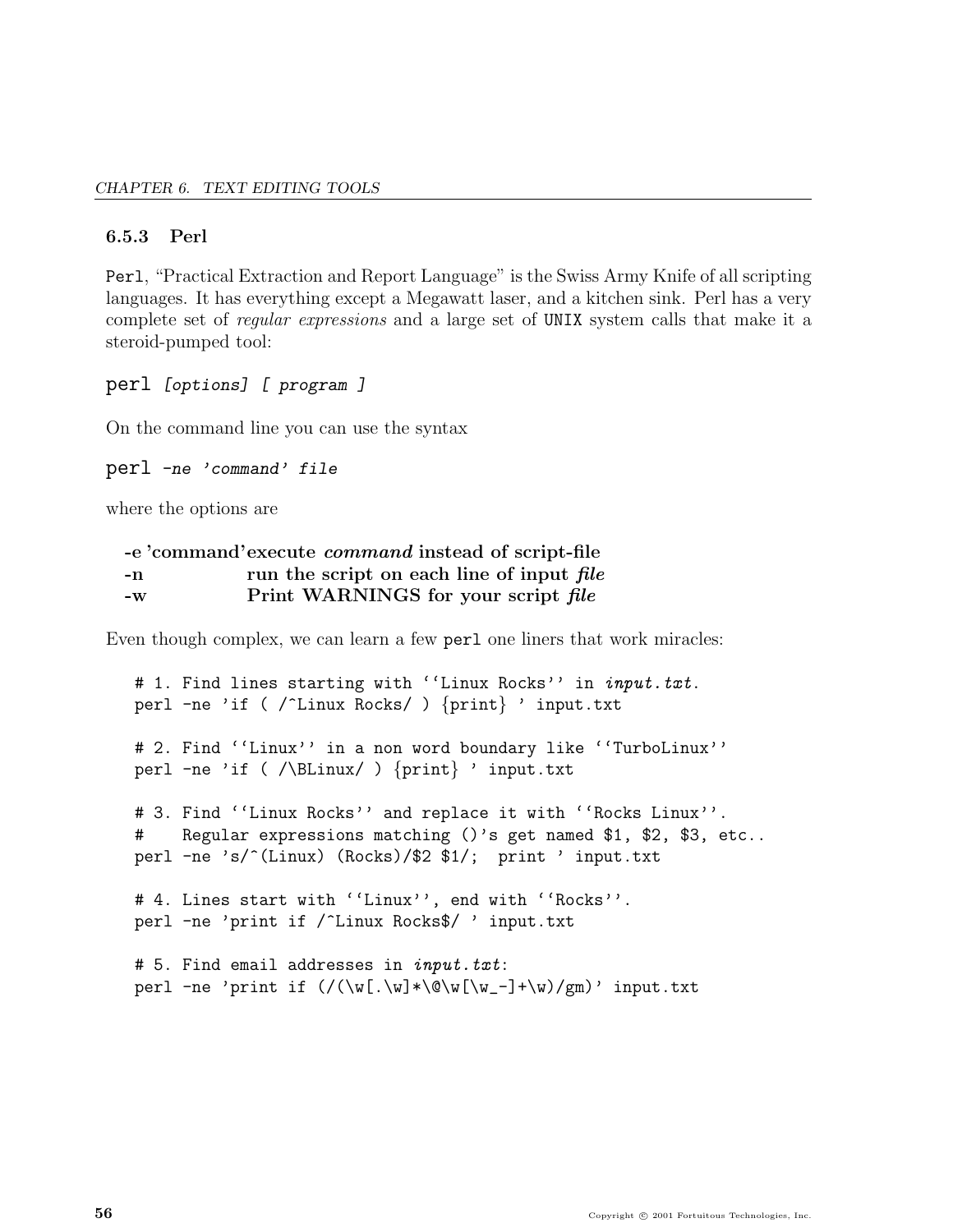#### 6.5.4 SED

sed is a stream editor, which means that it works like a conveyer belt on your terminal. The text flies past you while it works.

```
sed [script ] file..
```
sed is complex so we'll just show some simple usage and examples:

```
# 1. From line 1 to 32, print the line number
sed '1,32 \{=\;;\;\}' input.txt # Almost works in VI
# 2. Delete lines 1 through 32
sed "1,32 d" input.txt # :1,32 d in VI
# 3. Under UNIX: convert DOS newlines (CR/LF) to Unix format
sed 's/^M$//' input.txt # In bash ^M = C-v C-m, tcsh ^M = C-v C-j
# 4. Under DOS: convert Unix newlines (LF) to DOS format
sed 's/$//' input.txt # method 1
sed -n p input.txt # method 2
# 5. Delete leading whitespace (spaces/tabs) from front of each line
     '<sup>*</sup>t' represents a true tab character. <sup>*</sup>t => Ctrl-V Ctrl-I.
sed 's/^[ \hat{t} \at t input.txt \hat{t} # OK in VI without single quotes.
# 6. Delete trailing whitespace (spaces/tabs) from end of each line
sed 's/[ \hat{t} *$//' input.txt \hat{t} # see note on '\hat{t}', above
# 7. Delete BOTH leading and trailing whitespace from each line
sed 's/^[ ^t]*//;s/[ ^t]*$//' input.txt # see note on '^t', above
# 8. Substitute "foo" with "bar"
sed 's/foo/bar/' input.txt # replaces 1st instance foo with bar.
sed 's/foo/bar/4' input.txt # replaces only 4th instance in a line
sed 's/foo/bar/g' input.txt \qquad # replaces ALL instances within a line
sed '/baz/s/foo/bar/g' input.txt # Sub ONLY on lines which contain "baz"
# 9. Match lines that have ''Regular'' in them:
sed '/^Regular/d' input.txt # Delete lines starting with ''Regular''
sed '/Regular$/d' input.txt # Delete lines ending with ''Regular''
#10. From ''Start'' to ''Linux'', substitute apples for oranges
sed /Start/,/Linux/s/apples/oranges/ input.txt
```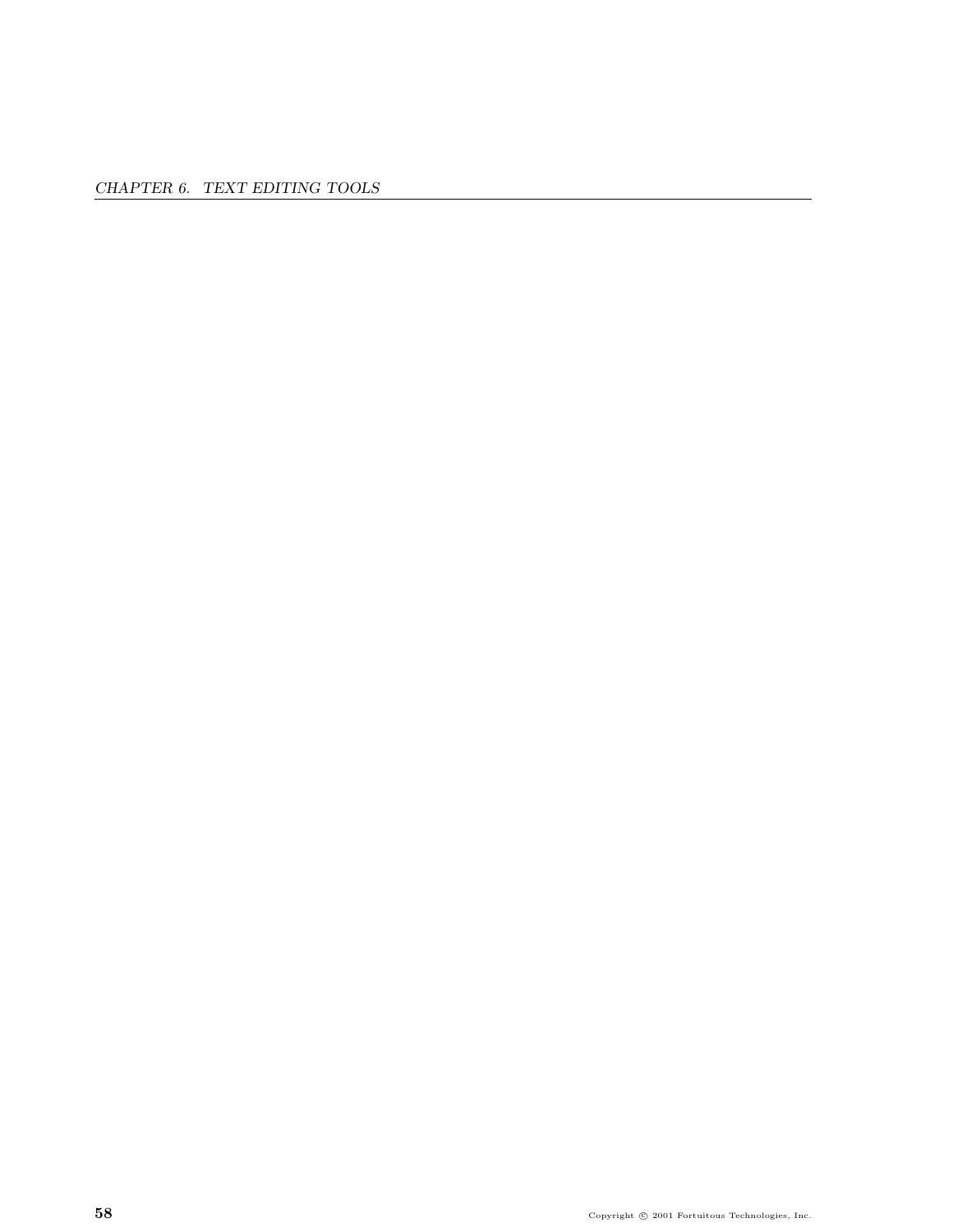# Chapter 7

# Shell Scripting

There's nothing more aggravating than having to type out long commands over and over again. Shell scripts are simple text files that list shell commands into a convenient "tool" which you can use more easily than typing in all those commands over and over.

Now that we know enough shell workings to be dangerous, we need to focus our attention to making changes permanent. It is essential to have easy to use environments and scripts to do complex tasks, because otherwise we are stuck repeating numerous small commands daily. The natural starting point is to customize our **bashrc** and **canceleral** starting point is to customize our **bashrc** and **canceleral** starting aliases and a prompt or two.

# 7.1 Shell Initialization Files

We're going to develop simple aliases and shell variables for our bash shell that will make life easier when you log into your Linux system.

## 7.1.1 Initialization Files for Bash

Start editing bashrc now. Write in the following aliases and prompt definitions:

```
alias m='less -EMsX '
alias h='history | tail -40'
alias d='ls -l $* | less -EMsX'
alias dt='ls -blt $* |less -EMsX'
alias Dt='ls -aglt $* |less -EMsX'
PS1='[\s]:\u:'
```
The \$\* represents all the remaining variables on the command line except for the calling command. It is equivalent to all subsequent command line variables, "\$1 \$2 ...".

After you modify bashrc you must do a "source .bashrc" to initialize your changes. Type alias to see what the system's definitions, and try out our new aliases.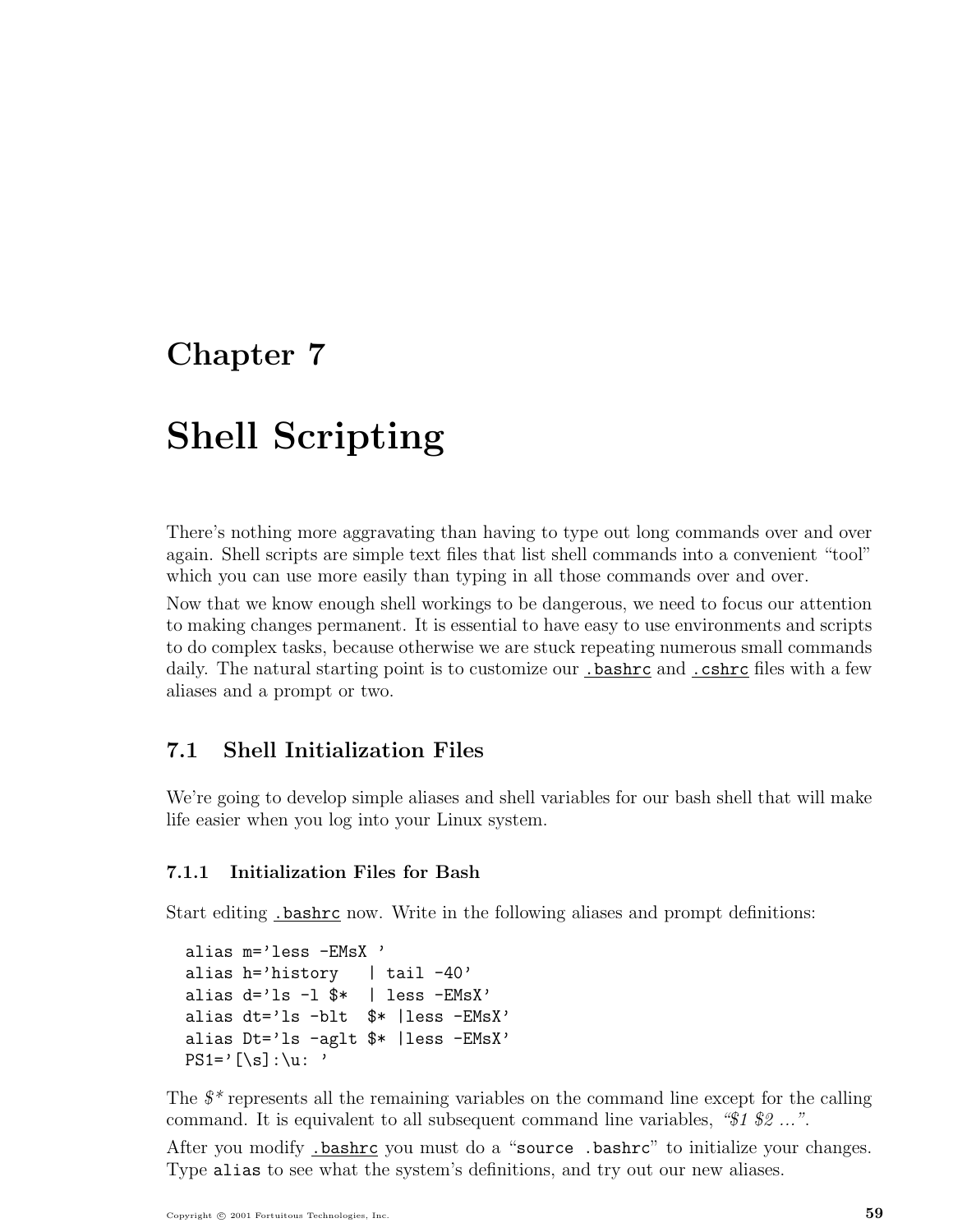Remember we can also have a .bash\_profile which is supposed to carry your environmental variables:

```
# .bash_profile
# Get the aliases and functions
if [-f^{\sim}/.bashrc]; then
        . ˜/.bashrc
fi
# User specific environment and startup programs
PATH=$PATH:/usr/local/bin:$HOME/bin
ENV=$HOME/.bashrc
USERNAME=""
export USERNAME ENV PATH
```
Note the final export at the end of the file.

#### 7.1.2 Initialization Files for Tcsh

Now lets make the analogous aliases in your .cshrc:

```
alias lester "less -EsX" # Use less as our pager..
alias h  'history \!* | tail -40 | lester'
alias m lester \qquad # Used to be more, now more is less.
alias d 'ls -1 \backslash !* | lester'
alias dt 'ls -lt \!* | lester' # Sort by chronological order.
alias Dt 'ls -laFt \setminus!* | lester' # Same as above, show dot (.xxx) files.
set prompt="%n:%": " \qquad # "user:/location/location/location: "
```
Try these out in tcsh after executing

#### <tcsh>: source .cshrc

Now submit these changes by typing source .cshrc. Type alias to see what the system's definitions, and try some of them out. Both Tcsh and Csh use *cahing* and *login*. The .login file is normally used to store environment variables and path information, while  $\overline{\text{cshrc}}$  normally hold aliases and prompt information.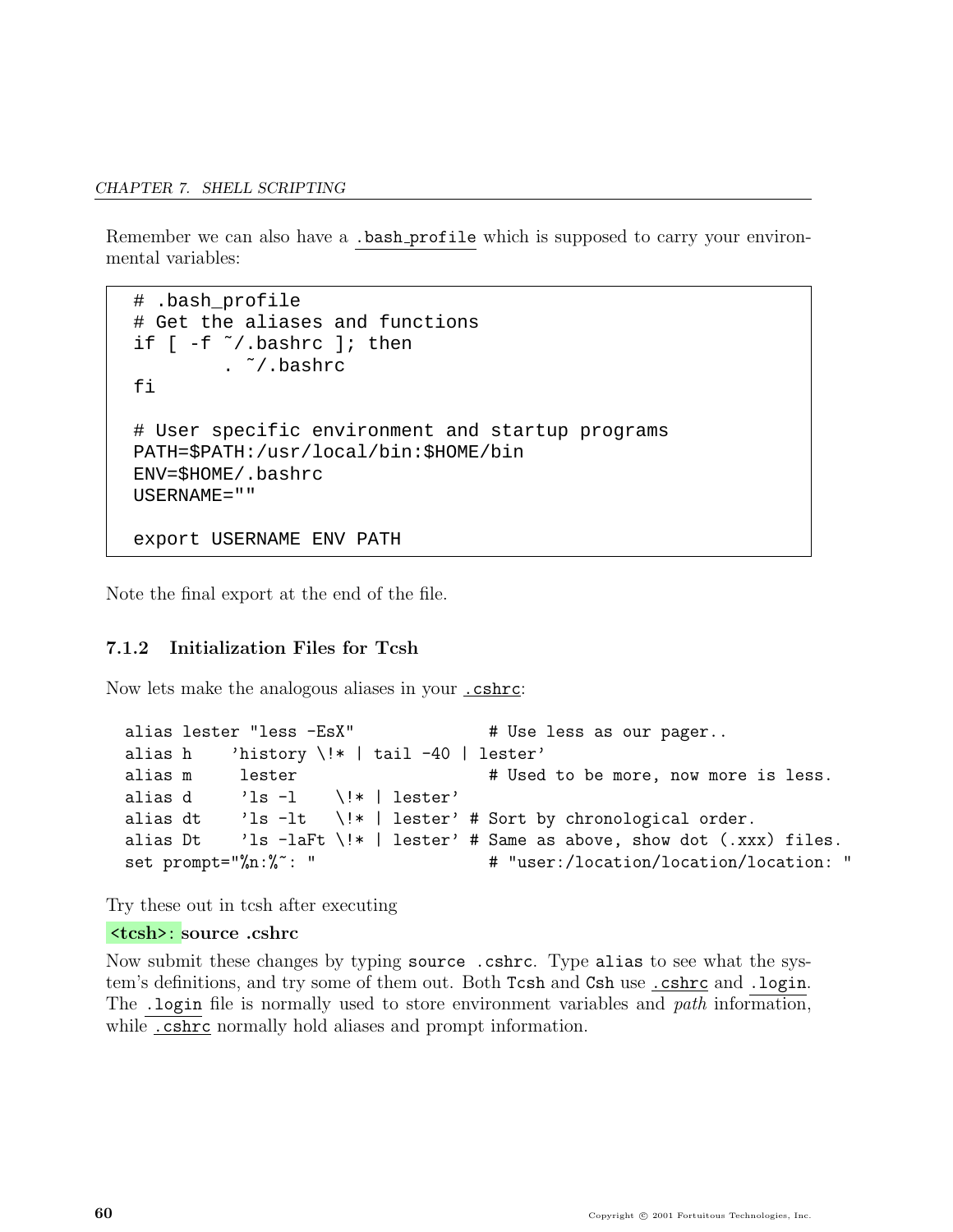# 7.2 Utility Shell Scripts

Our first goal is to create a script utility that will print files in a directory called /home/joe/address. The syntax will be

### phone.shell file1 file2 ....

Because of tcsh's simple and clear syntax, we will first use the tcsh language to construct a solution. Afterwards, we show the equivalent bash solution.

### 7.2.1 Tcsh Solution

The first thing we want to do is to tell the script that it is a csh script, and what the acceptable number of parameters are. In the following scripts make sure you ALWAYS remove the comment on the first line, otherwise these examples will not function. In general, students should NOT write any comments in these examples.

Start by editing a file named ∼/bin/phone.csh:

```
#! /bin/csh -f # This is not a comment. Remove from 2nd #.
#
set a= $0 \qquad # $0 refers to the name of this script.
if(\frac{4}{2}#argv < 1 ) then
  echo Usage: $a:t 'Name'
  exit(1)
endif
```
The term set  $a=80$  refers to the  $0^{th}$  component of the command line, which is the command file, phone.csh, in our case. The  $\hat{g}_{a:t}$  instructs csh to remove all the leading pathname components, since we are uninterested in seeing the full path. Test this by invoking the name of the script:

<bash>: phone.csh Usage: phone.csh Name

Did you remember to **chmod** our script so that it is executable?

So far the script does nothing but tell us if we have the right format. Next we will add a foreach line that will give us control for each filename:

```
foreach name ($*)
  echo ~/address/$name
end
```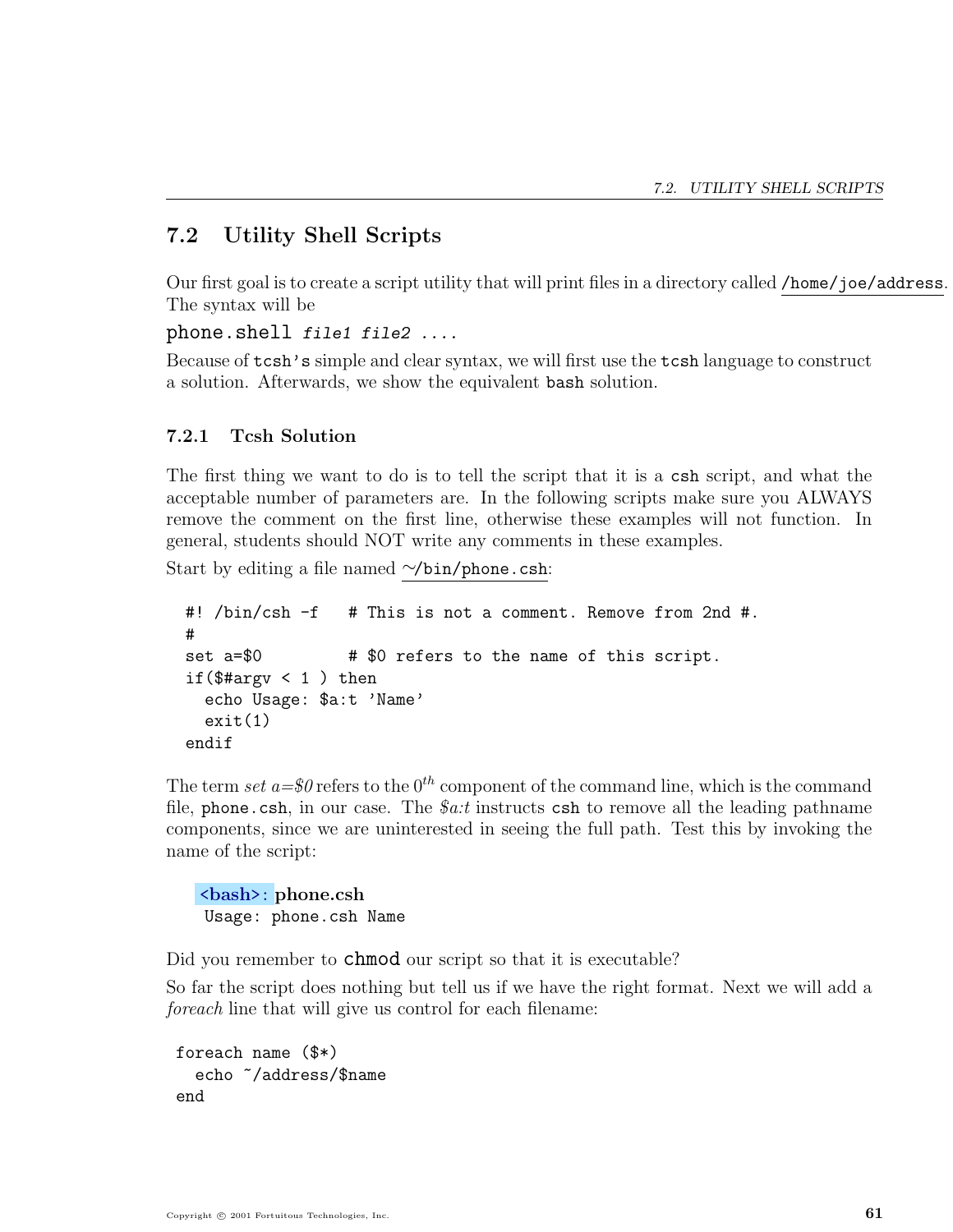Now your script should print each filename you enter on the command-line, as a check in our progress. Again, test this script and check that the loop works:

#### <bash>: phone.csh red green blue

/home/joe/address/red /home/joe/address/green /home/joe/address/blue

Now that we know it works, replace the echo command with the correct cat phrase. While we are at it, we will check for the existence of each file with the ( -e filename ) test. The previous *foreach* clause should **NOW** look like:

```
foreach name ($*)
  if (-e^{\alpha}/\text{address}/\text{frame}) then \qquad # The (-e) flag checks for existence.
    cat ~/address/$name
  else
    echo "no such file $name"
  endif
  echo "-------------------------" # Separate entries with a line.
end
```
The final script should resemble the following:

```
#! /bin/csh -f \# This a csh script, omit this comment!
# phone.csh # Comment to give the filename.
set a=$0 et as \uparrow \uparrow \uparrow \uparrow \uparrow \uparrow \uparrow \uparrow \uparrow \uparrow \uparrow \uparrow \uparrow \uparrow \uparrow \uparrow \uparrow \uparrow \uparrow \uparrow \uparrow \uparrow \uparrow \uparrow \uparrow \uparrow \uparrow \uparrow \uparrow \uparrow \uparrow \uparrow \uparrow \uparrow \upif(\frac{4}{\pi}argv < 1 ) then \frac{4}{\pi} If right number of arguements,
  echo Usage: $a:t 'name' # Echo the proper syntax
  exit(1) # Exit with error code 1
endif # End if
#
foreach name (**) # For each name on the command line.
  if (-e \gamma) address/$name) then # If file exists (-e),
    cat \tilde{\phantom{a}} /address/$name \phantom{a} # List the file
  else # Else
   echo "no such file $name" # Barf
  endif # End if<br>echo "---------------------" # Senarate
                                      # Separate entries with a line, cosmetic.
end # Bye-Bye
```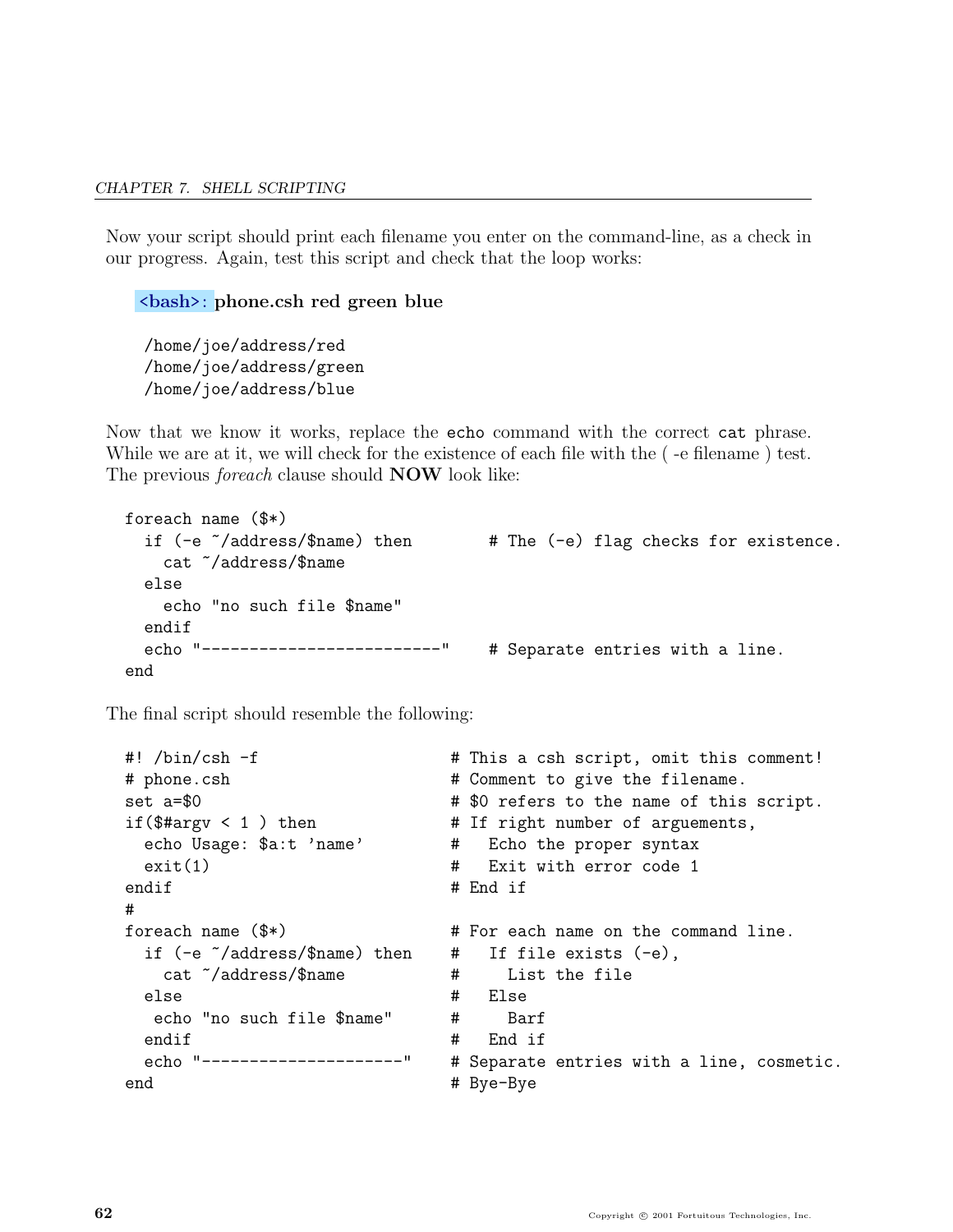Lets check our program by creating an /address directory and several files there...

<bash>: mkdir ˜/address <bash>: cd ˜/address  $\langle$ bash>: echo hello1 says 123 > hello1  $\#$  Creates a file called hello1.  $\{\frac{\delta}{\delta}$  <br/>bash>: echo hello2 says 456 > hello2 # Creates a file called hello2.  $\langle$ bash>: echo hello3 says 789 > hello3  $\qquad$  # Creates a file called hello3. <bash>: phone.csh hello1 hello2 hello3

hello1 says 123 ----------------------- hello2 says 456 ----------------------- hello3 says 789 ------------------------

## 7.2.2 Bash Solution

The bash solution to the exercise is not as obvious as the csh one because of bash's bizarre syntax. Call this file phone.bash:

```
#! /bin/bash # This is a bash script. Omit comment.
if [ "$#" -lt 1 ]; then # If number of arguments too small
   echo Usage: $0 args # State the correct usage
   exit 1 \qquad # Exit with error status
fi Allen Exercise 12 and 12 and 12 and 13 and 14 and 14 and 14 and 14 and 14 and 15 and 16 and 16 and 16 and 16 and 16 and 16 and 16 and 16 and 16 and 16 and 16 and 16 and 16 and 16 and 16 and 16 and 16 and 16 and 16 and 
for i in $0; do \# Start a "do" loop on the $0 array
   if [-f \sim/address/$i ];then \qquad # If the file exists.
      cat \tilde{ } /address/$i ; \qquad \qquad \text{#} print it,
   else # Else
     echo There is no file $i \qquad # Error message if absent.
   fi # End if
echo -------------- # Print a separator between files
done \qquad \qquad \qquad \qquad \qquad \qquad \qquad \qquad \qquad \qquad \qquad \qquad \qquad \qquad \qquad \qquad \qquad \qquad \qquad \qquad \qquad \qquad \qquad \qquad \qquad \qquad \qquad \qquad \qquad \qquad \qquad \qquad \qquad \qquad \qquad \qquad
```
## 7.2.3 Exercises

Exercise 1: Make the phone bash version above work.

Exercise 2: Add an extra error message line if the file does not exist.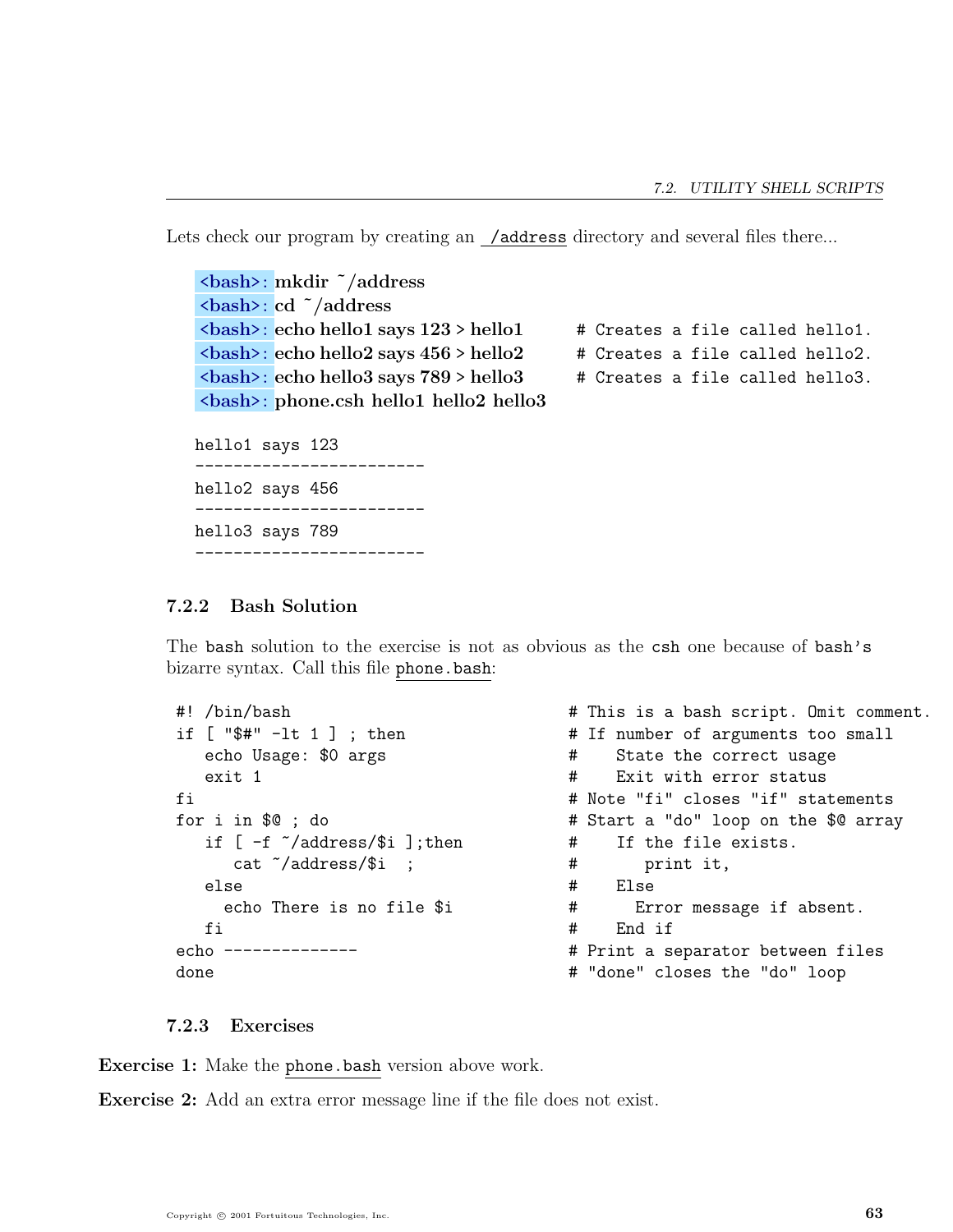CHAPTER 7. SHELL SCRIPTING

## 7.3 General Scripting

In this section we will create a several script programs named "doubletake" that will remove repeat entries in a list. We will use several of our newly learned languages to accomplish that task.

#### 7.3.1 awk version

Edit **doubletake** and put in the following lines:

```
#! /bin/csh -f
# This script remove double in a sorted file. See the uniq manual.
set file1 = $1 # $1 is going to be the filename.
cat $file1 | awk '{ if ($0 != last ) {print $0; }; }{ last = $0; }'
```
The script first stores the first command argument in \$1'. It then cat's the file into awk. Notice you need the initial line of

 $\#!$  /bin/csh -f

to tell the system that this is indeed a csh script.

Now the script that awk uses does 2 things. It first checks to see if the variable *last* was seen, if not, prints it. The second thing it does is to store the current line in last. Of course you could just type the whole second line into the command line, but that's not much fun if you have to do it 9 times a day.

### 7.3.2 Perl Version

```
#! /usr/bin/perl -w
my $line = "";<br>
# declare this variable.
foreach $filename (@ARGV) # cycle through each filename in the ARGV list.
\{open (SF, $filename) or die "Can't open $filename" ; # open the file and complain if not.
  while (<SF>) # For every line in the file
  {
     chomp($_); # Remove tailing whitespace and/or linefeeds.
     if (\text{line ne } $_{-}) # ne = not equal
     {
       print "$line \n"; # Yes, print me.
     }
     $line = $_'; # Reset $line.}
}
```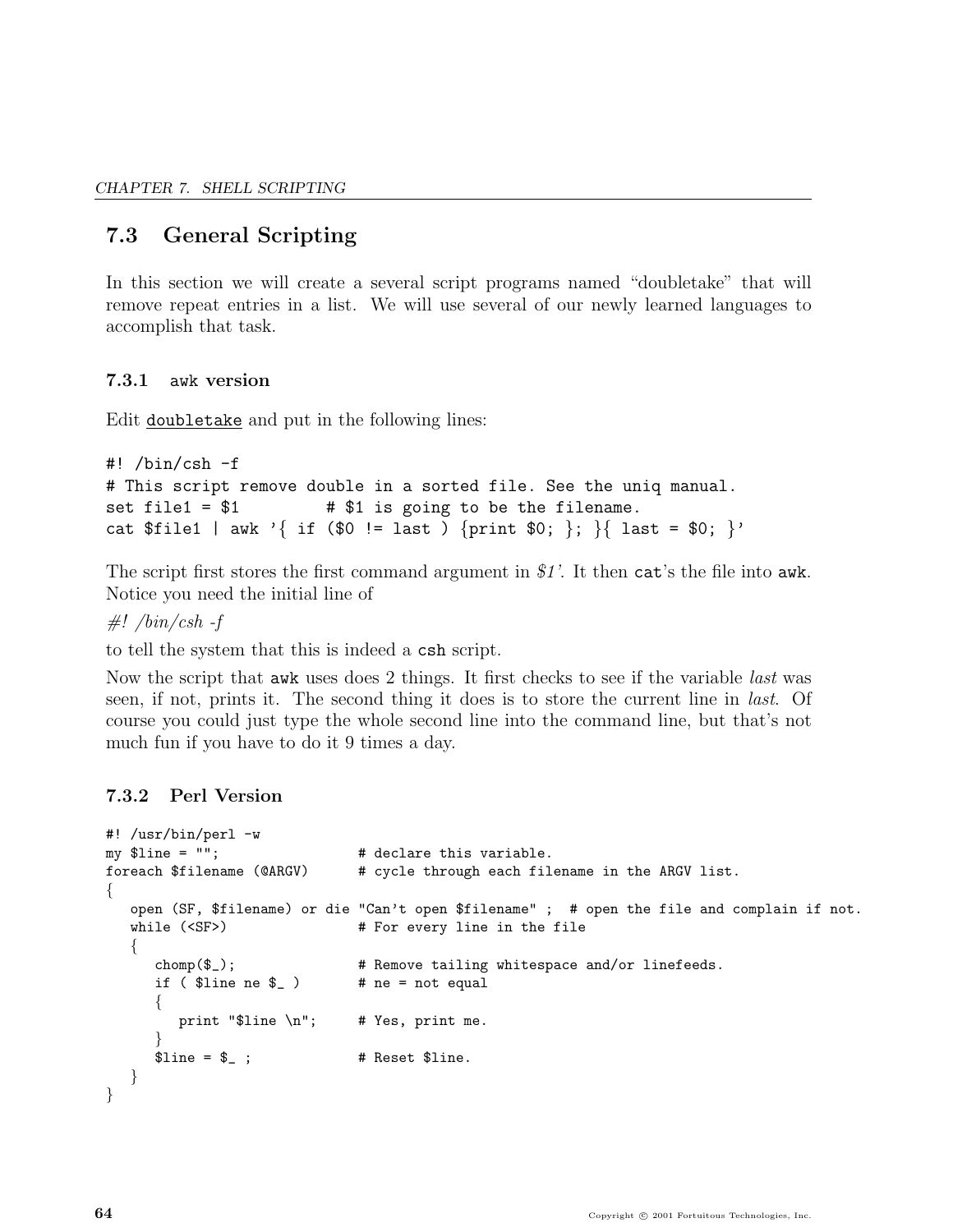# 7.4 Script Automation

Shell scripts are great tools when you can use them, and can save a lot of time. If you need to run applications or backups at odd hours or nightly, you really want to automate the task by using the cron tools, which we have already covered in chapter 5.4.

The following exercise describes how to set up a script program to do your dirty work while you are playing golf or sleeping.

## 7.4.1 Getting Scripts in Order

Before you submit a job for cron to handle, you must make sure you can run the job by hand. This involves making every command self sufficient by providing complete paths to the commands and setting the right permissions. Lets take backups for example. You need to have privileges to write to the tape device as a normal user unless you plan to run your jobs as root .

Here is a typical script, /home/guest/bin/backup.sh that would back up your home directory to the floppy device **/dev/fd0**. In this example, the floppy is being used as a character device just like a tape drive would be used:

#! /bin/bash # This file is named backup.sh cd /home/guest  $\qquad$  # Make sure you are at home. /bin/tar cvfz /mnt/fd0 . # Back up your home directory echo All done boss!

In this example, we have specified all paths to commands. This is required since your normal path/shell is not invoked in a script like this one. This script will create a lot of output which must be sent into a log file or /dev/null later when we make our crontab file.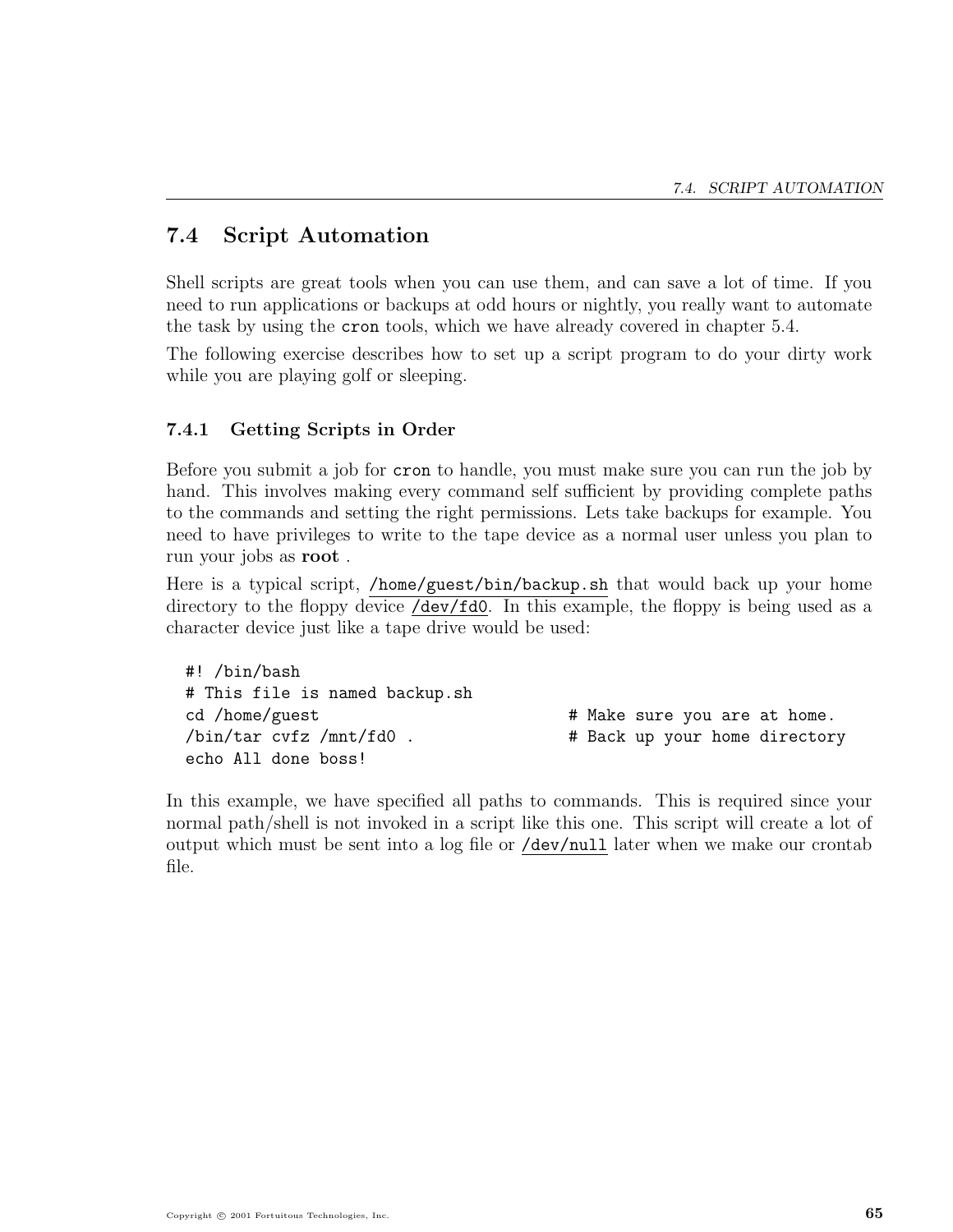## 7.4.2 Testing the Scripts

You must make sure you can run the scripts by hand before you try to invoke cron. This is typical for all programs that must be automated. Also make sure as mentioned before that all commands are given by their full path names. BTW, why doesn't the echo command need a path?

## 7.4.3 Exercises

Ex 1: Once you are confident that your script will run on its own two feet, you are ready to set it up with cron. Create a crontab file /home/guest/crontab.backup and submit it with

#### <bash>: crontab crontab.backup

as done in section 5.4. Ask for help if you get stuck.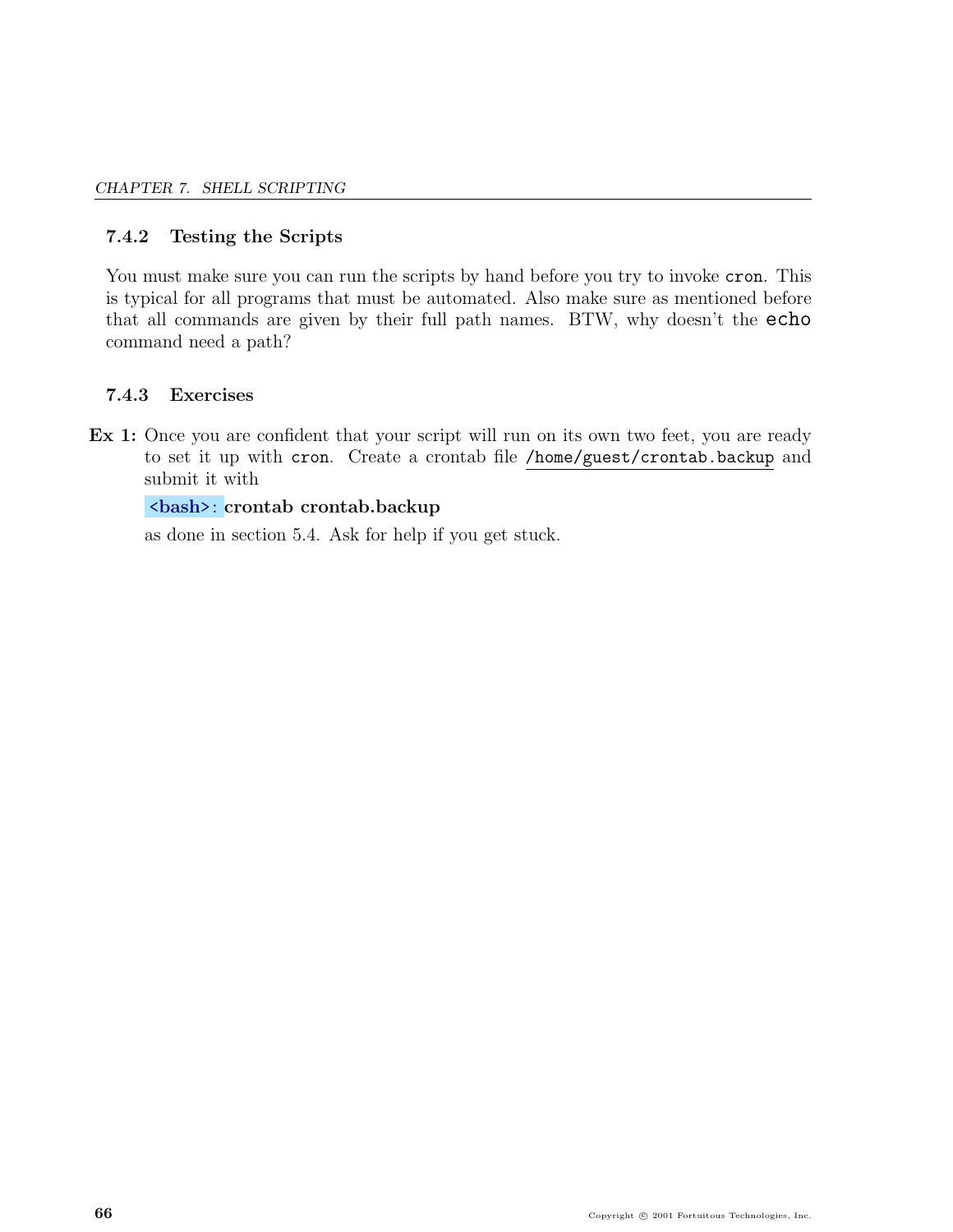# Chapter 8

# Using X-Windows

The X-Windows system is the Linux answer to a *graphical user interface* or GUI. It allows users a great interface to work from. To start X from the console, just type

## startx

If everything works, you should have a terminal that has a few big black windows and a clock or two. This is just a single version of how X can be presented. X has many toys to play with. Here are a few:

# Basic X Tools

| xterm [options]        | Start an X-Terminal                               |
|------------------------|---------------------------------------------------|
| xclock [options]       | A basic wall clock                                |
| $x$ man $\neg$ options | Display the manual X-style                        |
| $x$ biff $\neg$ option | Mailbox flag to keep you waiting for mail         |
| xboard                 | A chess game                                      |
| $xrdb$ -merge Xfile    | Incorporate $X$ <i>file</i> into your environment |
| xload                  | Show the system's usage load                      |

There are actually too many applications in X to list. Almost everything these days has an X interface.

# 8.1 Customizing the X Environment

Just about everything in X can be customized, depending on how hard you want to work on it. The most simple thing you can do to customize your environment is to keep a defaults file, normally called .Xdefaults located in your home directory.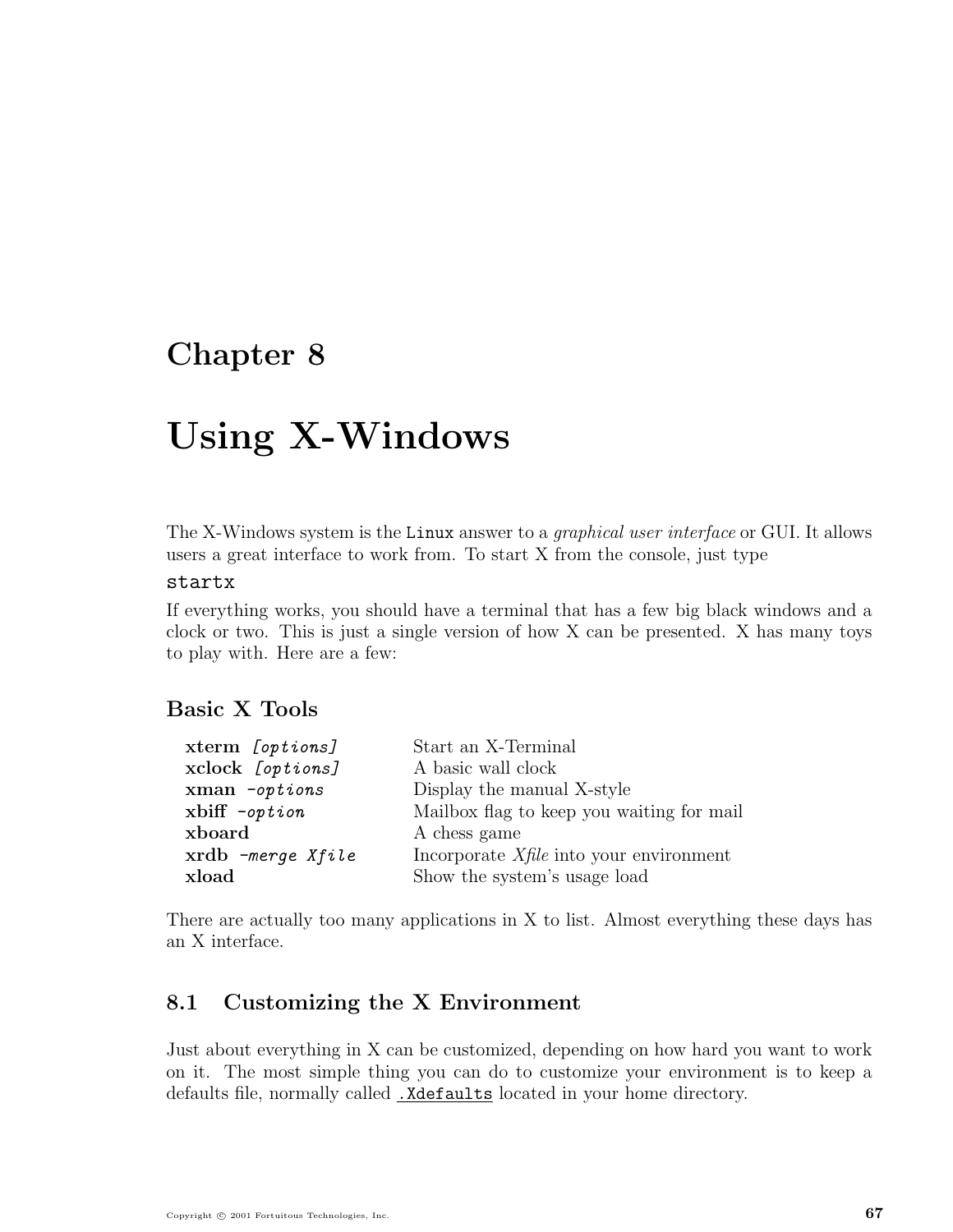A typical **.Xdefaults** looks like this:

```
!---------------------------------
! .Xdefaults X-Resource File
!---------------------------------
Netscape.Navigator.geometry: =700x700
XTerm*visualBell : on
XTerm*Font : 9x15bold
XTerm*scrollBar : on
XTerm*saveLines : 4940
XTerm*borderColor : white
xclock*geometry : 60x60-0+0
xclock*background : black
xclock*foreground : white
```
The initial instance in the variables is a *class* name. The subsequent variables in string are called X-resources or just Resources which identify the property of the program or property to modify. The \*'s are wildcards and can match anything.

Finding what is and isn't a valid X-resource can be difficult, but normally most man pages have a listing of these and examples of how to set them. Once you have edited this file to your liking, you must activate the changes by using the xrdb utility like this:

#### <bash>: xrdb -merge .Xdefaults

Afterwards, try a command to see if your changes take hold. Normally, there is an initialization script in a system folder or in your home directory that will read your . Xdefaults for you when you start your X session. This file is sometimes called .xinitro and is easy to customize:

```
#!/bin/sh
userresources=$home/.Xdefaults
usermodmap=$home/.Xmodmap
sysresources=/usr/X11R6/lib/X11/xinit/.Xresources
# merge in Xdefaults and keymaps
if [ -f $home/.netscape/lock ]; then
   rm -rf $home/.netscape/lock
fi
if [ -f $sysresources ]; then
   /usr/bin/X11/xrdb -merge $sysresources
fi
if [ -f $sysmodmap ]; then
   xmodmap $sysmodmap
fi
# start some nice programs
xterm &
xclock &
# fix the bell- 11 Nov 96 rcr
/usr/bin/X11/xset b 50 4500 100 &
exec fvwm
```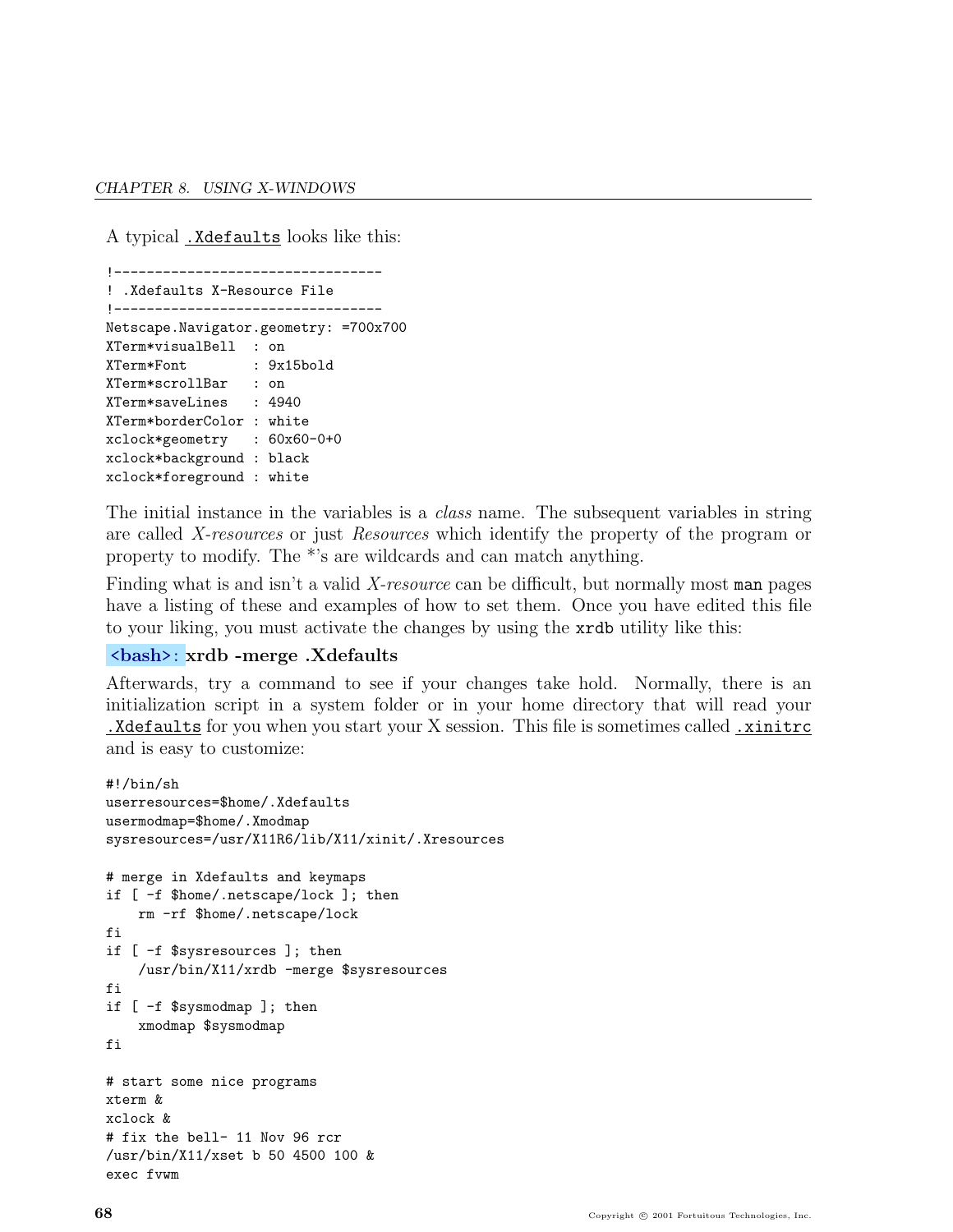# 8.2 Window Managers

Unlike M\$ GUI's, the X environment has many managers that completely control the look and feel of the environment. The one you are probably using now is called form and is much simpler than the *Gnome* manager you are accustomed to using in RedHat. Here is a brief description of the managers (and some of their config files) that does no justice to any of them:

## 8.2.1 Gnome

Gnome is one of the two very popular X-window managers out there.



Figure 8.1: Gnome Interface

Lets look at Figure 8.1. First notice that the bottom panel has several typical icons like a tool-box, terminal window, and netscape.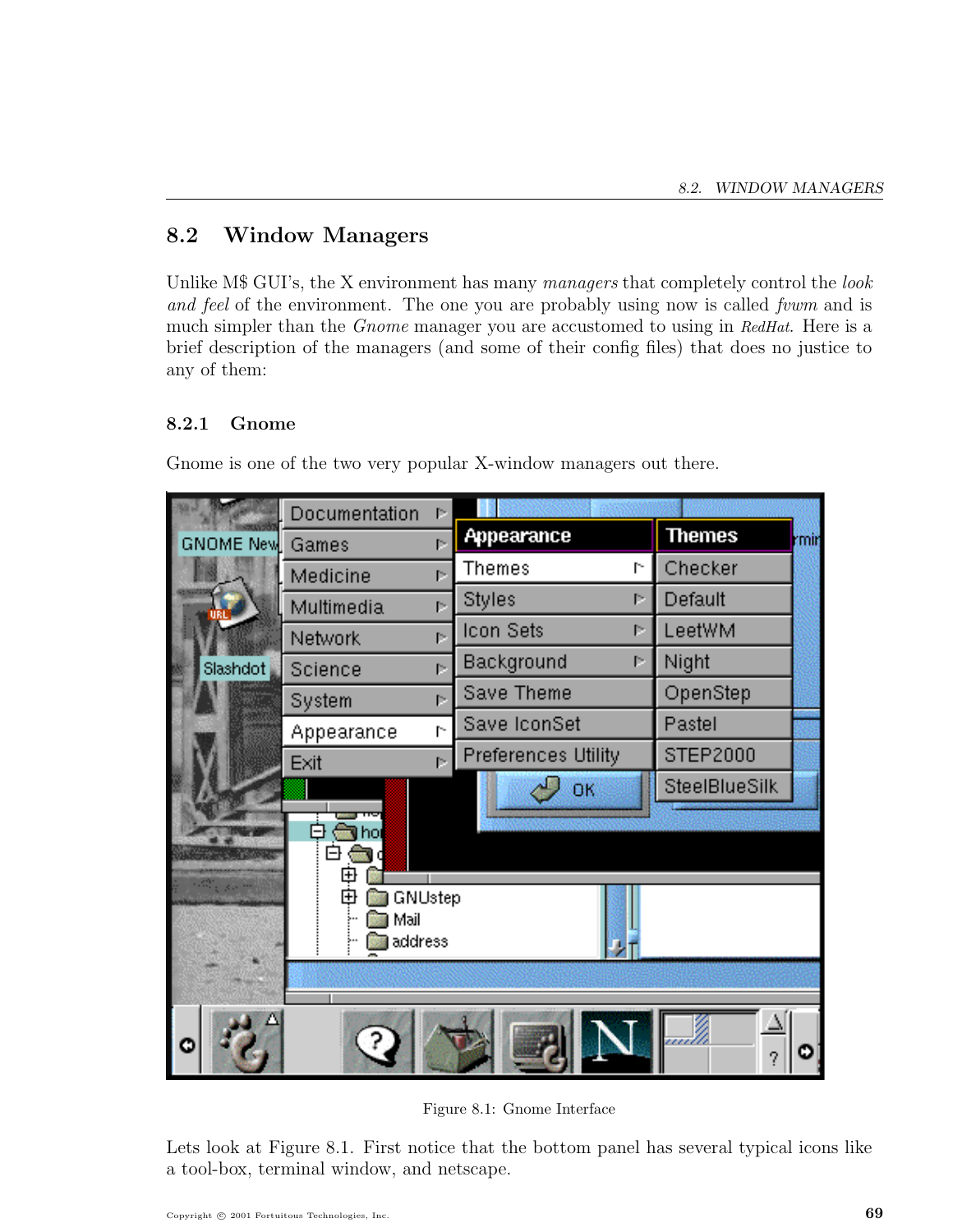It has a four panel virtual display which gives you four whole screens to work in. This gives some room to spread out. Inside the window we see some drop down panels that set the appearance. There is also the file manager visible. There are click-able icons on the desktop itself, much like the other OS's you have used. Not too shabby for a free OS..

## 8.2.2 KDE

KDE is the other popular X-window manager. Here is a sample of what the KDE looks like:



Figure 8.2: KDE Interface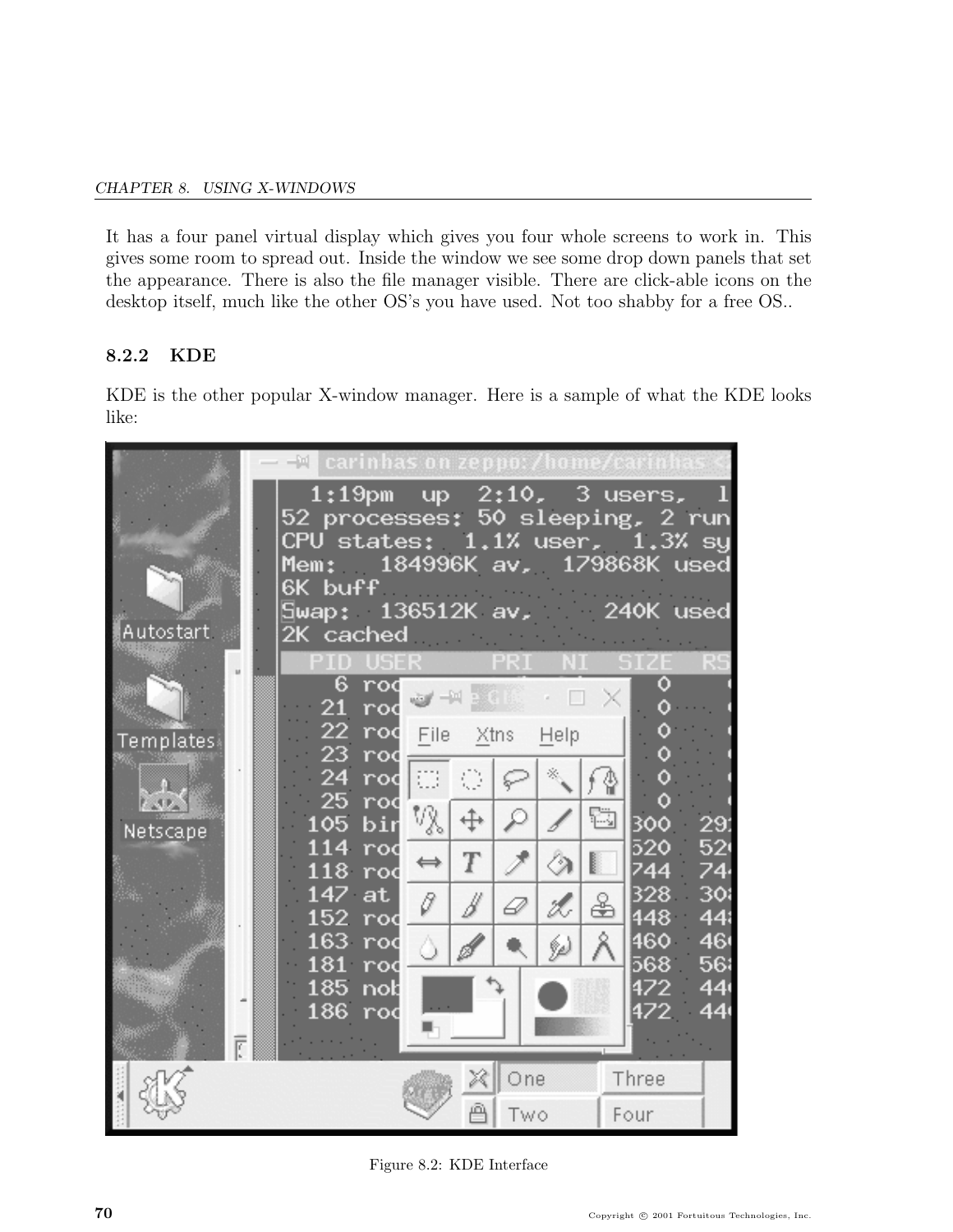Notice that KDE also has four virtual panels to work on, and has all the bells and whistles a high quality GUI would provide.

You can get more info on Gnome and KDE at the X-User's Howto at http://www. linuxdoc.org/HOWTO/, the KDE homepage http://www.kde.org, and the Gnome homepage http://www.gnome.org.

Here is a list of the most popular window managers out there:

# X-Window Managers for Linux

| One of the oldest and simplest managers. Very basic.                        |
|-----------------------------------------------------------------------------|
| Young nephew of TWM                                                         |
| Clever brother of FVWM                                                      |
| <b>GNOME</b> (.gnome* dirs)An entire environment, more than just a manager. |
| Like GNOME, KDE is an environment, and uses the QT X-library.               |
| NextStep feel and beyond                                                    |
| NextStep look and feel. Easy to configure                                   |
| An extreme, detailed, and configurable environment. Crashes                 |
|                                                                             |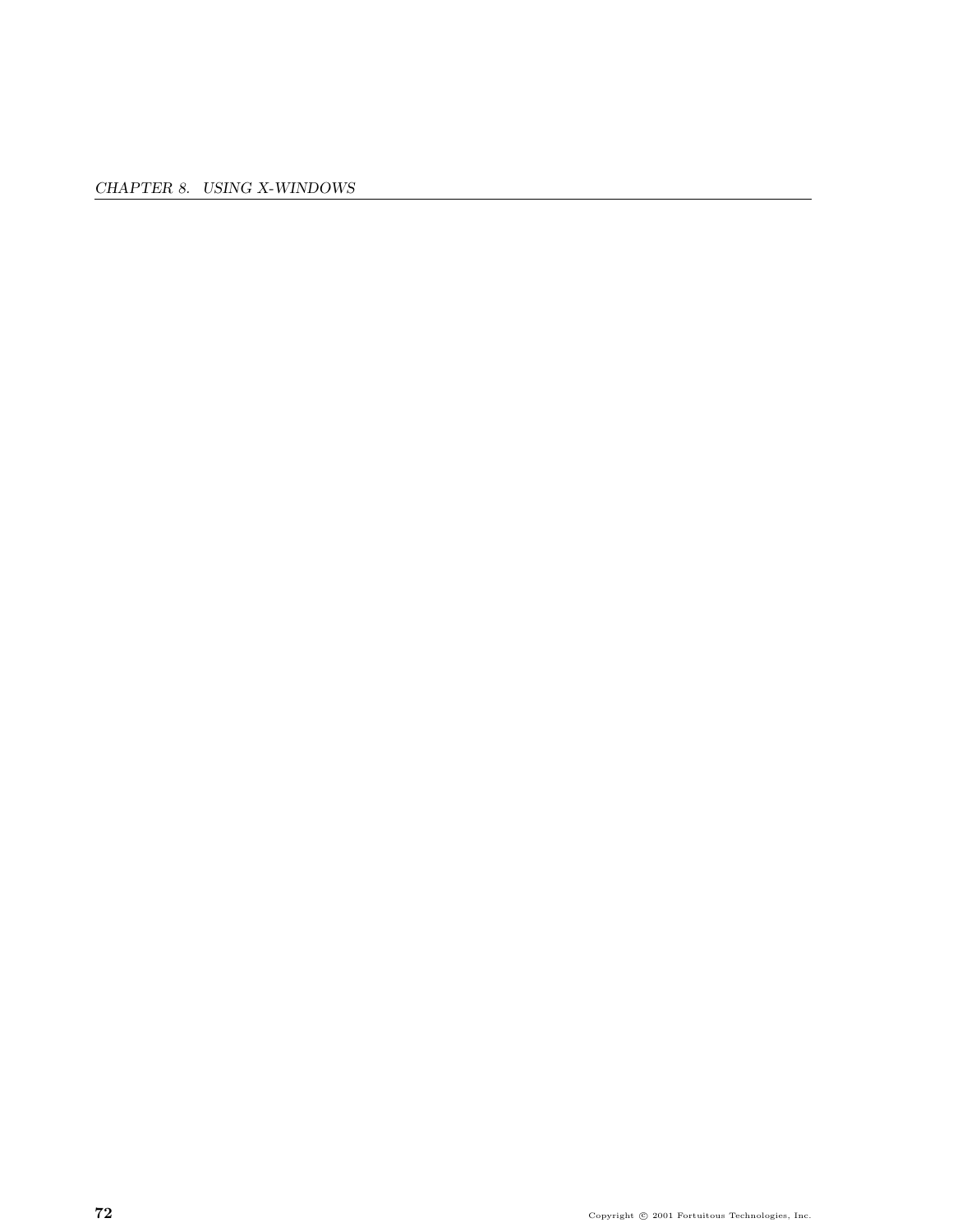### Chapter 9

# TCP/IP Networking Basics

Linux comes with all the TCP/IP networking goodies you would expect from a fullfeatured UNIX box. It has telnet, ftp, mail, and many other services. Here's a quick list of the bread-n-butter commands:

### Basic Network Applications and Services

| telnet RemoteHost               | Connect to another system (insecure)                         |
|---------------------------------|--------------------------------------------------------------|
| rlogin RemoteHost               | Login to RemoteHost (insecure)                               |
| ftp RemoteHost                  | <i>File Transfer Protocol</i> transfers files between hosts  |
| $\operatorname{ssh}$ RemoteHost | Secure connection to RemoteHost                              |
| scp file RemoteHost             | Secure copy <i>file</i> from here to RemoteHost              |
|                                 | scp $Host1: f1 Host2: f2$ Secure copy f1 from Host1 to Host2 |

### TCP/IP Diagnostics

| ping RemoteHost     | Send a "ping" to a remote host to check connectivity  |
|---------------------|-------------------------------------------------------|
| nslookup RemoteHost | Query a DNS server for hostname resolution            |
| route               | Print out the local routing table (check /sbin/route) |
| ifconfig            | Print local TCP/IP network interface configuration    |
| arp                 | print/manipulate system ARP cache                     |
| tcpdump $-i$ ethX   | listen to traffic on $ethX$                           |

### Networking Terms

| TCP/IP     | Transmission Control Protocol / Internet Protocol |
|------------|---------------------------------------------------|
| $\rm{ARP}$ | Address Resolution Protocol                       |
| route      | a network route to another machine                |
| host       | Any machine on the network                        |
| client     | The host that wants data or a service             |
| server     | The host that provides data or a service          |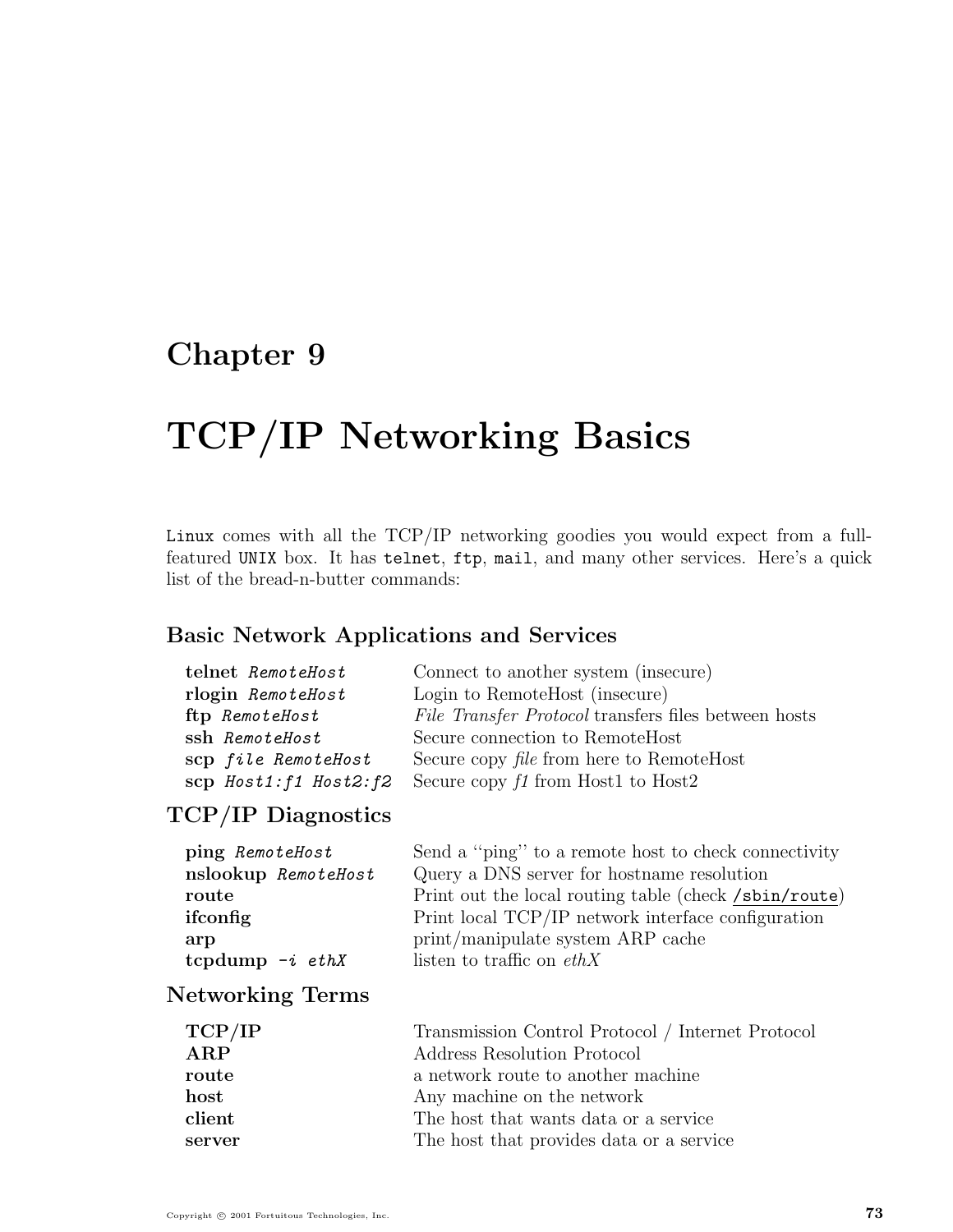#### 9.1 Network Communication

This section covers network communication from a user point of view. We won't talk much about how to set up hardware or server configurations. This has already been done by your administrator.

#### 9.1.1 Checking Network Status

Sometimes it is unclear if your network is working correctly. There are some easy commands that you can use to check to see if a computer is "alive" on the network. The first and most important command is ping which will send a test message to the computer who should respond:

```
[LocalHost]/home/joe:ping groucho
PING groucho (192.168.1.3): 56 data bytes
64 bytes from 192.168.1.3: icmp_seq=0 ttl=255 time=0.7 ms
64 bytes from 192.168.1.3: icmp_seq=1 ttl=255 time=0.3 ms
64 bytes from 192.168.1.3: icmp_seq=2 ttl=255 time=0.3 ms
....
```
This shows that the host groucho is alive and well. It provides us with some timing information which indicates the speed of the connection between LocalHost and Remote-Host.

If your DNS (see next section) is not working, you may not be able to ping by name, but perhaps by number. You can also ping by IP number like this:

[LocalHost]/home/joe:ping 192.168.1.3 PING 192.168.1.3 (192.168.1.3): 56 data bytes 64 bytes from 192.168.1.3: icmp\_seq=0 ttl=255 time=0.7 ms 64 bytes from 192.168.1.3: icmp\_seq=1 ttl=255 time=0.3 ms ...etc...

If you don't get any response, or do get an error, something is wrong with the network and you will not be able to communicate with that computer.

#### 9.1.2 DNS and Nslookup

The Domain Name Service also known as DNS allows you, the users, to translate names like *www.yahoo.com* into a number like 216.32.74.52 which is needed for your computer to communicate over the network. Networks are controlled by gremlins that only use numbers not names. Thus DNS is very important if you are going to use the network at all.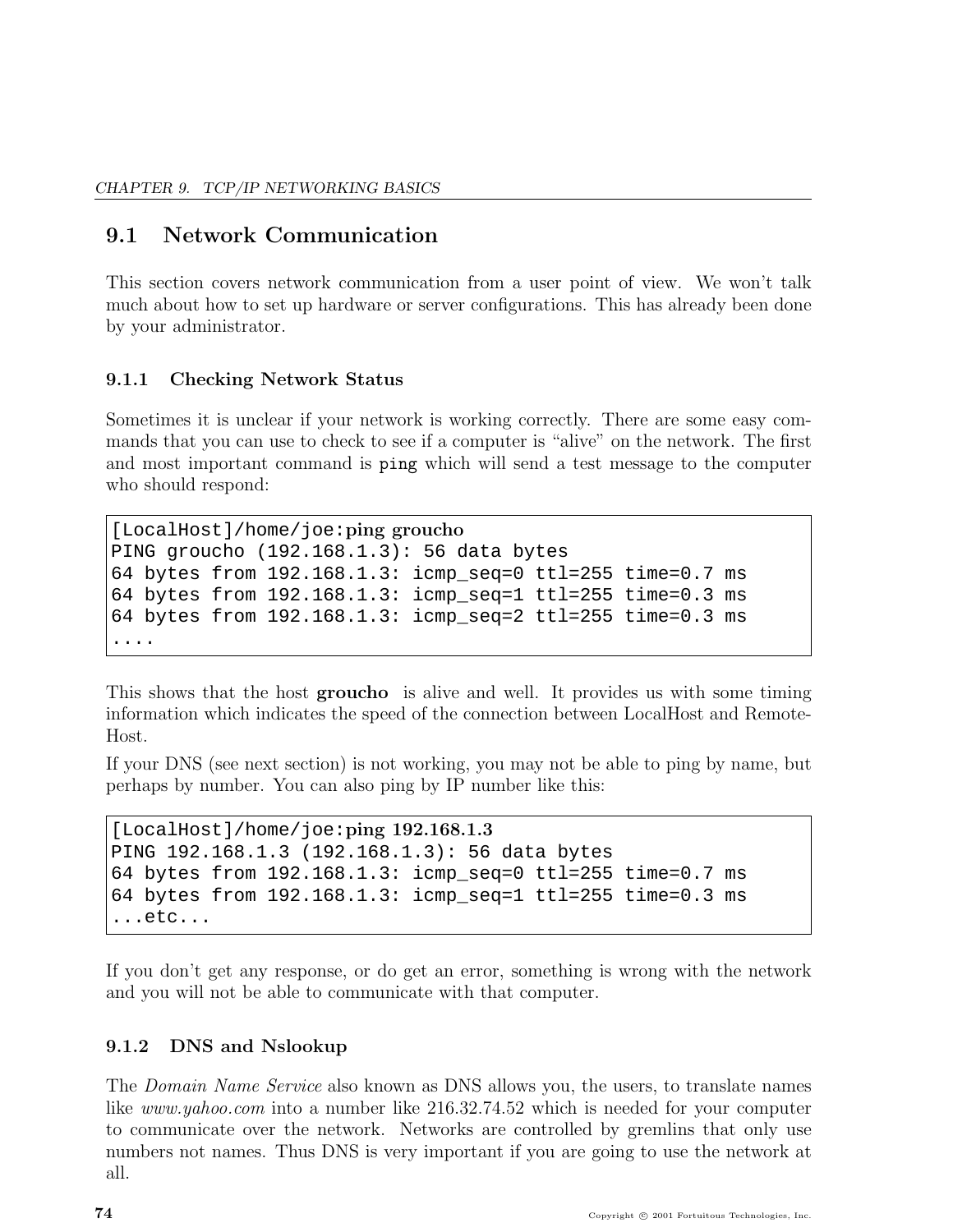Who provides DNS service? Most of the time your ISP provides this service, especially if you are using a modem, cable modem, DSL, etc. If you are in a large corporate setting, your own company network will provide DNS.

The main tool you need to check that your DNS is working is nslookup which can translate names to numbers or vice-versa:

```
[LocalHost]/home/joe:nslookup www.io.com
Server: flure.pair.com
Address: 209.68.1.159
Name: www.io.com
Addresses: 199.170.88.21, 199.170.88.41, 199.170.88.39
```
Nslookup tells us there are 3 names that go with www.io.com. Large sites like www.io.com and www.yahoo.com often have many numbers because they maintain several servers to handle all the requests to their very busy sites. The server flure.pair.com is our DNS server as seen by our local DNS setup.

DNS can also translate numbers into names:

```
[LocalHost]/home/joe:nslookup 199.170.88.21
Server: flure.pair.com
Address: 209.68.1.159
Name: www-02.io.com
Address: 199.170.88.21
```
This was one of the www.io.com sites listed in the first example. If DNS can't find your name, there is little chance you can connect through the internet to it:

```
[LocalHost]/home/joe:nslookup belse.com
Server: flure.pair.com
Address: 209.68.1.159
*** flure.pair.com can't find belse.com: Non-existent host
```
Sorry, you are SOL. No can do.. (unless you know the number already) Maybe try www.belse.com.

Sometimes you can connect by IP number even when DNS doesn't work. Try to connect to www.io.com with one of the numbers we found. Note that Linux has a text browser called Lynx that is many-times convenient.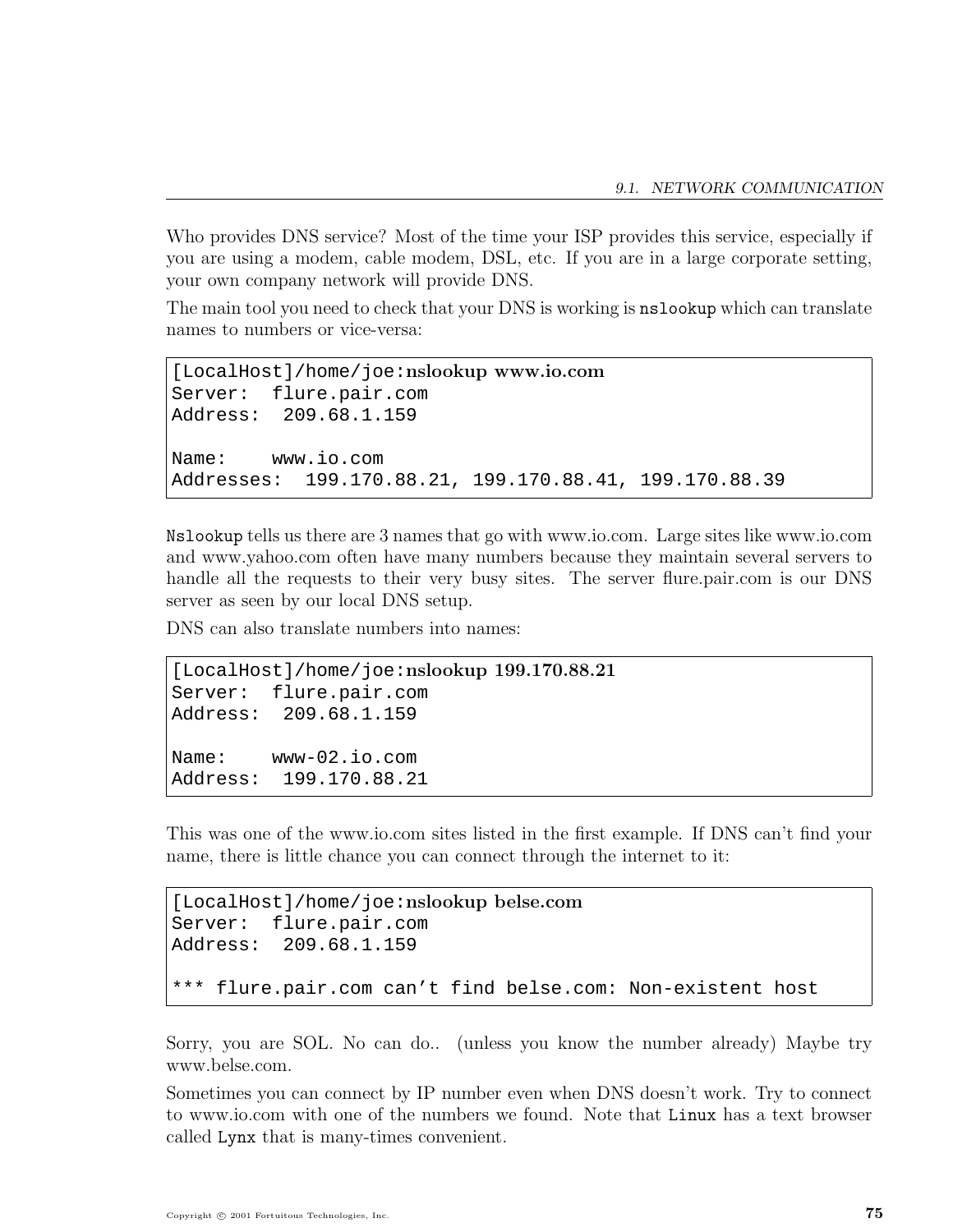#### 9.1.3 The "R" Commands

The so-called R-Commands are rlogin, rcp, rsh, and friends. These are powerful and dangerous commands, and should be used with great care. Many systems exposed to the Internet disable, as they should, these commands because data is completely open to public scrutiny over that network. Now day, some of these commands have secure versions whose data is encrypted, or the commands are replaced by ssh, the secure shell.

In order to execute remote commands on a remote machine without passwords, you set up a file called **rhosts** (in your home dir) that looks like the following:

# .rhosts file for RemoteHost LocalHost joe

and on the local machine a complimentary setup allows you to work from there.

```
# .rhosts file for LocalHost
RemoteHost joe
```
Now try to copy a file from here to there:

```
rcp filename RemoteHost:
rcp filename RemoteHost:. # Same as above.
```
Now copy a file from RemoteHost to LocalHost:

| rcp RemoteHost:fileA .     |                    |  |  |  | # Copy the file to . with same name. |
|----------------------------|--------------------|--|--|--|--------------------------------------|
| rcp RemoteHost:fileA fileB | # Renames the file |  |  |  |                                      |

Now user rlogin to log into RemoteHost:

```
rlogin RemoteHost
Last login: Sat Jan 15 02:53:13 from beppo
You have mail.
[RemoteHost]/home/joe:ls -agl
total 3236
drwxr-xr-x 20 joe users 4096 Jan 14 09:45.
drwxr-xr-x 5 root root 4096 Jan 14 08:42 ..
-rw------- 1 joe users 1748 Jan 14 06:59 .ICEauthority
-rw------- 1 joe users 101 Jan 14 08:35 .Xauthority
-rw-r--r-- 1 joe users 1506 Jan 14 08:18 .Xdefaults
-rw------- 1 joe users 133 Jan 11 15:56 .bash_history
....etc....
```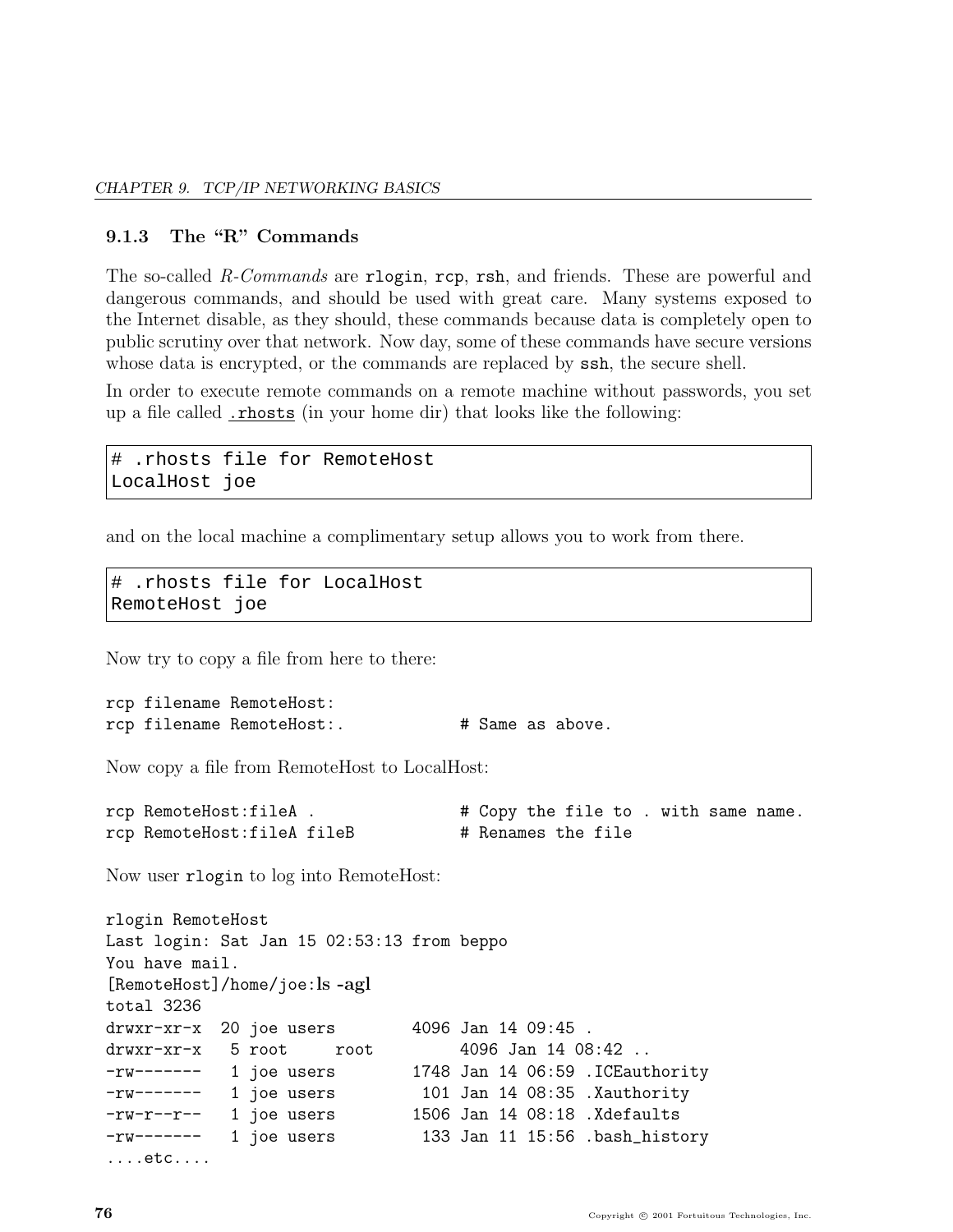#### 9.2 Using X-Windows Over the Network

One great thing about X is that it has networking built right into it. You can use any X application from anywhere on your network. All you need to do is set a few parameters that allow communications.

#### 9.2.1 Connecting X to another client

There are two things you must do to get X to work over a network. First you need to allow other machines to connect to your workstation. One way to do this is to use xhost RemoteHost, where RemoteHost is the machine you want to communicate with.

Second, you must telnet (or ssh) to a another workstation, and set the DISPLAY environment variable to your workstation like this:

```
[LocalHost] / home / joe: xhost + RemoteHost[LocalHost]/home/joe:telnet RemoteHost
Red Hat Linux release 6.1
Kernel 2.2.12-20 on an i586
login: joe
Password: ******
Last login: Thu Jan 13 12:13:37 from bistro.rr.com
[RemoteHost]/home/joe:setenv DISPLAY LocalHost:0
[LocalHost]/home/joe:xcalc -title RemoteHost
Ctrl-C
[RemoteHost]/home/joe:exit
[LocalHost]/home/joe:
```
Remember that RemoteHost and LocalHost need to be changed to whatever your workstation is named.

What you should have now is a process that is run by the remote system! It should be clear that this is powerful. In the next chapter we'll talk about other networking features.. If you put a line like the following in your .login or .bashrc, your DISPLAY variable will be set automatically for you. Play with this for a second:

```
\langle t \cosh \rangle: setenv DISPLAY 'who am i | perl -ne \sqrt{\langle (1+\rangle)} ; print $1<sup>''</sup>":0"
or in bash,
\langlebash>: set DISPLAY= 'who am i | perl -ne \langle \setminus ((,+) \setminus ) \rangle; print $1<sup>''</sup>":0"
```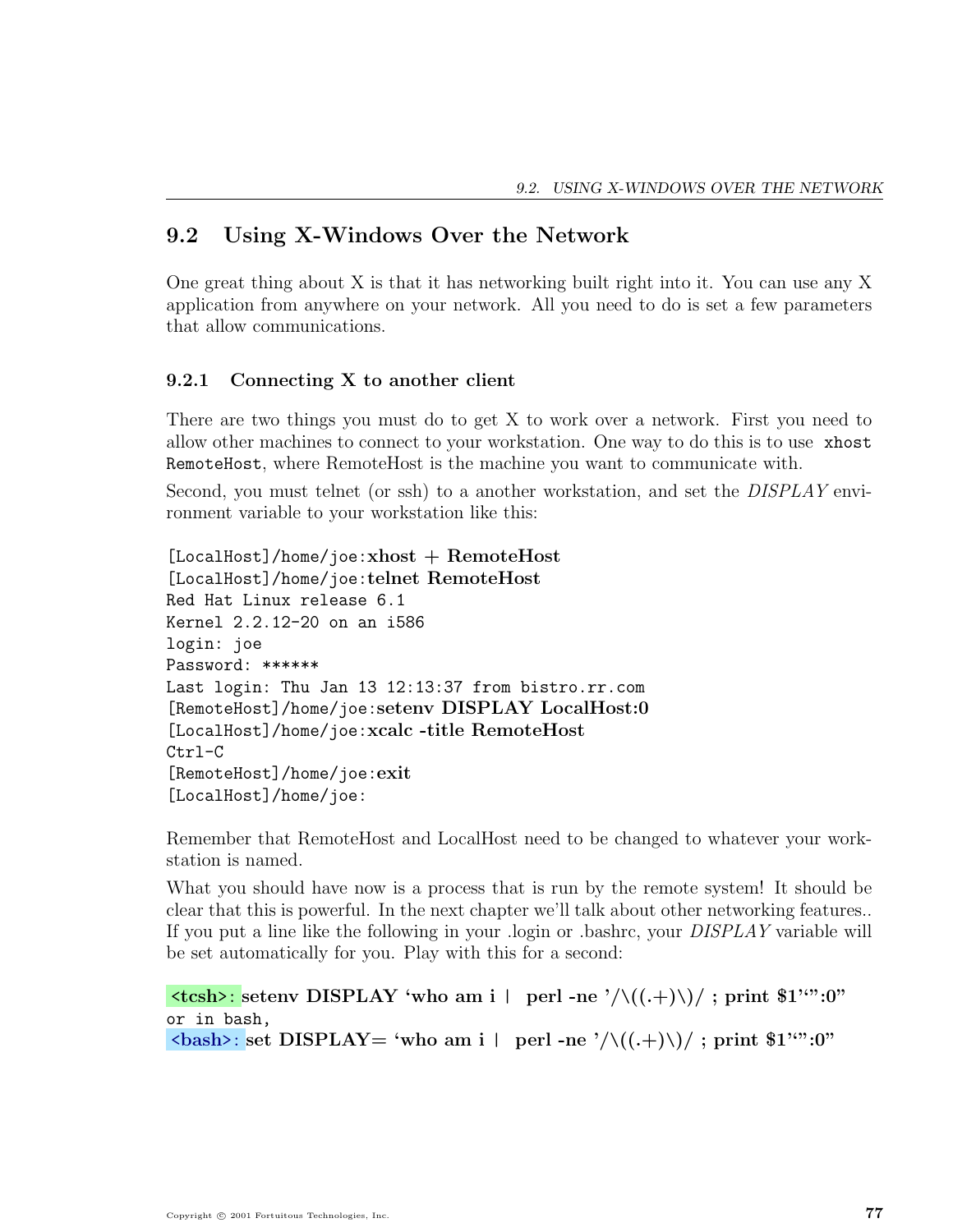#### 9.2.2 Securing Your X Connection

Above we talked about xhost and how it allows other machines to connect to your X-Server on your workstation. There is a security flaw that allows ALL people from the RemoteHost to connect to your workstation. This "hole" has been used to exploit many a computer.

Fortunately there is a secure alternative to using xhost called xauth. The way to use xauth is to first execute xauth list on the RemoteHost, grab the information it produces with your mouse (left click and drag), and then paste it (middle click) on your workstation right after typing xauth add.

| [RemoteHost]/home/joe:xauth list |                                                           |  |  |  |
|----------------------------------|-----------------------------------------------------------|--|--|--|
|                                  | bistro.marx:0 MIT-MAGIC-COOKIE-1 6c7d8ba30a               |  |  |  |
|                                  | $\vert$ bistro/unix:0 MIT-MAGIC-COOKIE-1 7bf452301a230498 |  |  |  |
|                                  | localhost:0 MIT-MAGIC-COOKIE-1 a43f0989db                 |  |  |  |
|                                  | localhost:10 MIT-MAGIC-COOKIE-1 3c08b9241d                |  |  |  |

On your (local) workstation:

<bash>: xauth add bistro/unix:0 MIT-MAGIC-COOKIE-1 7bf452301a230498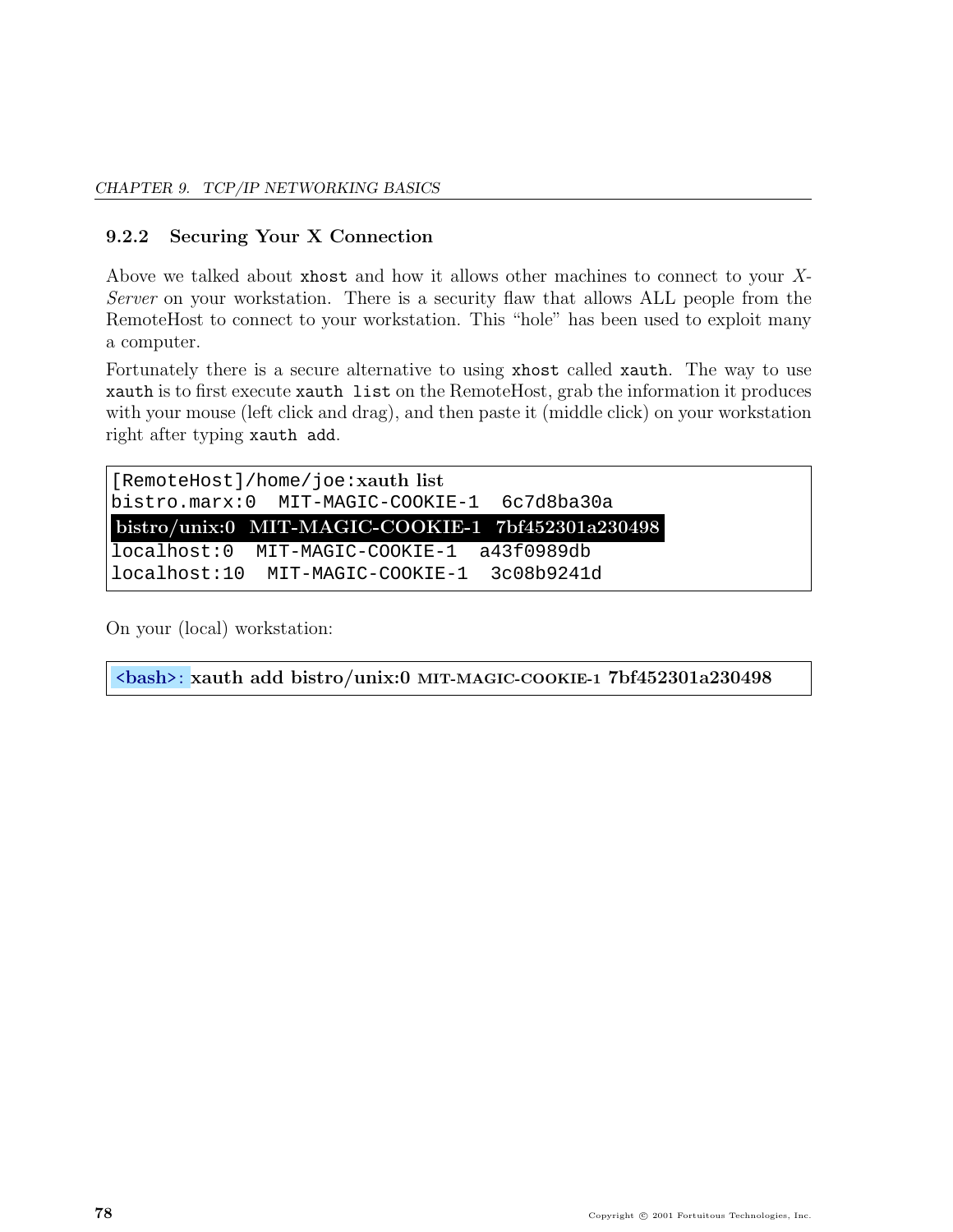#### 9.3 Network Security for Users

Network security from a user point of view is simple: Don't use easy-to-guess passwords, and don't leave the "R" commands open to attack.

Hard to guess passwords don't resemble any word and should have non alphabetic characters in them. Hello is not a good password, but  $h3l9Xz$  is. Hackers always use crack which uses a dictionary to guess passwords, and *Hello* would be cracked in a few seconds.

As far as security is concerned, you need only remember a couple of things.

- Always keep your home directory  $(\tilde{\ })$  protected. <bash>: chmod -R 700 ∼/
- Don't use R-commands over an insecure network, as hackers can see most everything. If you have secure shell OpenSSH and secure versions of R-commands, you are better off. Check http://www.openssh.org for info on OpenSSH.
- Programs like telnet show your passwords over the Internet. Use OpenSSH from http://www.openssh.org
- Never tell anyone your password, and if you do, change it the next day.
- chmod 600 .rhosts
- Change your password every few months.
- Never write your password down or identify it as a password.
- Pick an account names and passwords that are difficult to guess. Passwords should have uppercase, lowercase, and numeral characters. Do not use a dictionary word as a password or even part of a password. You can check your password tables agains crack at ftp://ftp.cerias.purdue.edu/pub/tools/unix/pwdutils/crack.
- Check permissions on files periodically. Most files should be 600 or 700.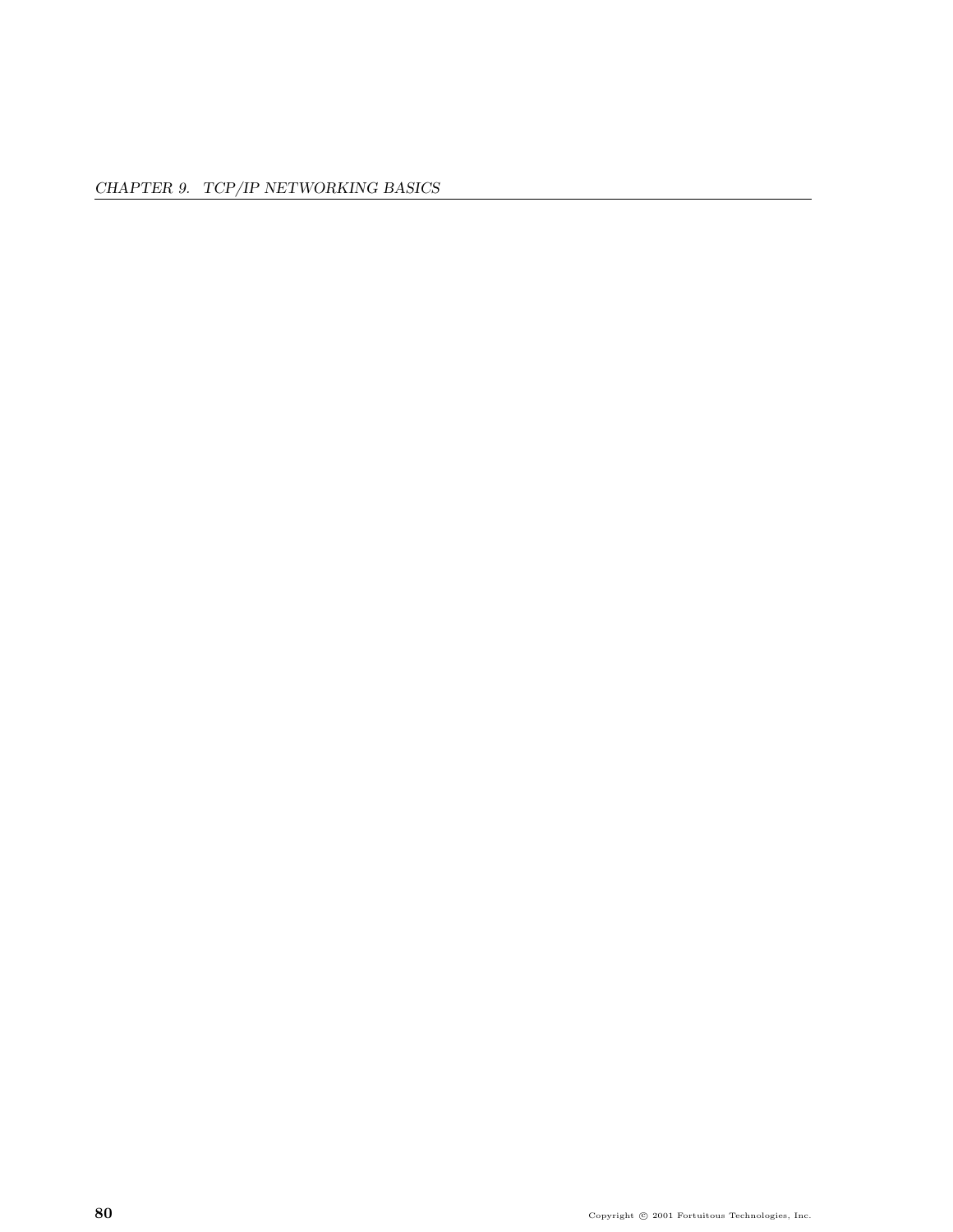### Chapter 10

# Native Linux Compilers, Software, and Services

Linux includes versions of  $C++$ , C, Perl, Python, awk, and many others. It also has text formatting solutions of T<sub>E</sub>X and L<sup>AT</sup>E<sub>X</sub> which is what we use to format this document. There are many other freely available additions like Java, Fortran, and Lisp.

Here is what our systems spits out with man -k compiler:

| $cccp$ , $cpp(1)$               | - The GNU C-Compatible Compiler Preprocessor.     |
|---------------------------------|---------------------------------------------------|
| f4rpcgen (1)                    | - an RPC protocol compiler                        |
| $g++(1)$                        | - GNU project C++ Compiler                        |
| $\text{gcc}, \text{g}^{++} (1)$ | - GNU project C and C++ Compiler (egcs - 1.1.2)   |
| $\text{gcc}, \text{g}^{++} (1)$ | - GNU project C and C++ Compiler (egcs-1.1.2)     |
| tic $(1m)$                      | - the terminfo entry-description compiler         |
| zic $(8)$                       | - time zone compiler                              |
| B(3)                            | - The Perl Compiler                               |
| $B::Bytecode$ (3)               | - Perl compiler's bytecode backend                |
| $B::C$ (3)                      | - Perl compiler's C backend                       |
| $B::CC$ (3)                     | - Perl compiler's optimized C translation backend |
| $B$ ::Deparse $(3)$             | - Perl compiler backend to produce perl code      |
| 0(3)                            | - Generic interface to Perl Compiler backends     |
|                                 |                                                   |

Here is what our systems gives for man  $-k$  language:

| Tc1 (n)    | - Summary of Tcl language syntax.                      |
|------------|--------------------------------------------------------|
| bc $(1)$   | - An arbitrary precision calculator language           |
| gawk $(1)$ | - pattern scanning and processing language             |
| $perl$ (1) | - Practical Extraction and Report Language             |
| perlxs (1) | - XS language reference manual                         |
| python (1) | - an interpreted, object-oriented programming language |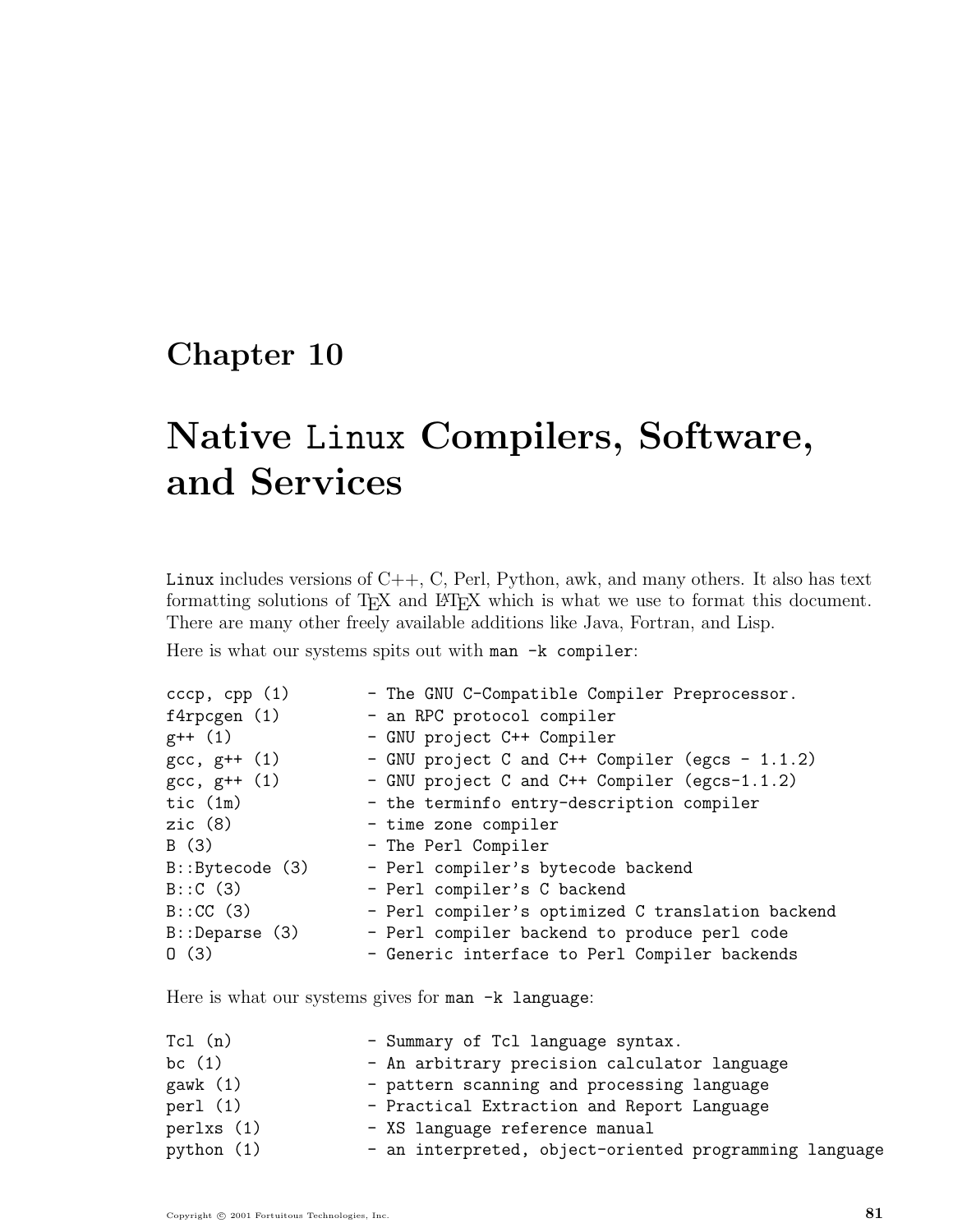Consult the following websites for current software information:

http://www.freshmeat.net for Linux software. http://www.sourceforge.net for OpenSource software. http://www.newsforge.com Open Source News. http://www.seul.org Linux software for education and science. http://www.slashdot.org Don't forget Slashdot.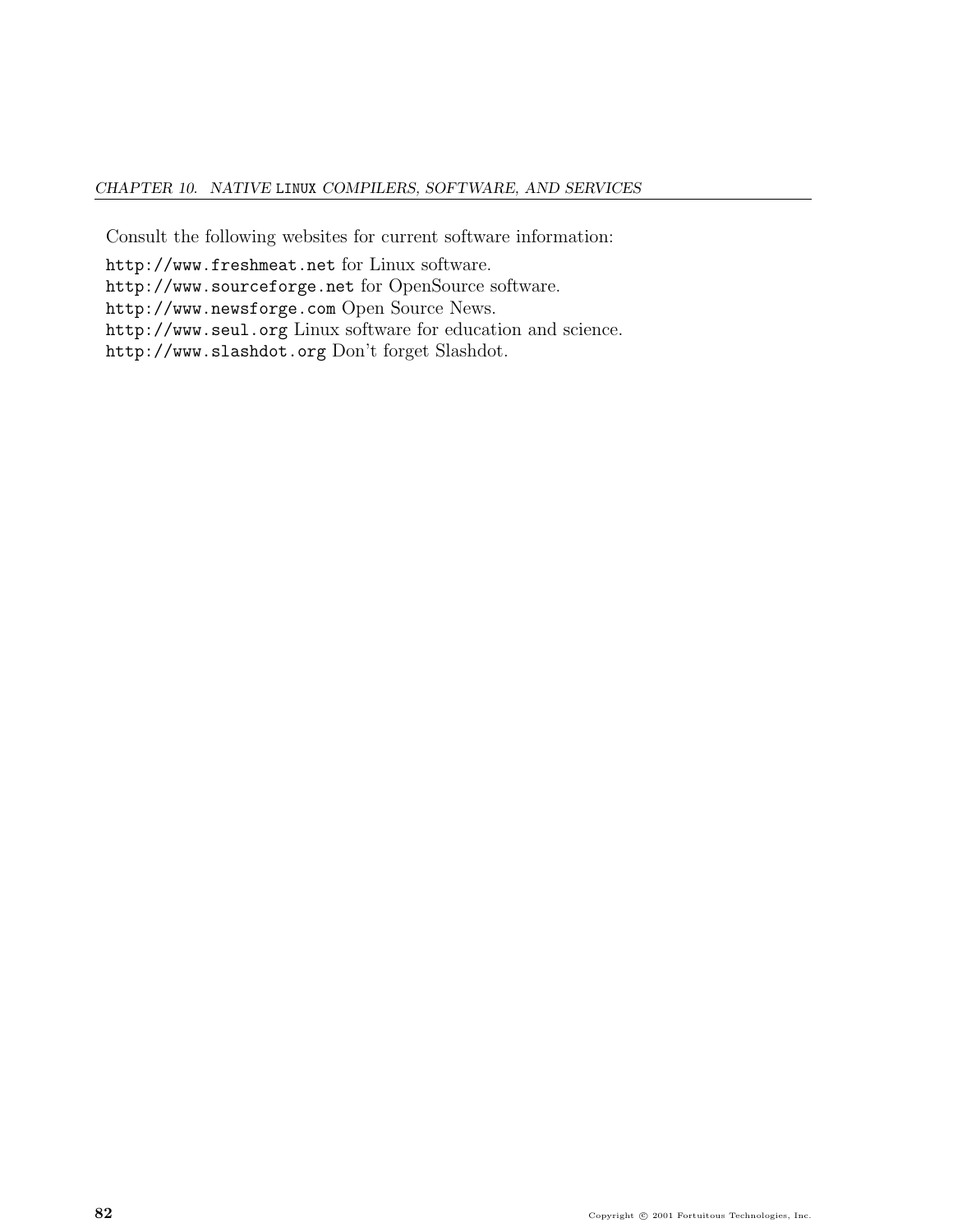## Bibliography

- [1] Welsh, Dalheimer, and Kaufman, Running Linux,  $3^{rd}$  Edition. O'Reily & Associates, 1999.
- [2] Ellen Siever, Linux in a Nutshell,  $3^{rd}$  Edition. O'Reily & Associates, 2000.
- [3] M. Sobell, A Practical Guild to Linux. Addison-Wesley, 1997.
- [4] http://www.linuxdot.org/nlm/ Linux Newbie Guide.
- [5] http://sunsite.auc.dk/linux-newbie/ Linux Newbie Administrator Guide.
- [6] The AfterStep Homepage at http://www.afterstep.org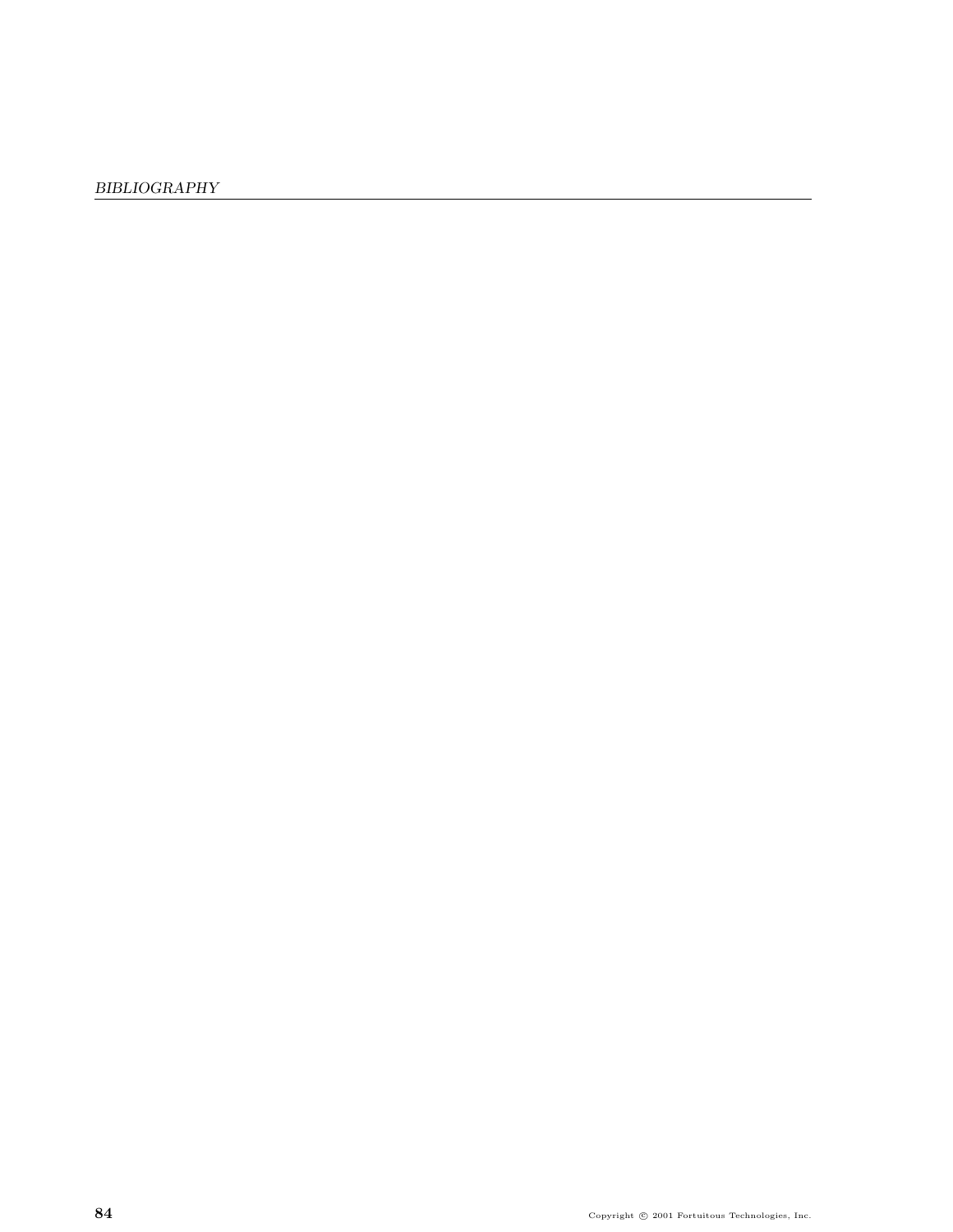# Appendix A

# Glossary

| alias                                      | A shortcut name for another command                             |
|--------------------------------------------|-----------------------------------------------------------------|
| <b>ASCII</b>                               | American Standard Code for Information Interchange $=$ text     |
| background                                 | Processes work silently here and dont bother you                |
| $bash \dots \dots \dots \dots \dots \dots$ | The GNU Bourne-Again SHell.                                     |
| $bin$                                      | Refers to an executable "binary", usually a directory           |
| cwd                                        | Your Current Working Directory                                  |
| $cursor$                                   | The active point for editing, usually a highlighted rectangle   |
| daemon                                     | A program in the background and provides a service, like HTTPD  |
| device                                     | A physical or logical component of a computer                   |
| directory                                  | A folder in the computer                                        |
| $DNS$                                      | Domain Name Service: domain names for IP numbers & vice-versa   |
| environment                                | A set of parameters your shell works in                         |
|                                            | To enter a command                                              |
| $ext2$                                     | The native Linux filesystem                                     |
| file permissions                           | They control who reads, writes, and executes files              |
| foreground                                 | Where processes with your console                               |
| <b>FTP</b>                                 | File Transfer Protocol, used to move files over networks        |
| $GID$                                      | Group ID of a file or process                                   |
| $GUI$                                      | Graphical User Interface. Think Windows, but better!            |
| $$home \dots \dots \dots \dots \dots$      | Your home directory                                             |
|                                            | A computer on a network                                         |
| $job$                                      | A process running in your shell                                 |
| kernel                                     | The core software that runs Linux                               |
| $man$                                      | The MANual pages                                                |
| mount                                      | Attach a disk partition to Linux                                |
| mount point                                | An empty directory you attach (mount) a partition to            |
| network                                    | A series of communication channels for computers                |
| partition                                  | A subdivision of a hard disk. A slice of pie.                   |
| $path$                                     | /This/is/where/you/are/ in the filesystem (think folder)        |
| $PID$                                      | Process ID                                                      |
| priority                                   | Number indicates how important a process is to the kernel       |
| $process id$                               | Every running program has such a number                         |
| $prompt$                                   | That piece of text just before you type commands. Customizable. |
| regular expression                         | A pattern used for searching text.                              |
| route                                      | The path data takes through a nework.                           |
|                                            |                                                                 |